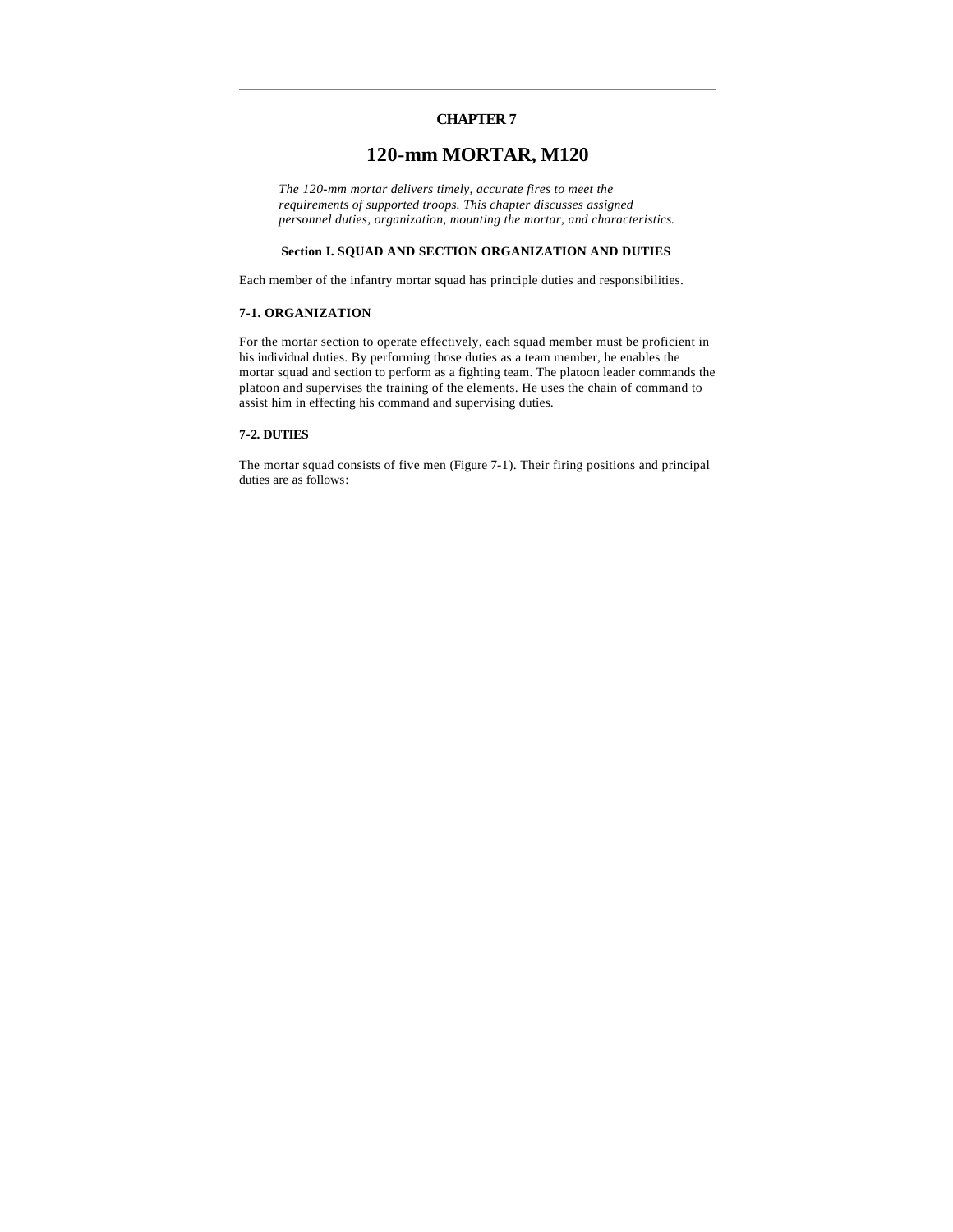

**Figure 7-1. Position of squad members.**

a. The *squad leader* stands behind the mortar where he can command and control his squad. In addition to supervising the emplacement, laying, and firing of the mortar, he supervises all other squad activities.

b. The *gunner* stands to the left side of the mortar where he can manipulate the sight, elevating handwheel, and traversing handwheel. He places firing data on the sight and lays the mortar for deflection and elevation. He makes large deflection shifts by shifting the bipod assembly and keeps the bubbles level during firing.

c. The *assistant gunner* stands to the right of the mortar, facing the barrel and ready to load. In addition to loading, he swabs the bore after 10 rounds have been fired or after each fire mission. He assists the gunner in shifting the mortar when the gunner is making large deflection changes.

d. The *first ammunition bearer* stands to the right rear of the mortar. He has the duty of preparing the ammunition and passing it to the assistant gunner. He is also the squad driver.

e. The *second ammunition bearer* stands to the right rear of the mortar behind the ammunition bearer. He maintains the ammunition for firing and provides local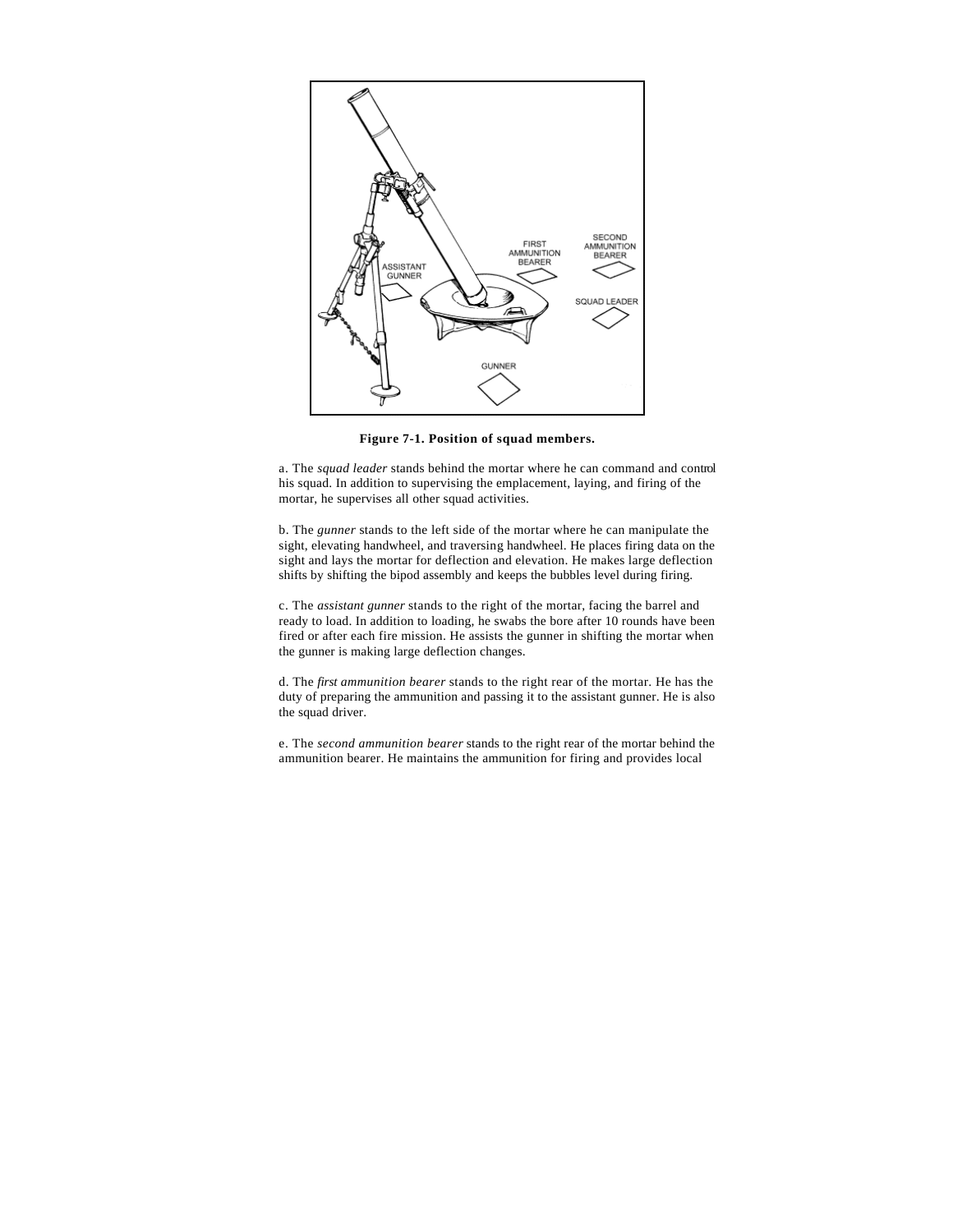security for the mortar position. He performs other duties as the squad leader directs. He is also the driver for the ammunition vehicle.

## **Section II. COMPONENTS**

This section contains the technical data and description of each component of the 120 mm mortar (Figure 7-2). The mortar is a smooth-bore, muzzle-loaded, crew-served, high angle-of-fire weapon. It consists of a cannon assembly, bipod assembly, and baseplate. The 120-mm mortar is designed to be employed in all phases and types of land warfare, and in all weather conditions. (See TM 9-1015-250-10 for detailed information.)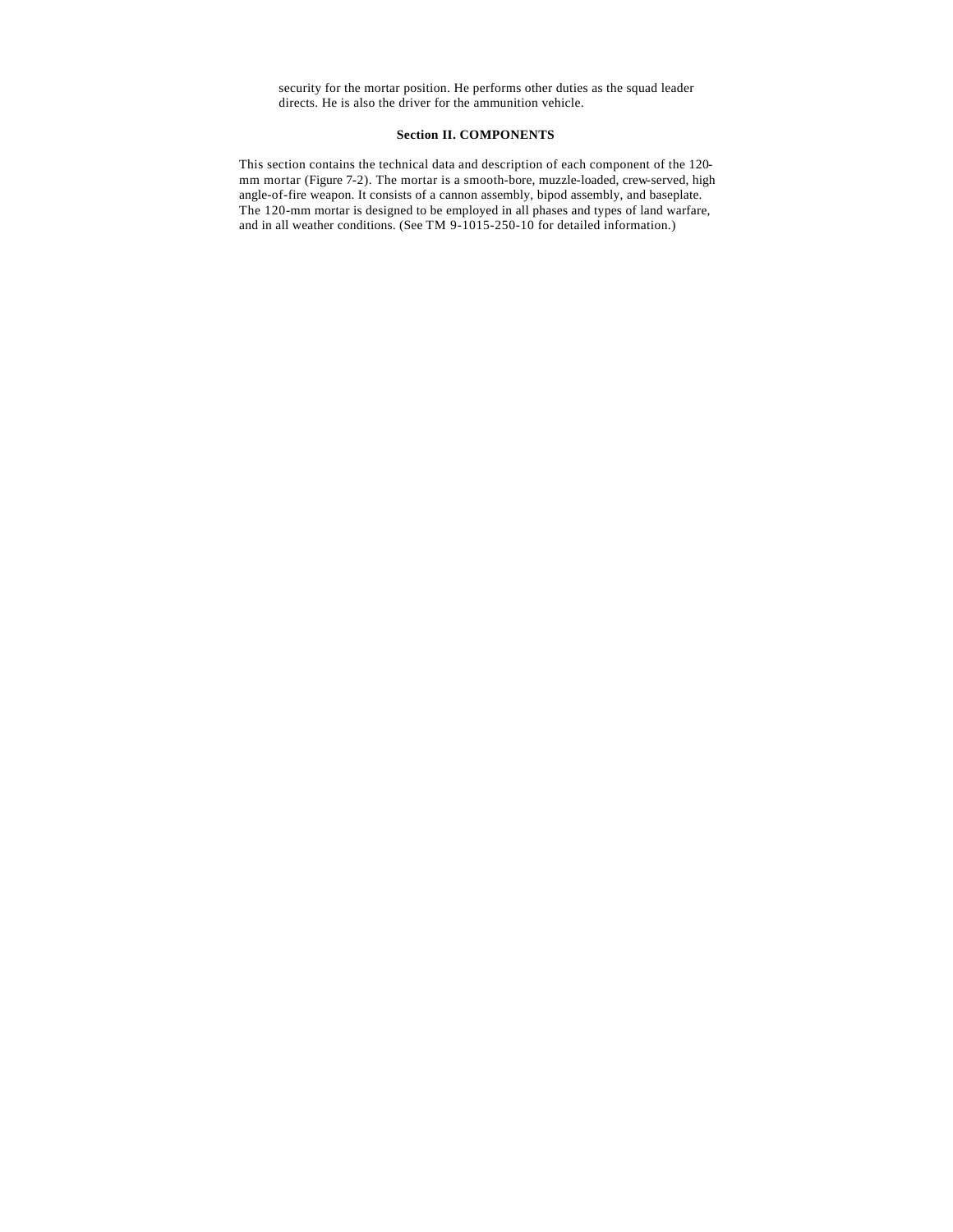

**Figure 7-2. The 120-mm mortar.**

# **7-3. TABULATED DATA FOR THE 120-mm MORTAR, M120**

The tabulated data for the 120-mm mortar are as shown in Table 7-1.

**Weights** (pounds)

<u>Cannon 110.000 (110.000 (110.000 (110.000 (110.000 (110.000 (110.000 (110.000 (110.000 (110.000 (110.000 (110.000 (</u>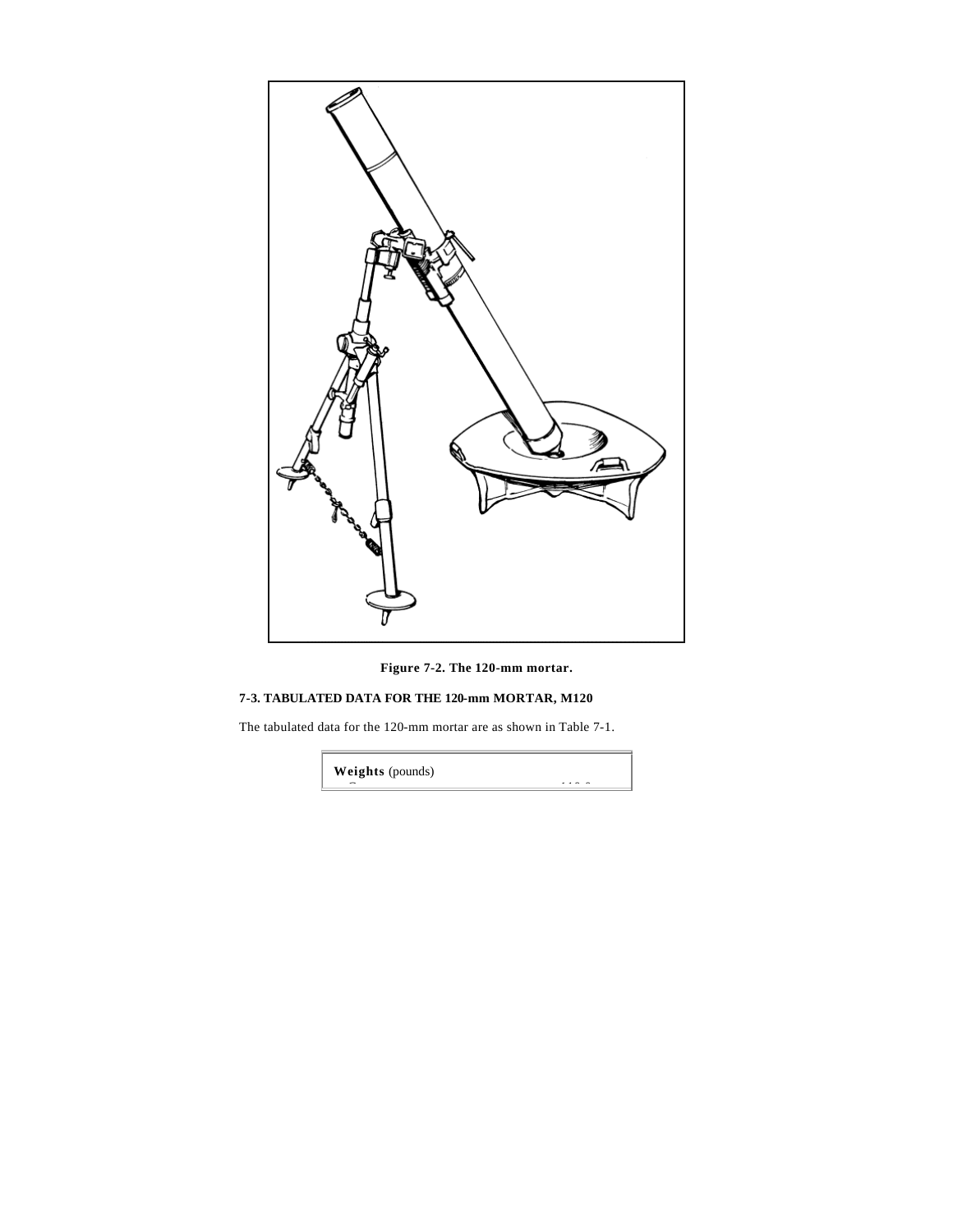| Cannon                                  | 110.0             |
|-----------------------------------------|-------------------|
| Bipod                                   |                   |
| M190 (ground-mounted)                   | 70.0              |
| M191 (carrier-mounted)                  | 78.0              |
| Baseplate                               | 136.0             |
| M67 sightunit                           | 2.5               |
| Trailer                                 | 399.0             |
| <b>Elevation</b> (approximate mils)     |                   |
| Elevation                               | 0710 to 1510      |
| For each turn of elevation crank        | 5                 |
| <b>Traverse</b> (approximate mils)      |                   |
| Right or left from center using         | 136               |
| traversing wheel                        |                   |
| With extension                          | 316               |
| One turn of traversing wheel            | 5                 |
| <b>Range</b> (meters)                   |                   |
| Maximum                                 | 7,200             |
| Minimum                                 | 200               |
| <b>Rate of Fire</b> (rounds per minute) |                   |
| Maximum                                 | 16 (first minute) |
| Sustained                               | 4 (indefinitely)  |
| <b>Bursting Radius</b> (meters)         | 75                |
|                                         |                   |

**Table 7-1. Tabulated data for the 120-mm, M120 mortar.**

## **7-4. BARREL ASSEMBLY, M298**

The barrel assembly consists of two parts: the tube and the base cap (Figure 7-3). The rear end of the tube is threaded to form a seat, which functions as a gas seal and centers the base cap.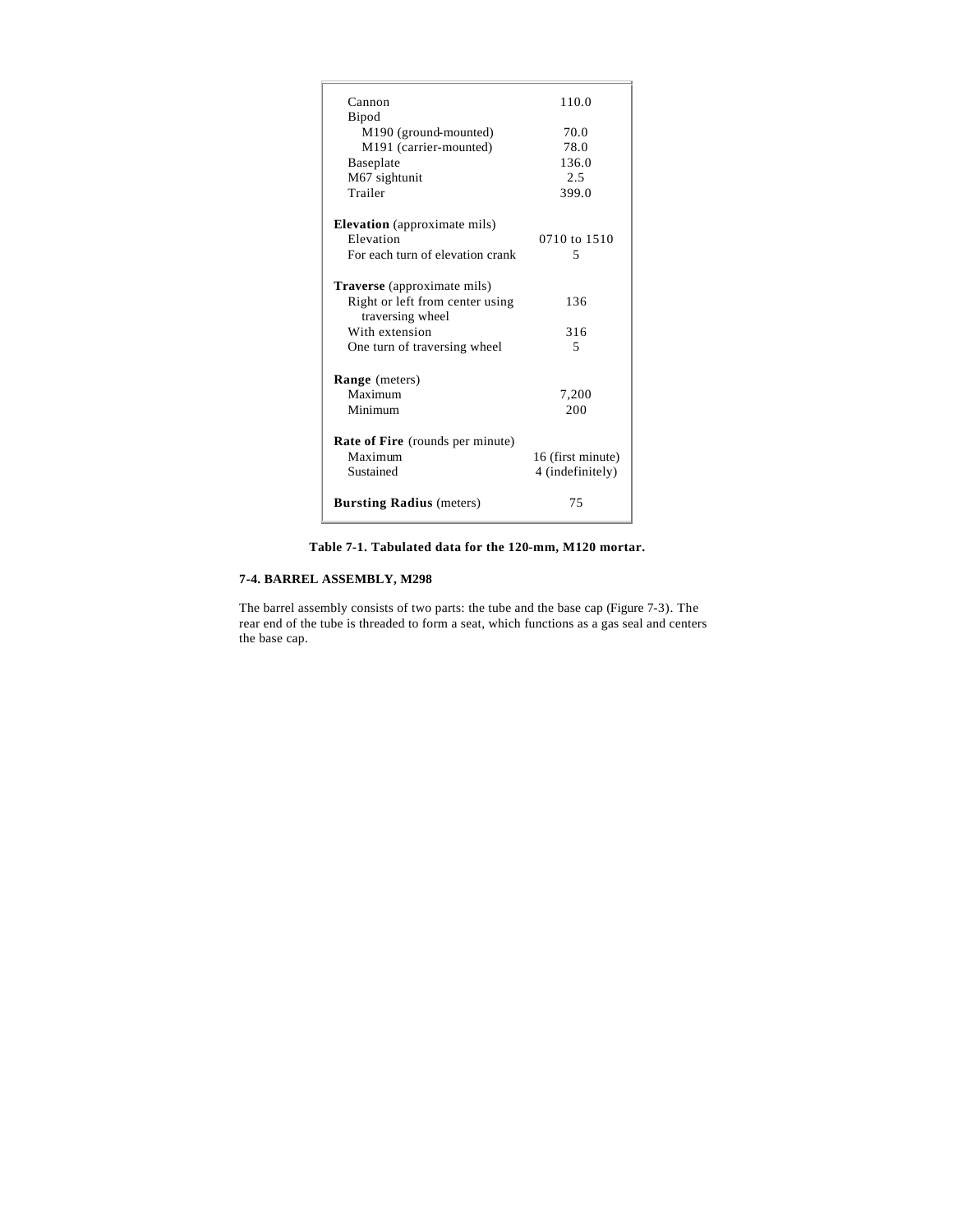

**Figure 7-3. Barrel assembly, M298.**

a. The base cap screws into the base end of the tube with the front end of the base cap mating to the seat on the tube, forming a gas-tight metal seal. The external rear portion of the base cap is tapered and has a ball-shaped end. This end is cross-bored to help inserting or removing the base cap and locking it into firing position. The safety lever has two positions: F for fire and S for safe.

b. When the safety lever shows the letter F, the firing pin protrudes and is in the fire position. When the lever shows the letter S, the weapon is in the safe position and the firing pin is withdrawn.

**Note**: The barrel and cap are serial numbered identically. They should not be interchanged.

## **7-5. BIPOD ASSEMBLY, M191 (CARRIER/GROUND-MOUNTED)**

The bipod assembly, M191 (carrier/ground-mounted) (Figure 7-4) consists of the following main parts: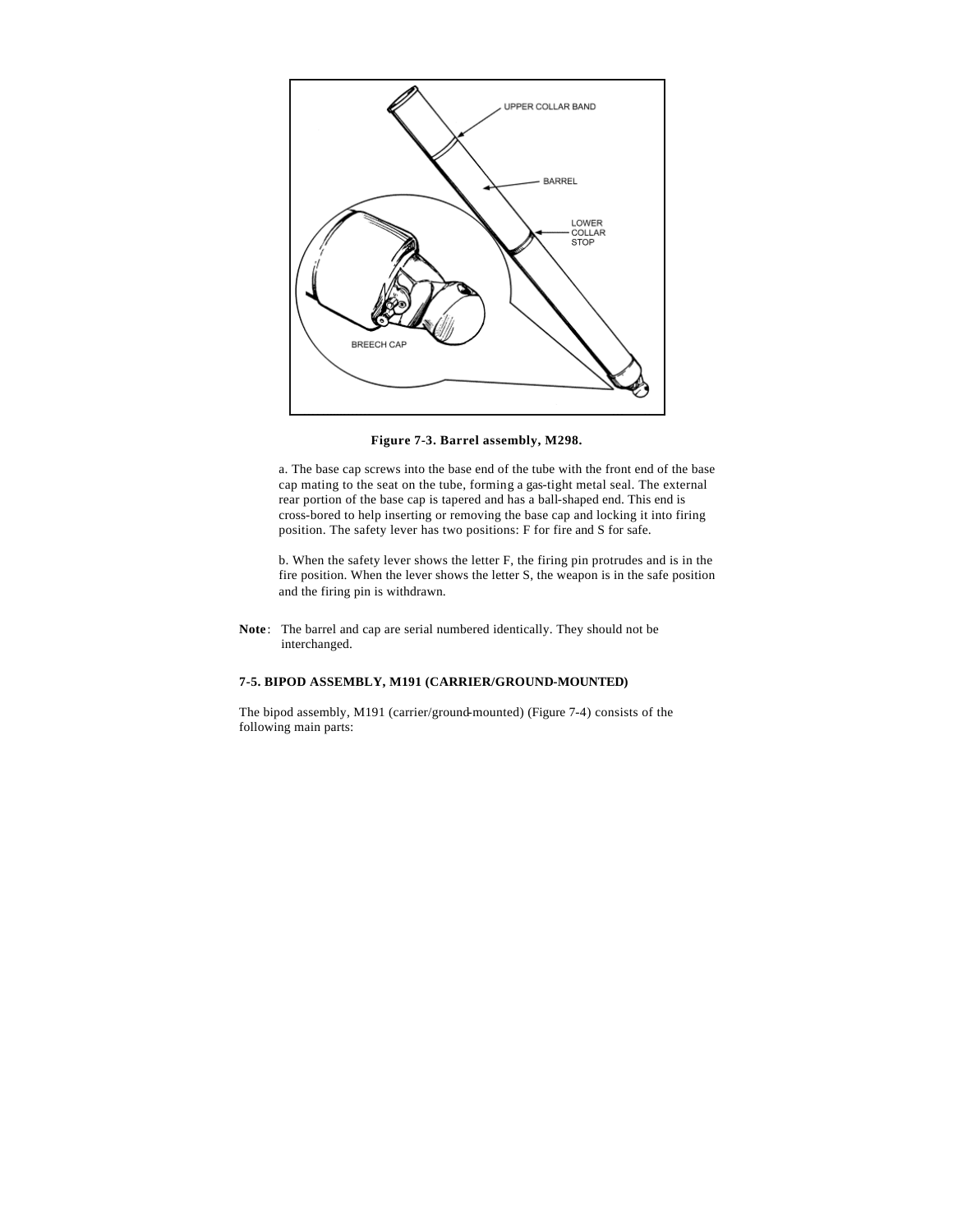

**Figure 7-4. Bipod assembly, M191 (carrier/ground-mounted).**

- Bipod leg extensions.
- Cross leveling mechanism.
- Traversing gear assembly.
- Traversing extension assembly.
- Elevating mechanism.
- Buffer housing assembly.
- Buffer mechanism.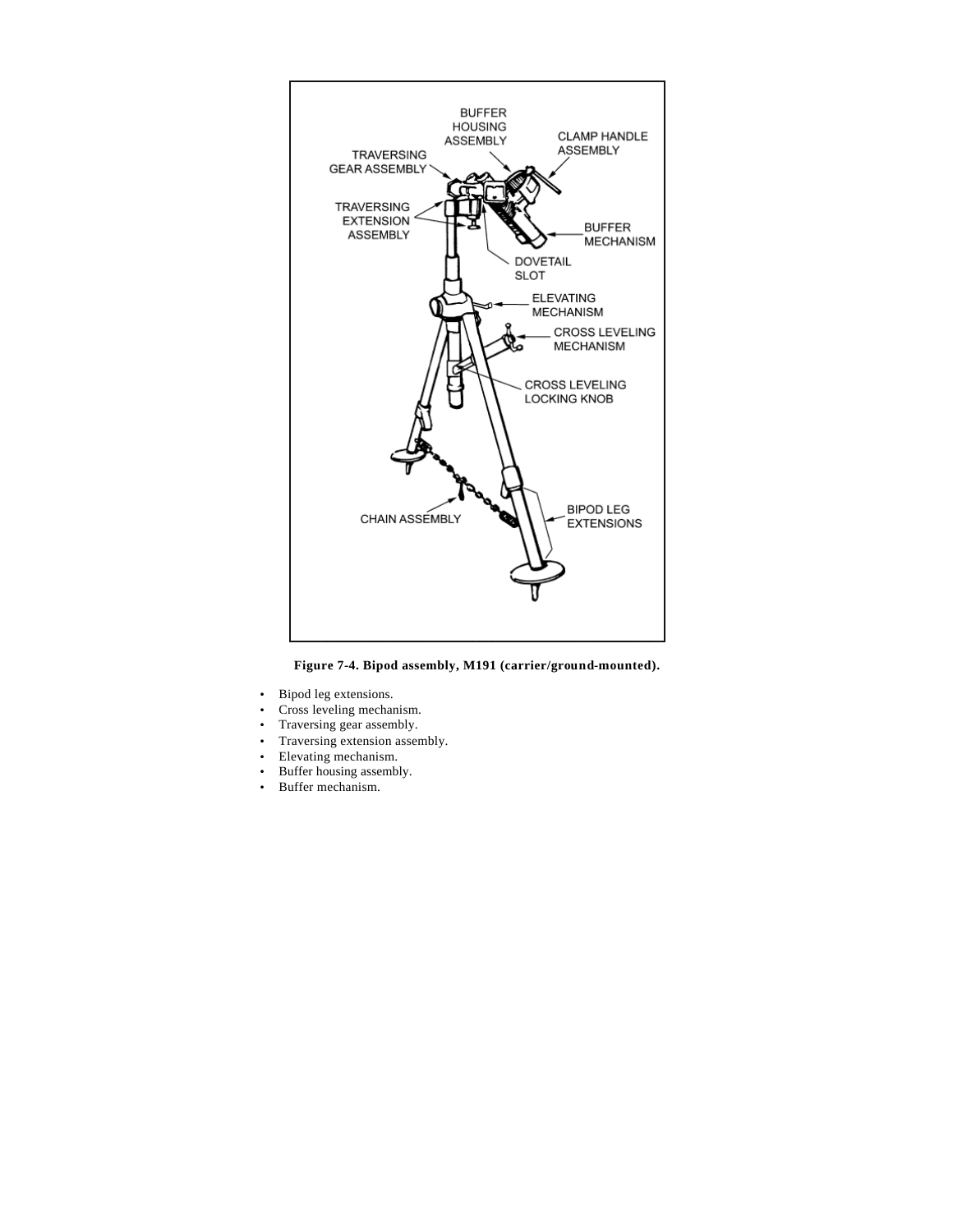- Clamp handle assembly.
- Cross leveling locking knob.
- Chain assembly.

## **7-6. BIPOD ASSEMBLY, M190 (GROUND-MOUNTED)**

The bipod assembly, M190 (ground-mounted) (Figure 7-5) consists of the following main parts:



**Figure 7-5. Bipod assembly, M190 (ground-mounted).**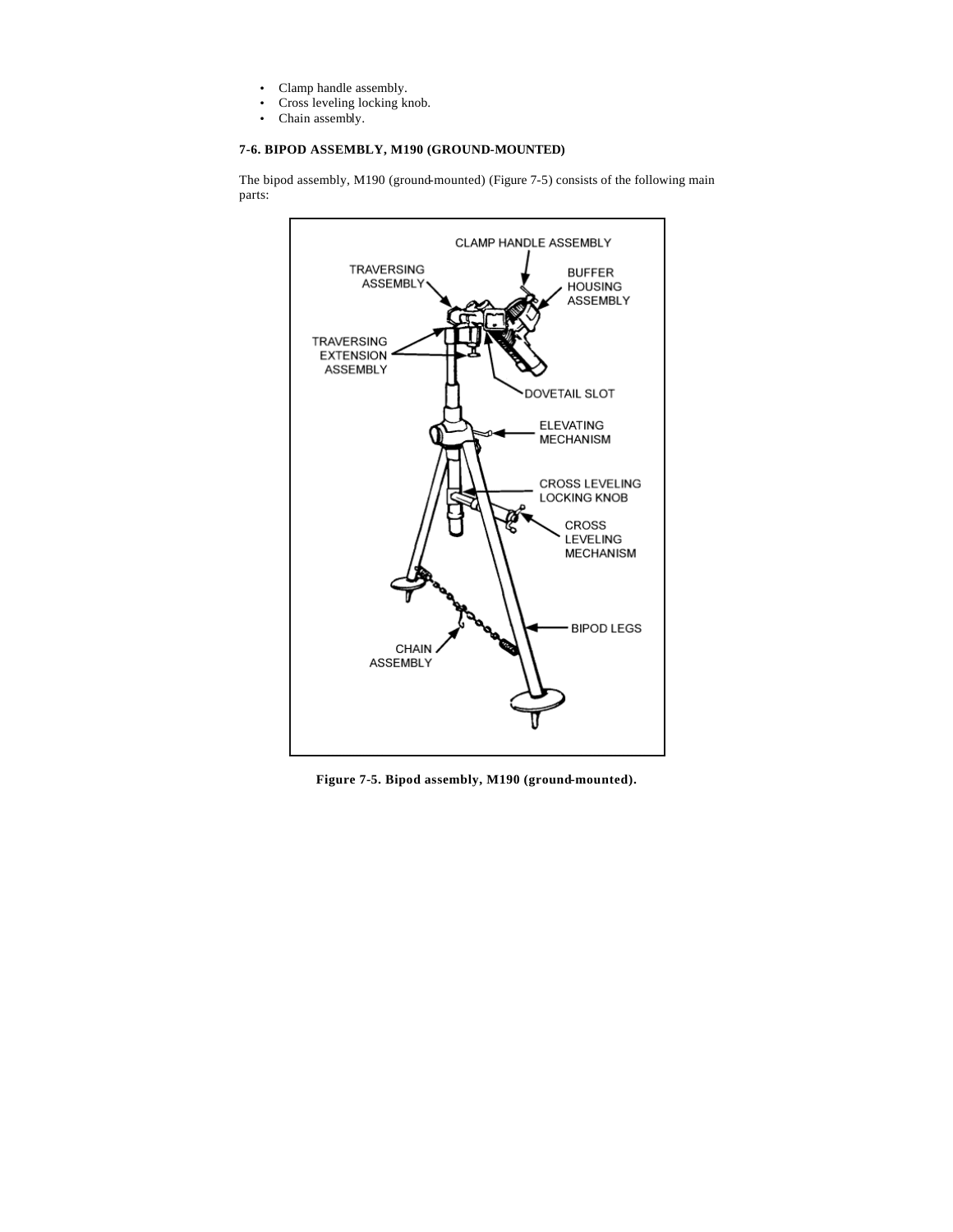- Clamp handle assembly.
- Buffer housing assembly.
- Dovetail slot.
- Elevating mechanism.
- Cross leveling locking knob.
- Cross leveling mechanism.
- Chain assembly.
- Traversing extension assembly.
- Traversing gear assembly.
- Bipod legs.

## **7-7. BASEPLATE, M9**

The baseplate (Figure 7-6) is shaped like a rounded triangle. It has a socket that enables a full 360-degree traverse without moving the baseplate. It also has legs (spades) under the baseplate, two carrying handles, and one locking handle.





## **Section III. OPERATIONS**

This section explains how to place the mortar into action by ground-mounting and leveling the weapon system from the trailer position; how to conduct safety checks; and what actions the crew applies to remove the cartridge from the barrel if a misfire should occur during firing.

## **7-8. PLACING A GROUND-MOUNTED 120-mm MORTAR INTO ACTION**

The assistant gunner and two ammunition bearers are present. The mortar must be ground-mounted within 1 minute and 15 seconds. The M67 sight is set with a deflection of 3200 mils and an elevation of 1100 mils. All bubbles are centered within the outer red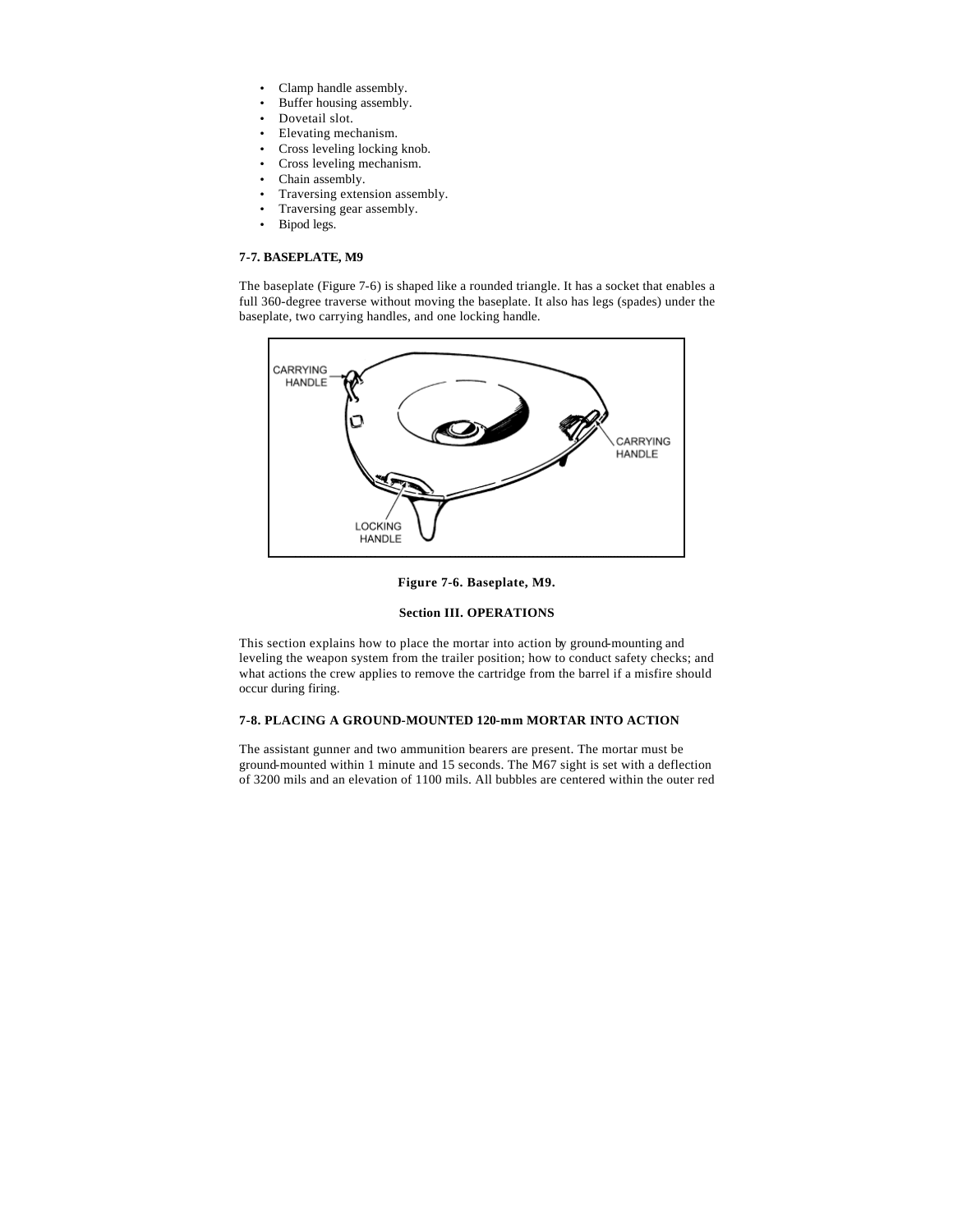lines. The traversing extension is locked in the center position. The bearing is the center of traverse. The barrel is locked into the baseplate with the white line up (on top). The bipod barrel clamp is positioned and locked. The bipod locking knob is hand tight.

**Note**: Left and right are in relation to the mortar's direction of fire.

a. The driver/first ammunition bearer exits the mortar carrier and moves to the driver's side of the mortar trailer hitch. At the same time, the second ammunition bearer exits the armament vehicle and moves to the passenger's side of the mortar trailer hitch.

b. Together, they unhook the trailer from the vehicle and position the trailer at the firing position with the baseplate toward the direction of fire. The first ammunition bearer then removes the muzzle plug.

c. The assistant gunner exits the vehicle with the aiming posts and places them to the right side of the mortar.

d. Once in position, both ammunition bearers raise the trailer until the baseplate is resting on the ground. The second ammunition bearer then releases the trailer while the first ammunition bearer continues to hold the trailer in place. The second ammunition bearer moves around to the right side of the mortar to assist in mounting the mortar.

e. The gunner exits the vehicle with the sight and places it on the left side of the mortar. He then moves up to the left side of the mortar and removes the lock release lever pin. He releases the mortar baseplate and unhooks the bipod chain from the eye on the bipod leg and drops it. He then loosens the cross-level locking knob.

### **WARNING**

#### **Stay clear of the mortar baseplate to avoid injury from sudden release.**

f. The assistant gunner assumes his position on the right side of the mortar. He releases the lock release lever and then the clamping catch, and swings the trailer bridge assembly out of the way. He raises the bipod legs and rotates them 180 degrees. He spreads the bipod legs until they are fully extended, and the spread chain is taut. Once the bipod is placed on the ground, the assistant gunner tightens the cross-level locking knob.

g. With the gunner standing on the left and the second ammunition bearer on the right, they grasp the traversing mechanism and bipod legs. With the assistant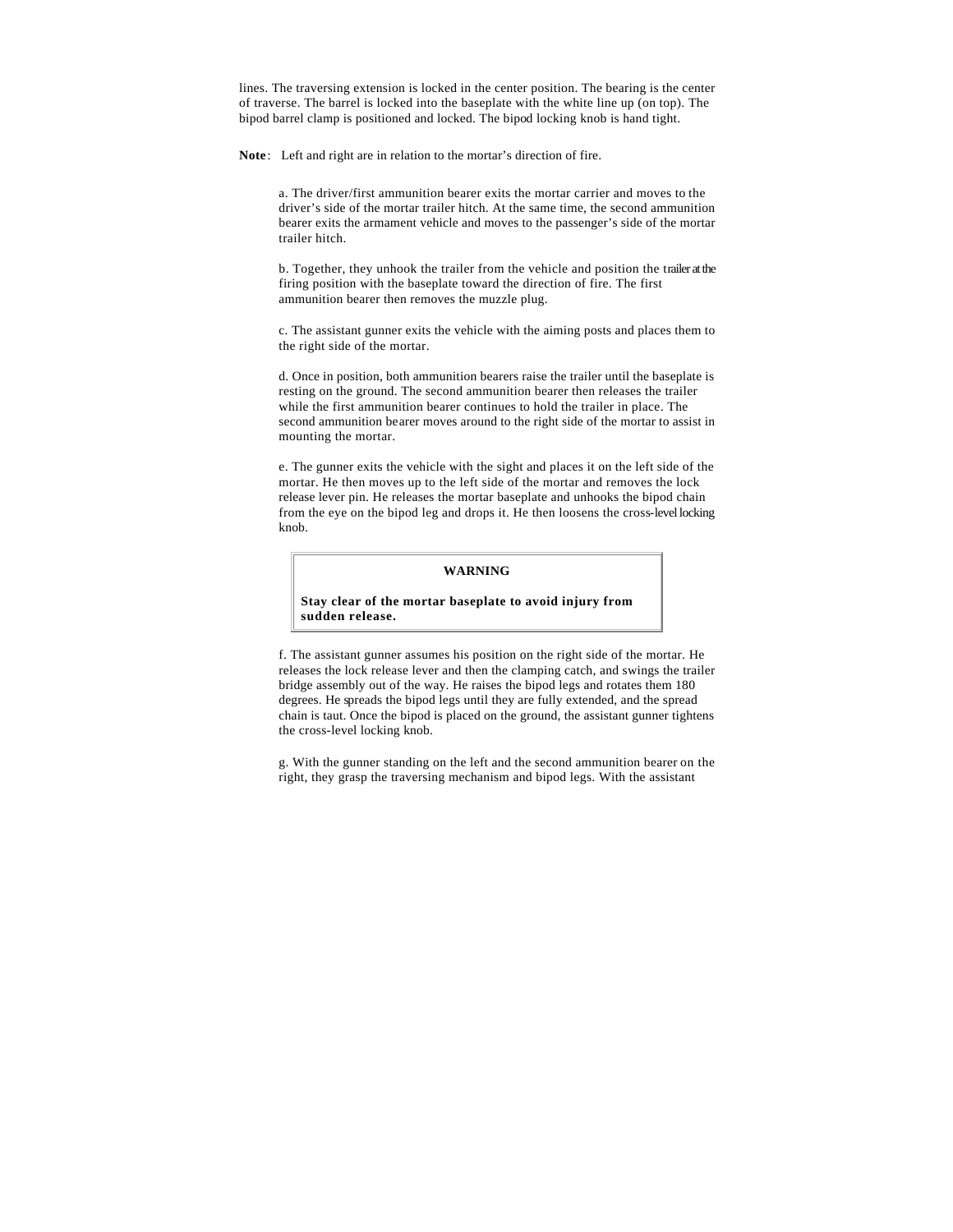gunner holding the bipod legs just above the spread chain, they pull and guide the barrel forward away from the trailer. The assistant gunner guides the bipod legs to a point (about 2 feet) in front of the baseplate and lowers them to the ground. At this point, the mortar is free from the trailer.

h. The first ammunition bearer moves the trailer to the point selected by the squad leader away from the mortar position.

i. The gunner unlocks the clamp handle assembly. The gunner, who is now standing to the rear and straddling the barrel, grasps under the recoil buffer assembly and pulls down, sliding the barrel clamp down the barrel until it rests against the lower collar stop.

j. The gunner makes sure the white lines on the barrel and the buffer housing assembly are aligned. He retightens the clamp handle assembly until it "clicks." Then, he places the selector switch on FIRE (F). The assistant gunner checks for slack in the spreader chain and ensures the traversing mechanism is within four turns from center of traverse. The assistant gunner also ensures the traversing extension is locked in the center position and the cross-leveling locking knob is hand tight.

**Note**: Part of the white line on the buffer housing assembly must overlap the white line on the barrel.

k. The gunner removes the sight from the sight box and indexes a deflection of 3200 mils and an elevation of 1100 mils on the sight. He places the sight in the dovetail slot of the bipod. The gunner and assistant gunner then level the mortar for elevation and deflection. When the gunner is satisfied with the lay of the mortar, he announces, "Gun up." The mortar is now mounted and ready to be reciprocally laid.

## **7-9. PERFORMING SAFETY CHECKS ON A GROUND-MOUNTED 120-mm MORTAR**

Specific safety checks must be performed before firing mortars. Most can be made visually. The gunner is responsible for physically performing the checks under the squad leader's supervision.

a. The gunner checks for mask and overhead clearance.

(1) To determine mask clearance, the gunner lowers the barrel to 0800 mils elevation. He places his head near the base of the barrel and sights along the top of the barrel for obstructions through the full range of traverse.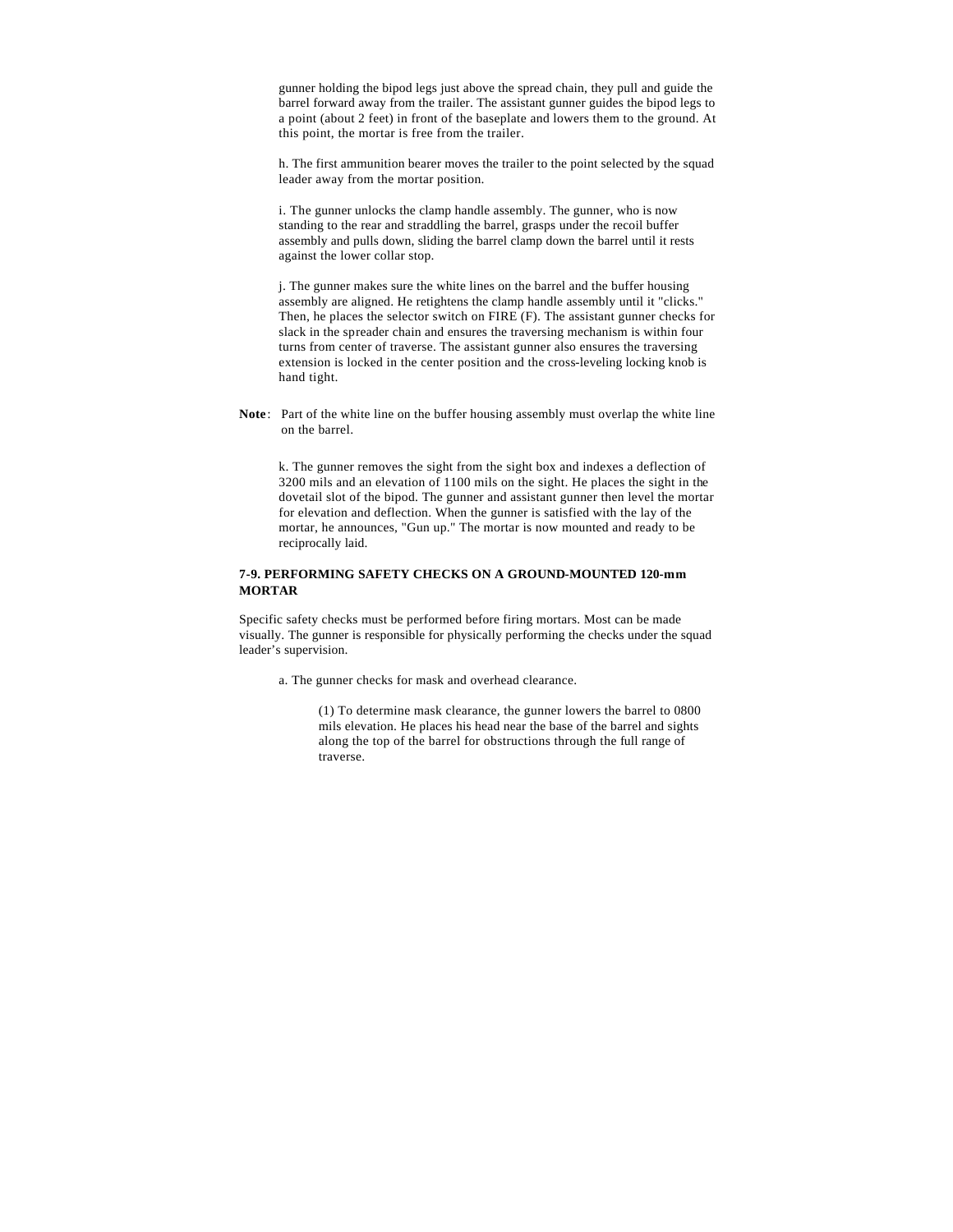(2) To determine overhead clearance, the gunner raises the barrel to 1500 mils elevation. He places his head near the base of the barrel and sights along the top of the barrel for obstructions through the full range of traverse.

**Note**: If at any point in the full range of traverse, both at minimum or maximum elevation, an obstruction is found, the gunner raises or lowers the barrel until the round will clear the obstruction when fired. He turns the sight elevation micrometer knob until the elevation bubble is level. He reads the elevation at this point and reports the deflection and elevation to the squad leader who, in turn, reports this information to the FDC.

b. The gunner ensures the barrel is locked to the baseplate.

(1) He locks the barrel onto the socket of the baseplate with the white line on the barrel facing up.

(2) He aligns the white line on the barrel with the white line on the clamp handle assembly.

c. The gunner checks the buffer housing assembly to ensure that it is locked. He checks this by loosening the clamp handle assembly about 1/4 of a turn and retightening it until a metallic click is heard.

d. The gunner checks the cross-leveling locking knob to ensure it is hand tight.

e. The gunner checks the spreader chain to ensure that it is taut.

f. The gunner checks the firing selector to ensure it is in the FIRE position with the "F" showing.

## **7-10. PERFORMING SMALL DEFLECTION AND ELEVATION CHANGES ON A GROUND-MOUNTED 120-mm MORTAR**

The gunner receives deflection and elevation changes from the FDC in the form of a fire command. If a deflection change is required, it precedes the elevation change.

- **Note**: Small deflection and elevation changes are greater than 20 mils but less than 60 mils for deflection and greater than 35 mils but less than 90 mils for elevation.
	- a. The gunner sets the sight for deflection and elevation.

(1) He places the deflection on the sight by turning the deflection micrometer knob until the correct 100-mil deflection mark is indexed on the coarse deflection scale. He continues to turn the deflection micrometer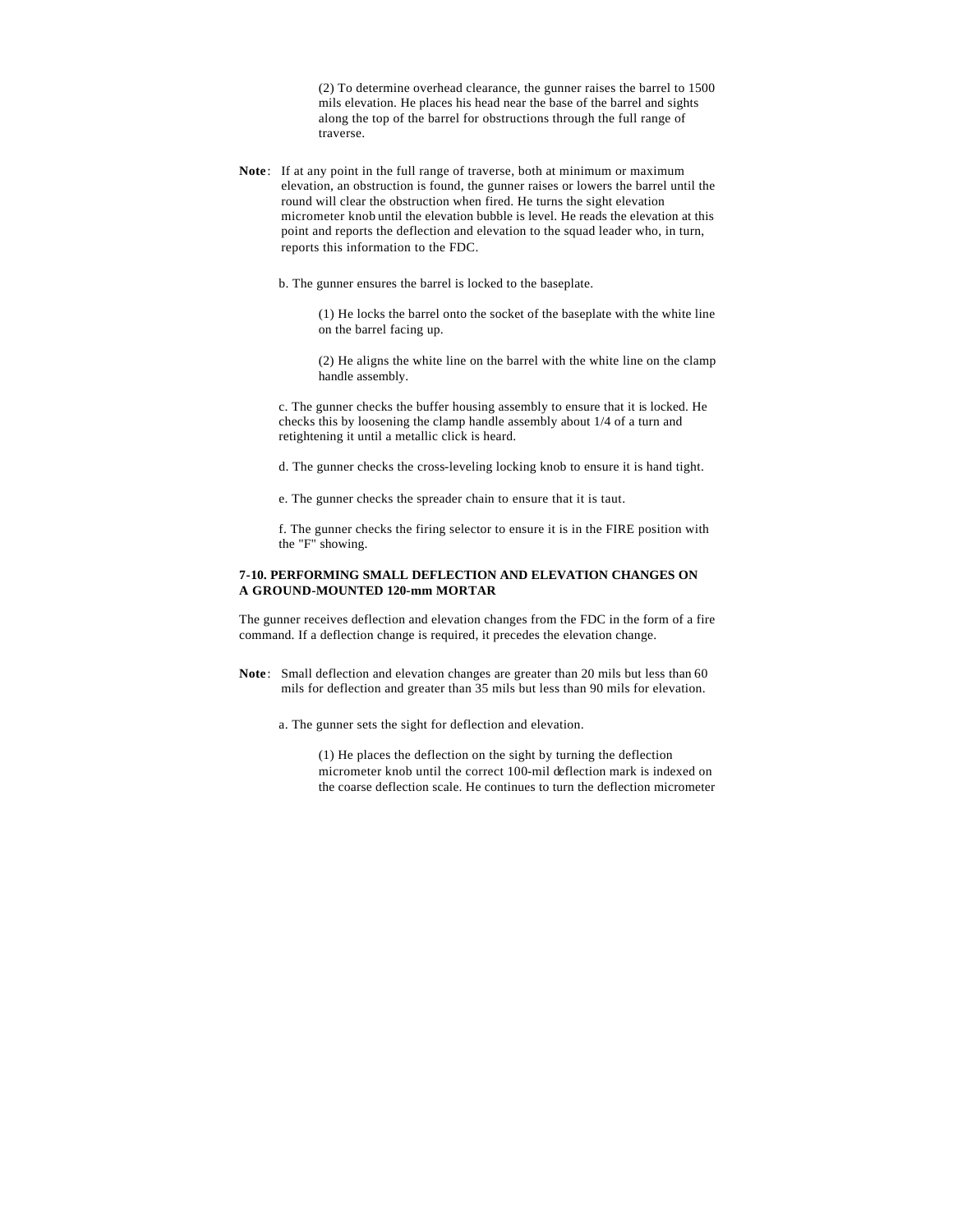knob until the remainder of the deflection is indexed on the deflection micrometer scale.

(2) The gunner places the elevation on the sight by turning the elevation micrometer knob until the correct 100-mil elevation mark is indexed on the coarse elevation scale. He continues to turn the elevation micrometer knob until the remainder of the elevation is indexed on the micrometer scale.

b. The gunner lays the mortar for deflection.

(1) After the deflection and elevation are indexed on the sight, the gunner floats the elevation bubble.

(2) He turns the elevating hand crank to elevate or depress the mortar until the bubble in the elevation level vial starts to move. This initially rough lays the mortar for elevation.

(3) After rough laying the mortar for elevation, the gunner looks through the sight and traverses to realign on the aiming post. He traverses half the distance to the aiming post, then cross-levels.

(4) Once the vertical cross line is near the aiming posts (about 20 mils), the gunner checks the elevation vial. If required, he re-lays for elevation by elevating or depressing the elevating mechanism. He makes final adjustments using the traversing handwheel and cross-levels by traversing half the distance and cross-leveling.

(5) When the vertical cross line is within 2 mils of the aiming posts, all bubbles are leveled, and the sight is set on a given deflection, the mortar is laid.

**Note**: If the given deflection exceeds left or right traverse, the gunner may choose to use the traversing extension assembly. This gives him an added number of mils in additional traverse to avoid moving the bipod. To use the traversing extension, the gunner pulls down on the traversing extension locking knob and shifts the cannon left or right. He re-locks the traversing extension locking knob by ensuring it is securely seated.

## **7-11. PERFORMING LARGE DEFLECTION AND ELEVATION CHANGES ON A GROUND-MOUNTED 120-mm MORTAR**

The gunner receives deflection and elevation changes from the FDC in the form of a fire command. If a deflection change is required, it will always precede the elevation change. The gunner lays the mortar for a large deflection and elevation change.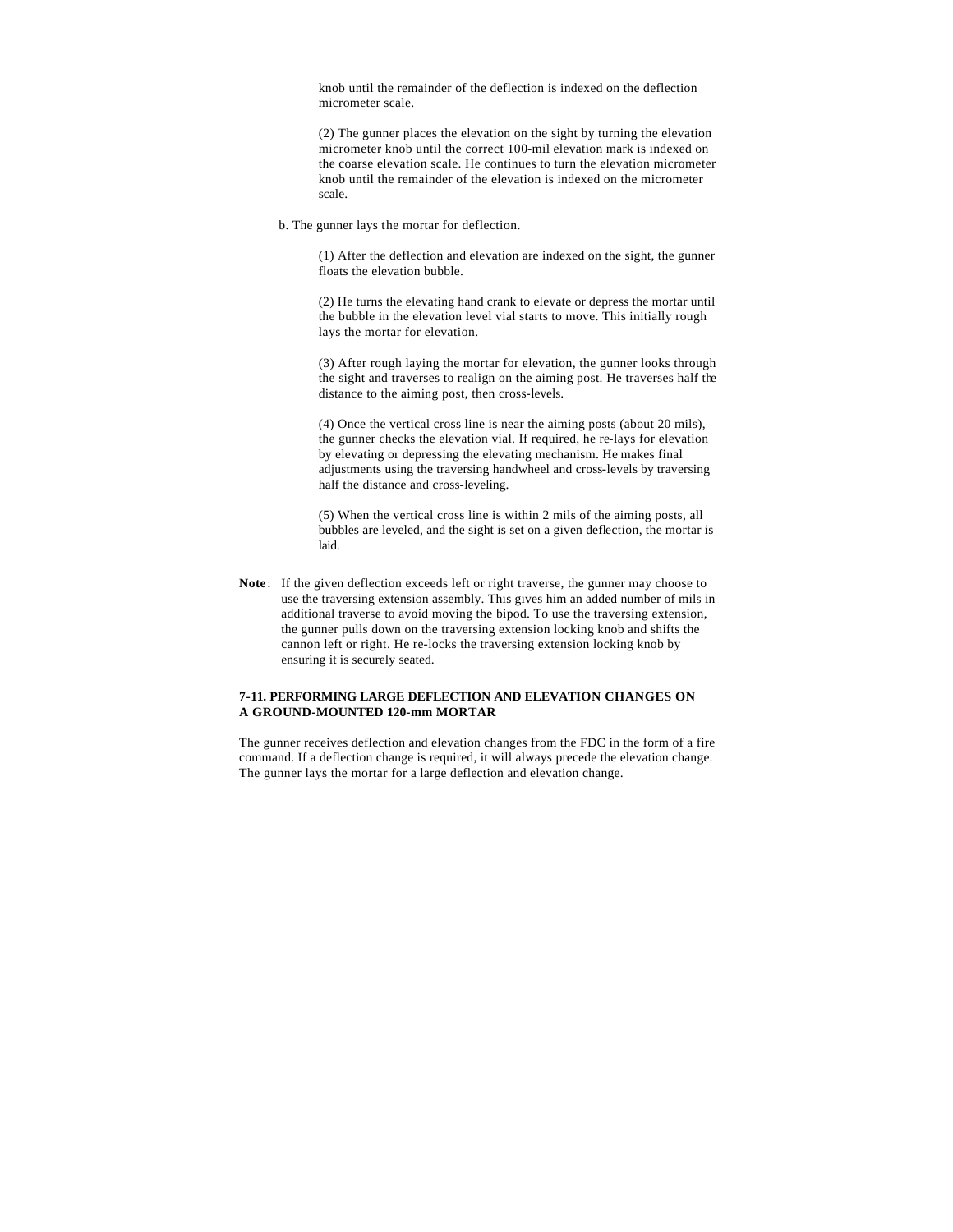**Note**: Large deflection and elevation changes are greater than 200 mils but less than 300 mils for deflection and greater than 100 mils but less than 200 mils for elevation.

a. The gunner receives a deflection and elevation change in the form of an initial fire command.

**Note**: All elements of the fire command are repeated by the gun squad.

b. As soon as the gunner receives the data, he places it on the sight and elevates or depresses the mortar to float the elevation bubble.

c. The assistant gunner positions himself in front of the bipod. He squats slightly with his legs spread shoulder-width apart and supports his elbows on his knees. He grabs the bipod legs and lifts them until the bipod clears the ground.

d. The gunner moves the mortar by placing his right hand over the clamp handle assembly and his left hand on the bipod leg. He pushes or pulls the bipod in the direction desired until the vertical cross line is within 20 mils of the aiming posts. Once completed, the gunner directs the assistant gunner to lower the bipod. He then floats the deflection bubble and looks into the sight to see if he is within 20 mils of his aiming posts.

e. The gunner and assistant gunner level the mortar for elevation. If after leveling the mortar for elevation, the vertical cross line of the M67 sight is within 20 mils of the aiming post, he would then center the deflection bubble and take up the proper sight picture by traversing half the distance to the aiming posts and crossleveling.

f. The assistant gunner observes the gunner traversing to ensure that he stays within four turns of center-of-traverse. Should the gunner traverse away from center-of-traverse, the assistant gunner advises and instructs the gunner to center back up. The gunner center traverses, and with the help of the assistant gunner, he shifts the bipod again and repeats steps **c** through **e**.

**Note**: After leveling the mortar, if the vertical cross line of the M67 sight is not within 20 mils of the aiming post, then steps **c** through **e** are repeated.

g. The gunner makes minor adjustments as necessary and does a final check of the bubbles and center-of-traverse, and announces, "Up."

## **7-12. MALFUNCTIONS ON A GROUND-MOUNTED 120-mm MORTAR**

See Chapter 3, paragraph 3-14 for a detailed discussion of malfunctions.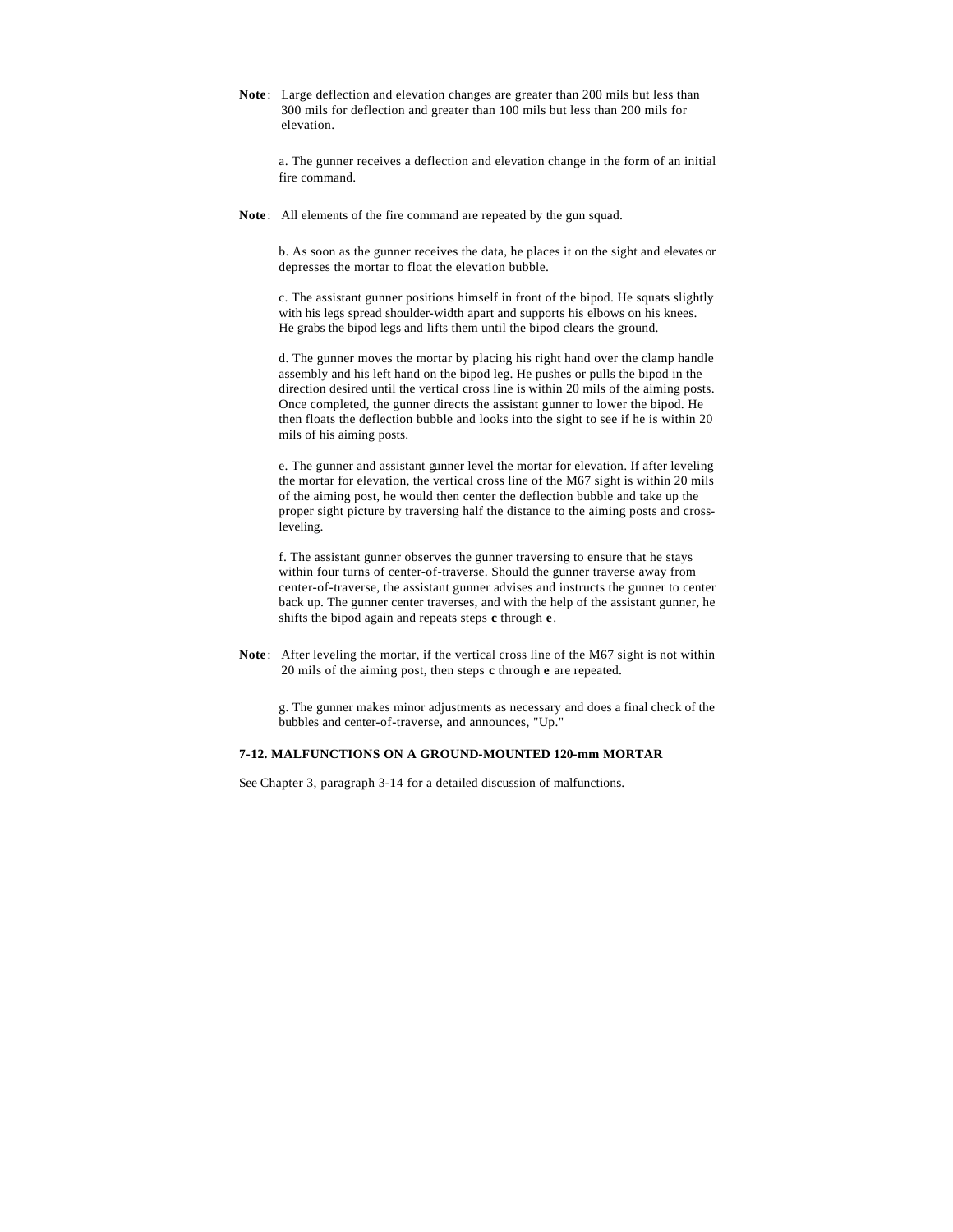### **7-13. PERFORMING MISFIRE PROCEDURES ON A GROUND-MOUNTED 120 mm MORTAR DURING COMBAT**

The barrel assembly of the towed 120-mm mortar must be at its lowest elevation to perform the misfire procedures. When a misfire occurs, all crew members, or the crew member that first notices, shout, "MISFIRE."

### **WARNING**

**To avoid possible injury to the crew, do not stand in front of or behind the barrel.**

a. At the announcement of a misfire, all crew members remain with the mortar.

**Note**: During peacetime live-fire exercises, all crew members except the gunner will leave the firing position and move at least 100 meters to the rear of the mortar position.

b. The gunner stands to the left rear of the mortar and kicks the barrel several times. If the round does not fire, the gunner waits for one minute. (This allows the round to fire if there is a delayed action [hang fire] of the propelling charge.) After the one-minute wait, the gunner performs the following:

(1) He checks the barrel for heat using his bare hands. Starting at the muzzle, he lightly touches the barrel with his fingertips every few inches down to the breech cap. If the barrel is too hot, the crew uses some means (such as water or snow) to cool it down before attempting to removing the misfire.

(2) If the barrel is cool enough to handle, the gunner places the weapon on SAFE with the "S" showing.

c. The gunner locks the data down on the sight unit, removes the sight and places it in a safe place (sight box), and calls the crew forward.

d. The gunner then depresses the barrel to its lowest elevation using the elevation handwheel, leaving about a quarter inch of sleeve showing (so there is no metal to metal contact).

## **CAUTION**

At no time will the clamp handle assembly be loosened (except during jammed or stuck rounds.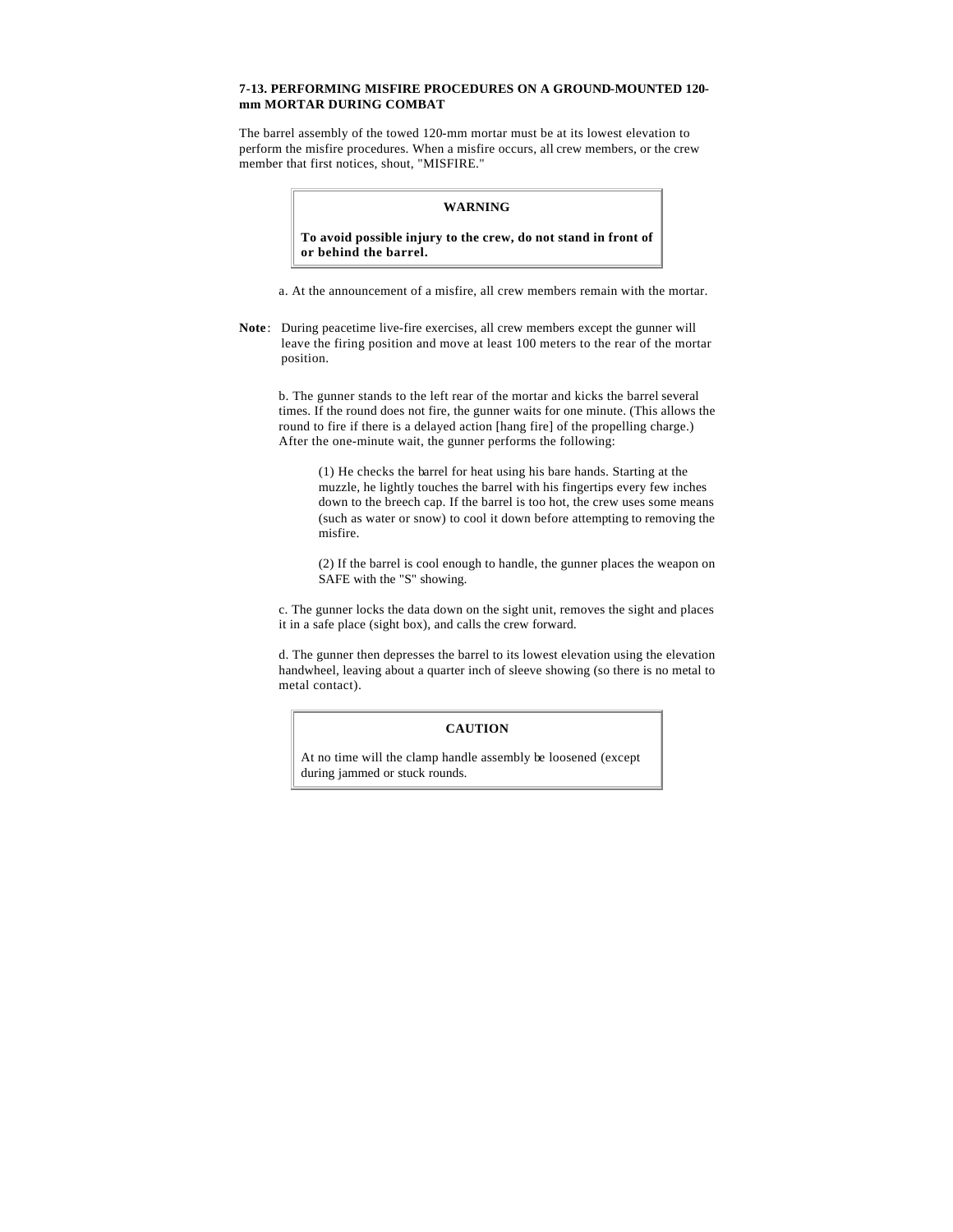e. The assistant gunner secures the staff assembly with the extractor attached. He rotates it forward, stabilizing the extractor, and inserts the extractor into the cannon. He lowers it slowly into the cannon (hand over hand) until the extractor makes contact with the round. He rotates the extractor in either direction until he feels the detent pins connect into the round. He continues rotating until resistance is felt.

f. The assistant gunner lifts up slightly on the extractor to ensure it has connected with the round. He continues lifting the extractor until the body of the round appears at the muzzle. At this time, the gunner grasps the round and assists in removing the round. Together they move to the right of side of the weapon.

**Note**: Due to the weight of the round, the gunner may assist during the entire extraction process.

## **CAUTION**

Once the assistant gunner ensures the extractor is firmly connected with the round, he extracts the round in one steady motion (using the hand-over-hand process) without stopping or lowering the round.

**Note**: If the round is jammed or stuck and cannot be removed by the extractor, the gunner holds the barrel and unlocks the clamp handle assembly while the assistant gunner stabilizes the bipod. The first ammunition bearer grasps the base of the cannon and rotates the it until the white line is in the down position while the gunner lifts the cannon to release it from the baseplate. The assistant gunner moves the bipod to the right and out of the way. The gunner and first ammunition bearer lift the cannon to a horizontal position and carry it, with the extractor in place, to the dud pit. Ensuring the cannon remains pointed down range, the platoon leader or platoon sergeant notifies EOD personnel.

g. The gunner stands to the left side of the weapon in the gunner's position. He holds his hands ready near the muzzle to grasp the round as soon as the body of the round clears the muzzle. The assistant gunner and gunner then complete removing the round from the barrel. Once the round has cleared the barrel, both crew members move to the right of the mortar position. The ammunition bearer comes forward and stands beside the gunner.

h. With the assistant gunner holding the round extractor by the handle and the gunner holding the round, the ammunition bearer presses on all four catches on the extractor at the same time, releasing the round from the extractor.

i. The gunner inspects the round. If the primer has been struck by the firing pin, the round is disposed of in accordance with range SOP. If no contact was made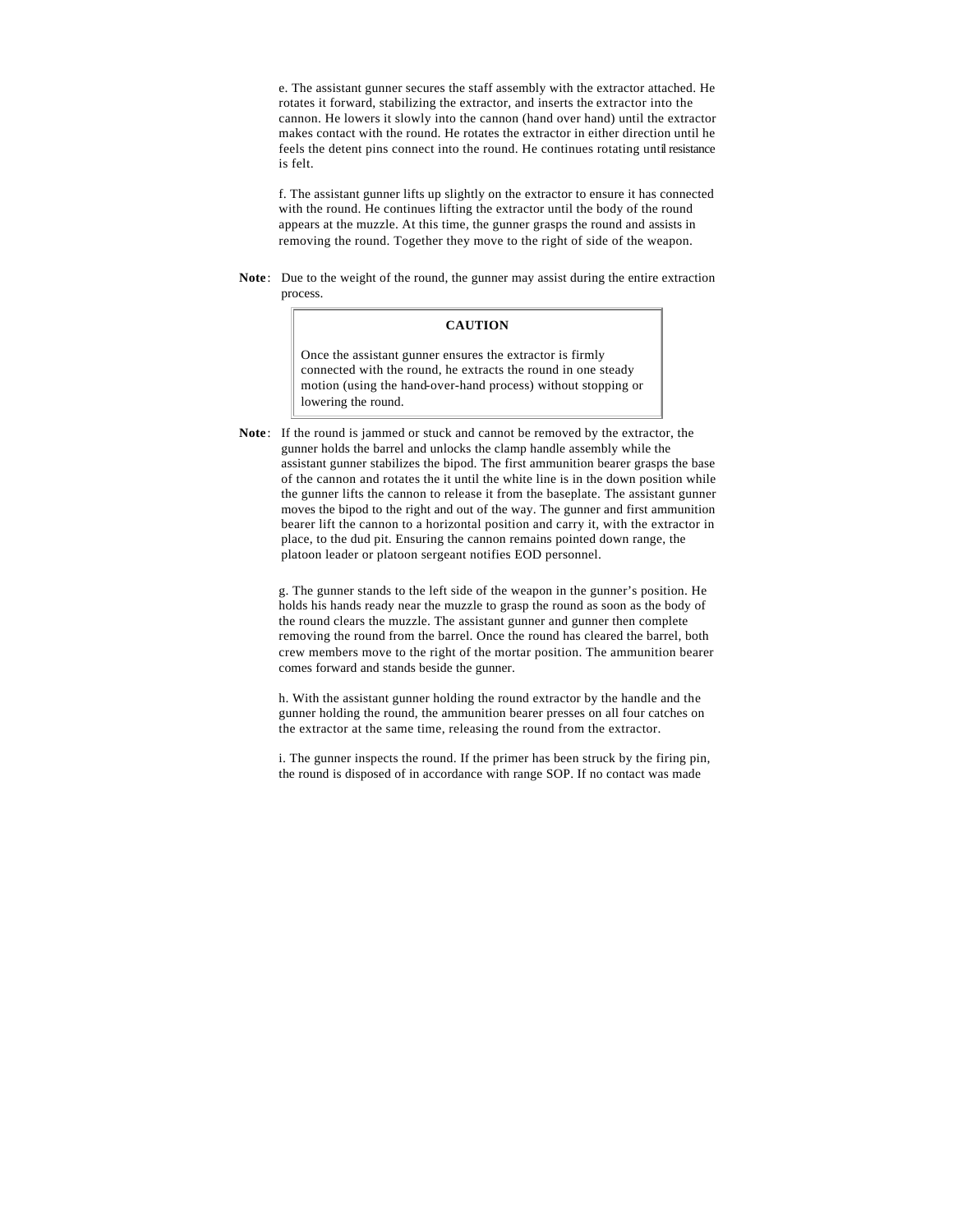with the firing pin, action is taken to clean any possible obstructions inside the barrel.

**Note**: Nondevelopment item (NDI) ammunition will not be refired.

j. The assistant gunner swabs the bore and the gunner places the safety mechanism on "F" (FIRE).

k. The gunner re-installs the sight, re-lays the mortar, and continues the mission.

**Note**: If the extractor cannot grasp the round, use another extractor if possible. If the extractor still cannot grasp the round, follow steps **l** through **q**.

l. The gunner holds the cannon near the muzzle and the assistant gunner holds the bipod assembly. The gunner opens the buffer housing assembly.

m. The gunner ad ammunition bearer turn the cannon until the white line is in the down position and carefully remove the cannon from the breech cap socket.

n. Keeping the cannon horizontal and pointing in the direction of fire, the gunner and ammunition bearer move the cannon to the opposite side of the ammunition point. The assistant gunner places the ends of his thumbs over the edges of the muzzle, grasping the cannon with his fingers.

o. At the assistant gunner's command of LIFT, the ammunition bearer lifts the cannon's breech cap assembly causing the round to slide down to the assistant gunner's hands. The assistant gunner removes the round, inspects it, tries to replace the safety wire (if applicable), places the round in the dud pit, tags the round, and notifies EOD.

- p. The assistant gunner swabs the bore.
- q. The gunner re-lays the mortar and continues the mission.
- **Note**: If the round is grasped but cannot be removed, follow steps **r** through **t**.

r. The gunner holds the cannon near the muzzle, and the assistant gunner holds the bipod assembly. The gunner opens the buffer housing assembly.

s. The gunner and ammunition bearer turn the cannon until the white line is n the down position and carefully remove the cannon from the breech cap socket.

t. Keeping the cannon horizontal and pointing in the direction of fire, the gunner and ammunition bearer lift the cannon (with the extractor still attached to the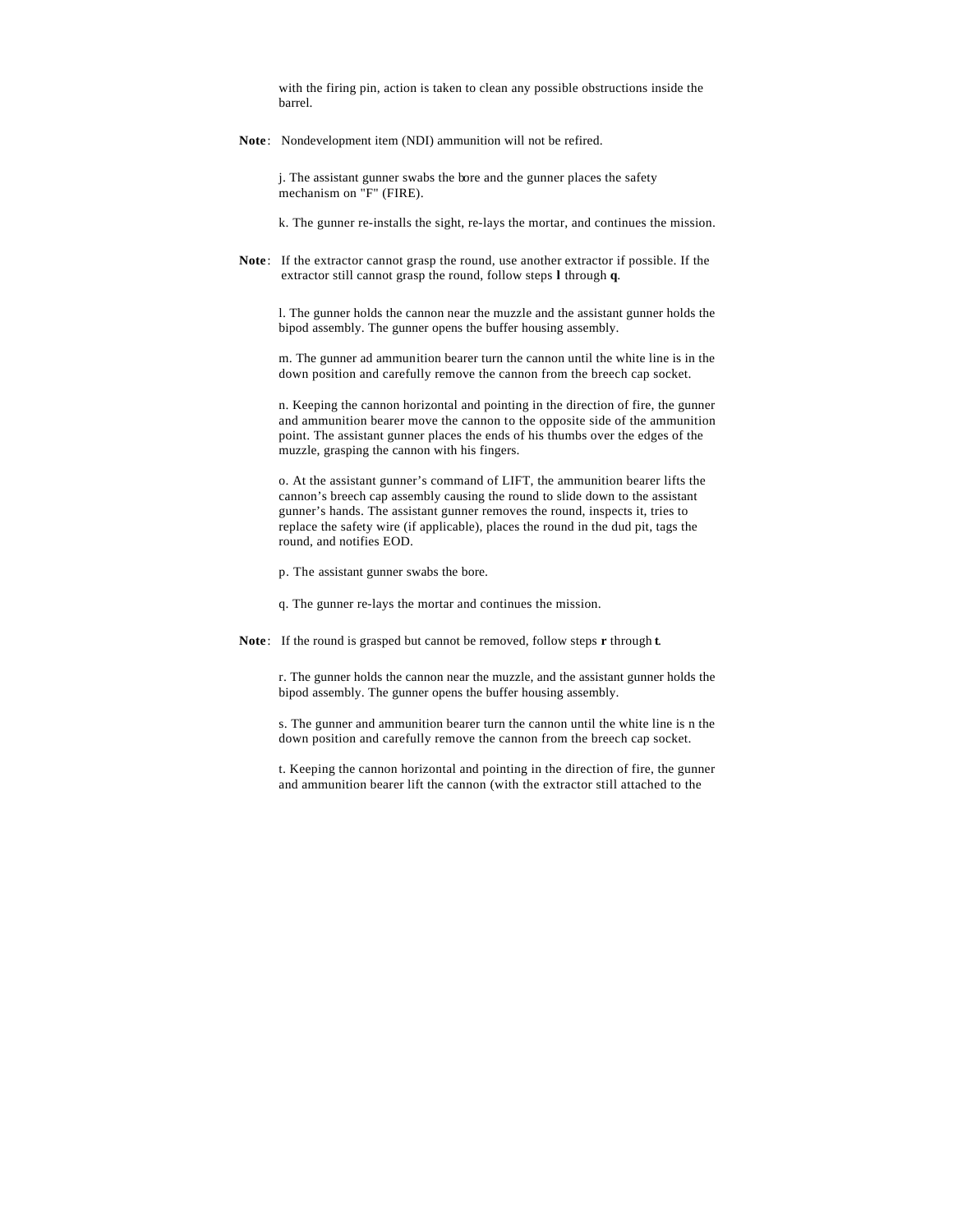round) and carry it to the dud pit, ensuring it remains pointing downrange. The platoon leader or platoon sergeant notifies EOD.

## **7-14. LOADING AND FIRING THE GROUND-MOUNTED 120-mm MORTAR**

The following paragraphs explain the procedures for loading and firing a groundmounted 120-mm mortar.

- a. The FDC issues a fire command to the squad leader.
- b. The squad leader records and issues the fire command to the squad.
- c. The squad repeats the fire commands.
- d. The ammunition bearer(s) prepares the round(s) IAW the fire command.

e. The ammunition bearer prepares the round so that the squad leader can inspect it before it is passed to the assistant gunner. The ammunition bearer holds the round with both hands (palms up) near each end of the round body (not on the fuze or the charges).

f. The assistant gunner checks the round for correct charges, fuze tightness, and fuze setting.

g. When both the gun and the round(s) have been determined safe and ready to fire, the squad leader gives the following command to the FDC: NUMBER (NUMBER OF MORTAR) GUN, UP.

h. The ammunition bearer holds the round with the fuze pointed to his left. By pivoting his body to the left, the assistant gunner accepts the round from the ammunition bearer with his right hand under the round and his left hand on top of the round.

i. Once the assistant gunner has the round, he keeps two hands on it until it is fired.

## **CAUTION**

The assistant gunner is the only member of the mortar squad who loads and fires the round.

j. The squad leader commands, HANG IT, FIRE in accordance with the method of fire given by the FDC.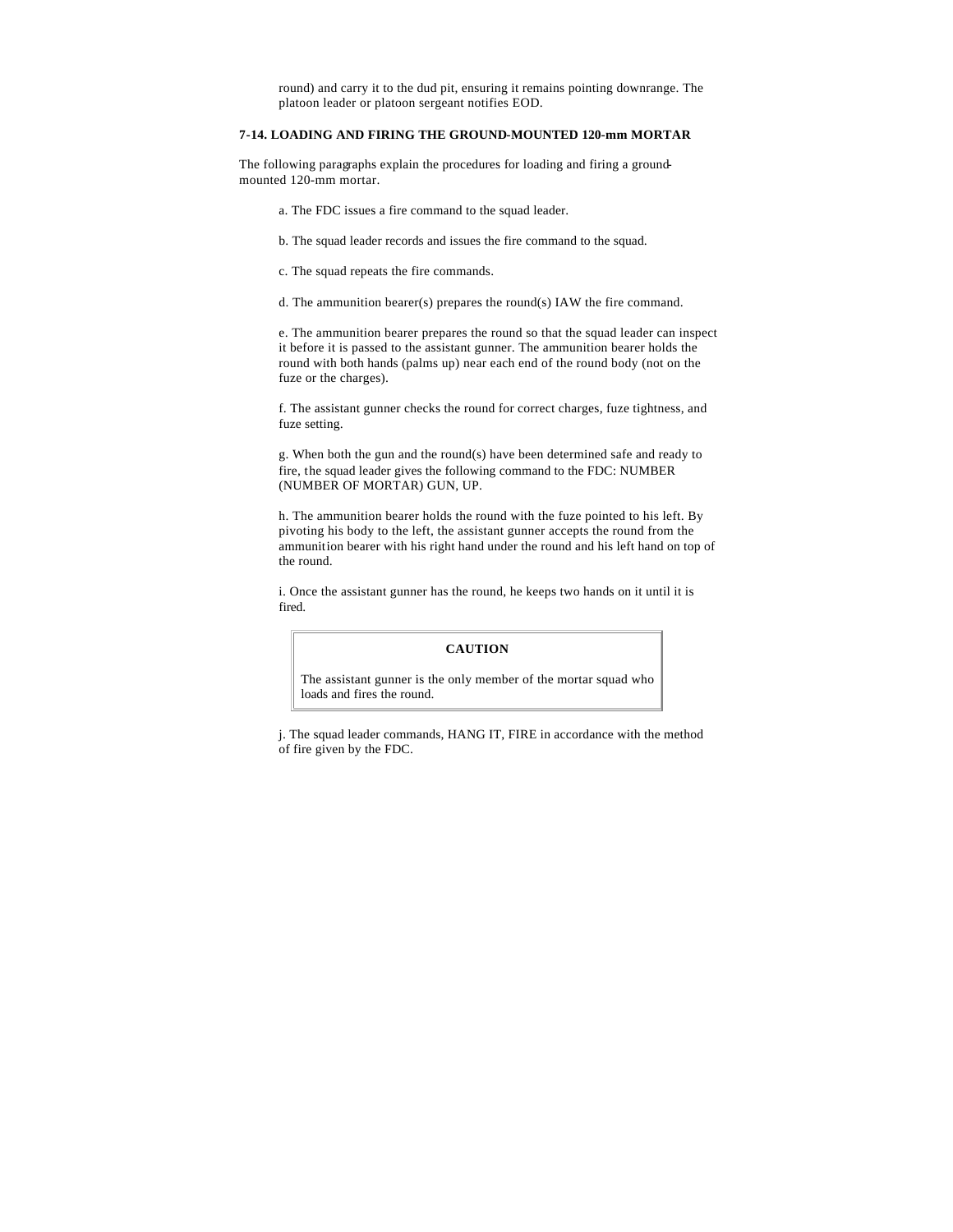k. The assistant gunner holds the round out in front of the muzzle at about the same angle as the cannon. At the command, HANG IT, the assistant gunner guides the round into the barrel (tail end first) to a point beyond the narrow portion of the body (about three-quarters of the round) being careful not to hit the primer or charges or disturb the lay of the mortar.

l. Once the round is inserted into the barrel the proper distance, the assistant gunner shouts, "Number (number of mortar) gun, hanging."

m. At the command, FIRE, the assistant gunner releases the round by pulling both hands down and away from the outside of the barrel. The assistant gunner ensures that he does not take his hands across the muzzle of the cannon as he drops the round.

n. Once the round is released, the gunner and assistant gunner take a full step toward the rear of the weapon while pivoting their bodies so that they are both facing away from the blast.

o. The assistant gunner pivots to his left and down toward the ammunition bearer and is now ready to accept the next round to be fired (only if there are no major movements of the bipod in which he is required to lift and clear the bipod off the ground).

p. Subsequent rounds are fired based on the FDC fire commands.

q. The assistant gunner ensures the round has fired safely before he attempts to load the next round.

r. The assistant gunner does not shove or push the round down the barrel. The round slides down the barrel under its own weight, strikes the firing pin, ignites, and fires.

s. The assistant gunner and gunner, as well as the remainder of the mortar crew, keep their upper body below the muzzle until the round fires to avoid muzzle blast.

t. During an FFE, the gunner tries to level all bubbles between each round ensuring his upper body is away from the mortar and below the muzzle when the assistant gunner announces, "Hanging," for each round fired.

u. The assistant gunner informs the squad leader when all rounds for the fire mission are expended, and the squad leader informs the FDC when all of the rounds are completed. For example, "NUMBER TWO GUN, ALL ROUNDS COMPLETE."

### **7-15. TAKING THE 120-mm MORTAR OUT OF ACTION**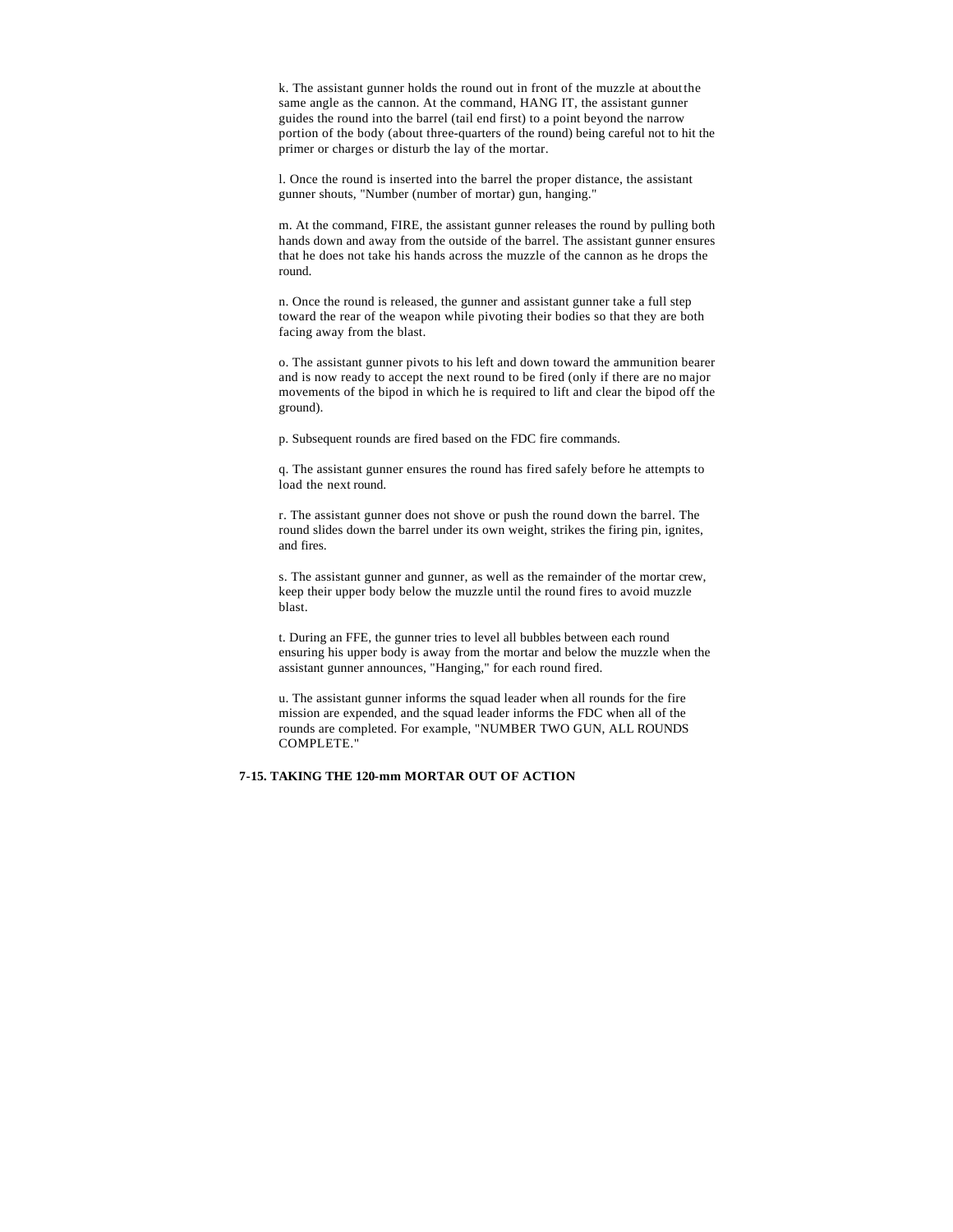To take the 120-mm mortar out of action, the squad leader commands, OUT OF ACTION. Then, each member of the squad does the following:

a. The gunner places the weapon on SAFE with the "S" showing.

b. The second ammunition bearer retrieves the aiming posts, places them in their case, and puts the case on the right side of the mortar.

c. The gunner places a deflection of 3800 mils and an elevation of 0800 mils on the sight.

d. The gunner removes the sight from the dovetail slot and places it in the sight case. He places the sight mount cover back on and secures it with the snap button.

**Note**: Left and right are in relation to the mortar's direction of fire.

e. The gunner loosens the clamp handle assembly.

f. The gunner slides the buffer housing assembly up the barrel until it is aligned with the white line on the cannon near the muzzle. The white line on the barrel must match with the white line on the clamp handle assembly. The gunner tightens the buffer housing assembly until he hears a metallic click. He continues turning the handle until it is parallel to the barrel.

g. The gunner centers the traversing extension and the traversing mechanism.

h. The gunner lowers the elevation so that about four fingers (three to four inches) of the elevating mechanism remains exposed.

i. The assistant gunner loosens the cross-level locking knob while the gunner steadies the barrel.

j. The first ammunition bearer positions himself to the right side of the trailer. He positions the trailer behind the baseplate with the towing eye almost straight up. The second ammunition bearer assists when he has completed his task of retrieving the aiming posts.

k. The first ammunition bearer holds the trailer in place with the barrel cradle touching the top of the breech cap. He blocks the wheels so that the trailer cannot roll.

l. The second ammunition bearer releases the clamping catch on the trailer bridge assembly and swings the bridge assembly out of the way.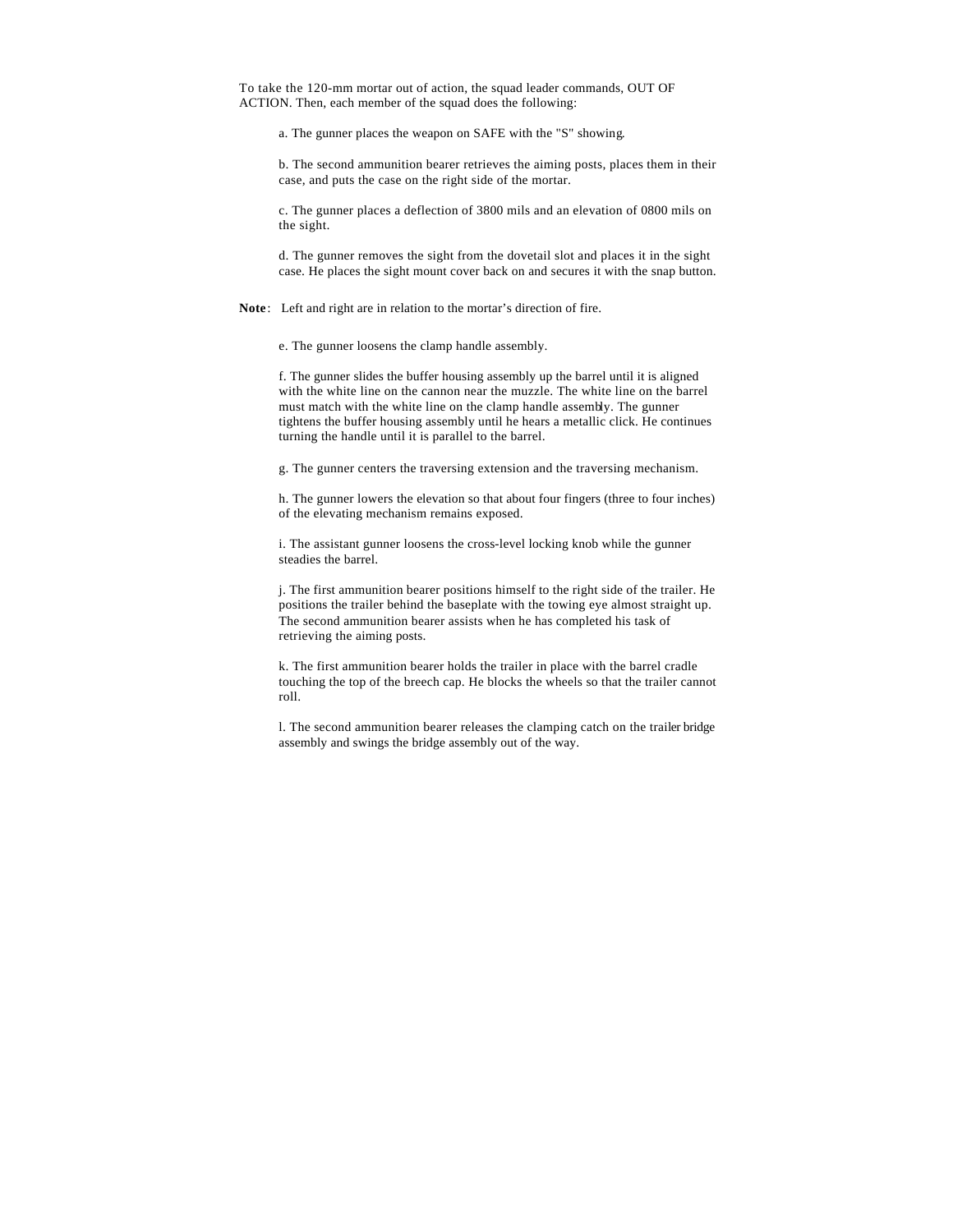m. The gunner and the second ammunition bearer grasp the traversing mechanism and bipod legs, then swing the barrel and bipod over the baseplate and onto the trailer. The assistant gunner loosens the cross-leveling locking knob and assists in raising the bipod legs, then joins the legs and rotates them 180 degrees.

n. With the trailer still in the upright position, the first ammunition bearer makes sure that the upper collar stop is placed just forward of the upper barrel bracket on the trailer.

o. The assistant gunner holds and lifts the baseplate onto the trailer as the first ammunition bearer returns the trailer to the towing position, lifting the entire mortar onto the trailer.

p. The gunner attaches the hook on the spreader chain to the eye on the bipod leg. He adjusts the elevation so that the bipod legs fit under the trailer bridge assembly and retightens the locking knob.

q. The assistant gunner closes the trailer bridge assembly. He locks the baseplate with the lock release lever and secures it with the pin. He then secures the trailer bridge assembly with the clamping catch.

r. The first ammunition bearer emplaces the muzzle cap.

s. The first ammunition bearer moves to the driver's side of the towing eye. The second ammunition bearer moves to the passenger's side of the towing eye. Together, they move the trailer to the vehicle and hook the trailer to the towing pintle of the vehicle. They hook up the trailer light cable and safety chains.

t. The gunner secures the sight case.

u. The assistant gunner secures the aiming post case.

v. The squad leader inspects to ensure all equipment is accounted for and properly secured.

w. The squad leader announces, "Number two gun, up."

### **Section IV. MORTAR CARRIER, M1064A3**

This section is a guide for training mortar units equipped with the M1064A3-series mortar carrier for mounting the M121 mortar. The procedures and techniques used for a mounted mortar are different from the ground-mounted mortar.

## **7-16. DESCRIPTION**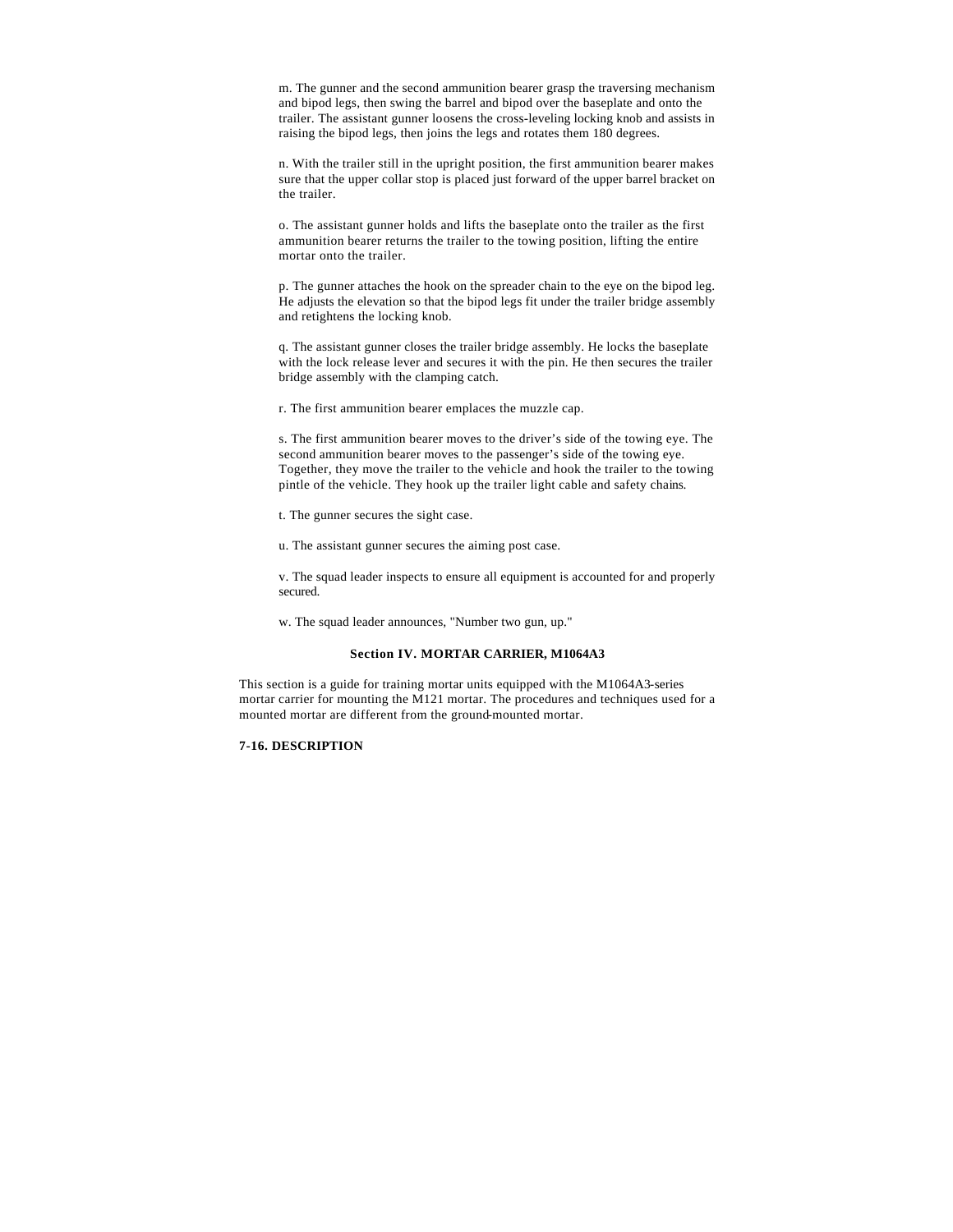The M1064A3 carrier (Figures 7-7 and 7-8) is an M113A3 armored-personnel carrier modified to carry the 120-mm mortar, M121, on a specially designed mount. It is fully tracked, highly mobile, and armor protected. It can be transported by air and can be dropped, and it has fording capabilities in up to 40 inches of water.



**Figure 7-7. Mortar carrier M1064A3, front and side view.**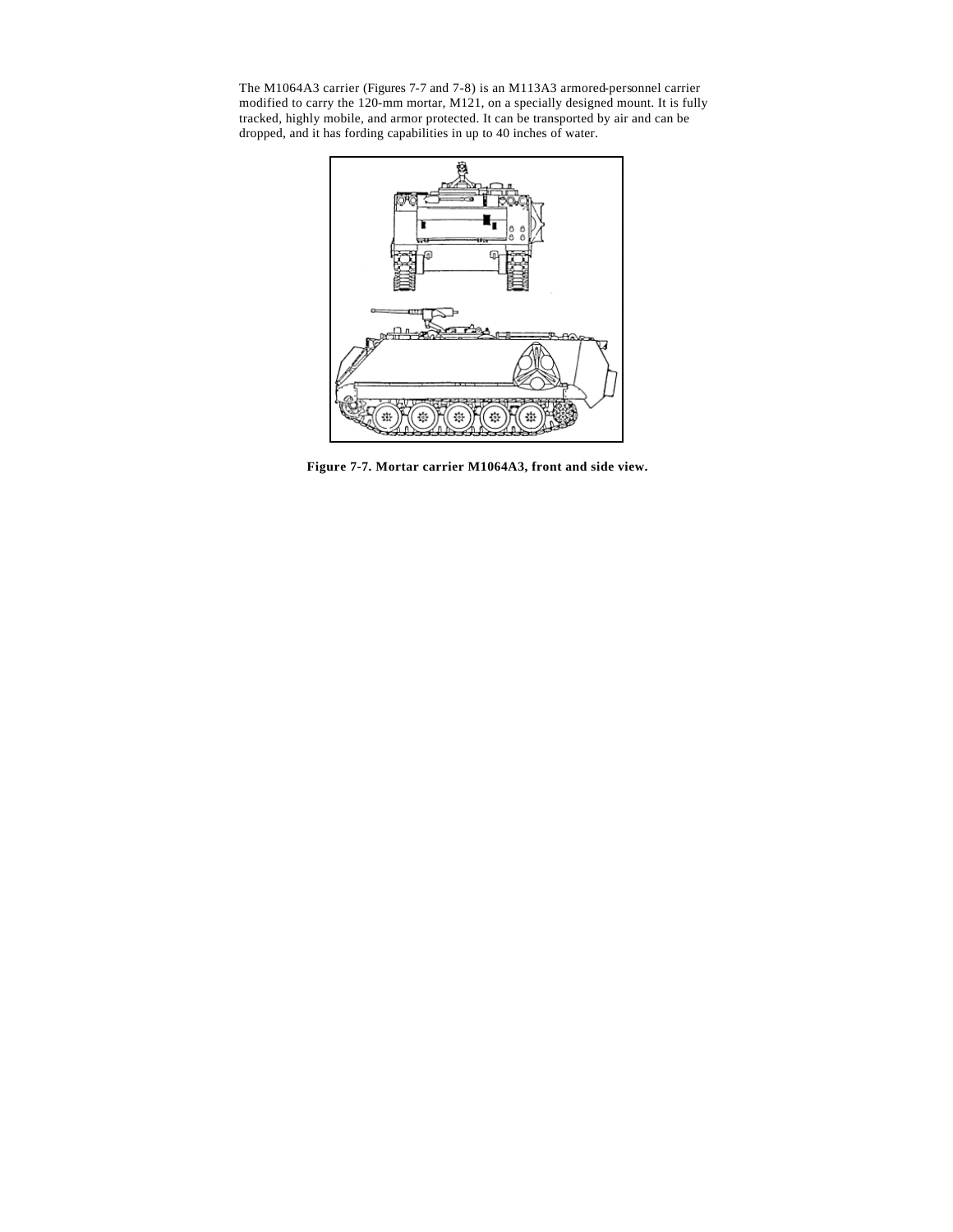

**Figure 7-8. Mortar carrier M1064A3, rear view.**

# **7-17. TABULATED DATA FOR THE M1064A3 CARRIER**

Table 7-2 shows the tabulated data for the M1064A3 carrier and the mortar capabilities when mounted on a turntable.

| <b>GENERAL</b><br>Weight            |                 |  |
|-------------------------------------|-----------------|--|
| Combat loaded                       | $28,240$ pounds |  |
| Air transportable                   | $23,360$ pounds |  |
| Ground pressure, combat loaded      | 8.97 psi        |  |
| Personnel capacity                  | 4               |  |
| Fuel tank capacity                  | 95 gallons      |  |
| <b>PERFORMANCE</b><br>Speed on land | $40$ mph        |  |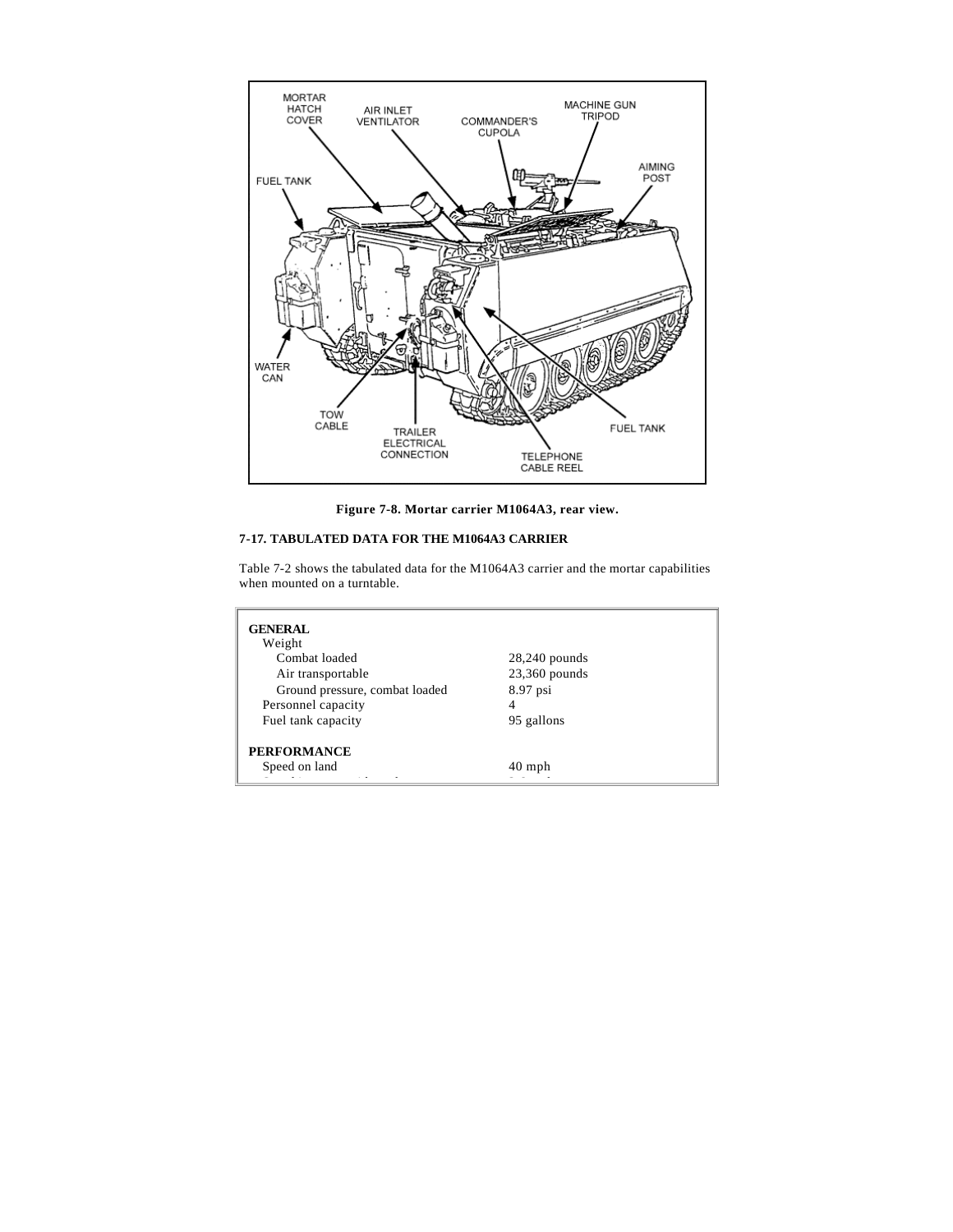Speed in water, with track Cruising range Turning radius Slope Side slope Trench crossing Vertical wall climbing Gross horsepower-to-weight ratio

## **ENGINE**

 Make and model Displacement Fuel Gross horsepower

## **TRANSMISSION, AUTOMATIC**

 Make and model Type Steering Brake type

## **RUNNING GEAR**

 Suspension type Road wheels Track type Number of shoes Track pitch Track width Shock absorbers Wheel travel

# **ELECTRICAL SYSTEM**

 Generator Amperes Volts, dc Batteries

### **ARMAMENT**

 .50 caliber machine gun 120-mm mortar

3.6 mph 300 miles Pivot to infinite 60 percent 40 percent 66 inches 24 inches 19.5 hp/ton

Detroit diesel 6V53T 318 cubic inches Diesel 275

Allison X200-4A Hydrokinetic Hydrostatic Multiple wet plate

Torsion bar 5 pairs per side, 24-inch diameter Steel single pin, detachable rubber pad 63 left, 64 right 6 inches 15 inches 3 per side 9.0 inches

200 28 4 type 6TL, 120 amp/hr, 12 volts each

2,000 ready rounds 69 ready rounds (45 horizontal, 24 vertical). Type of rounds carried depends on the tactical mission.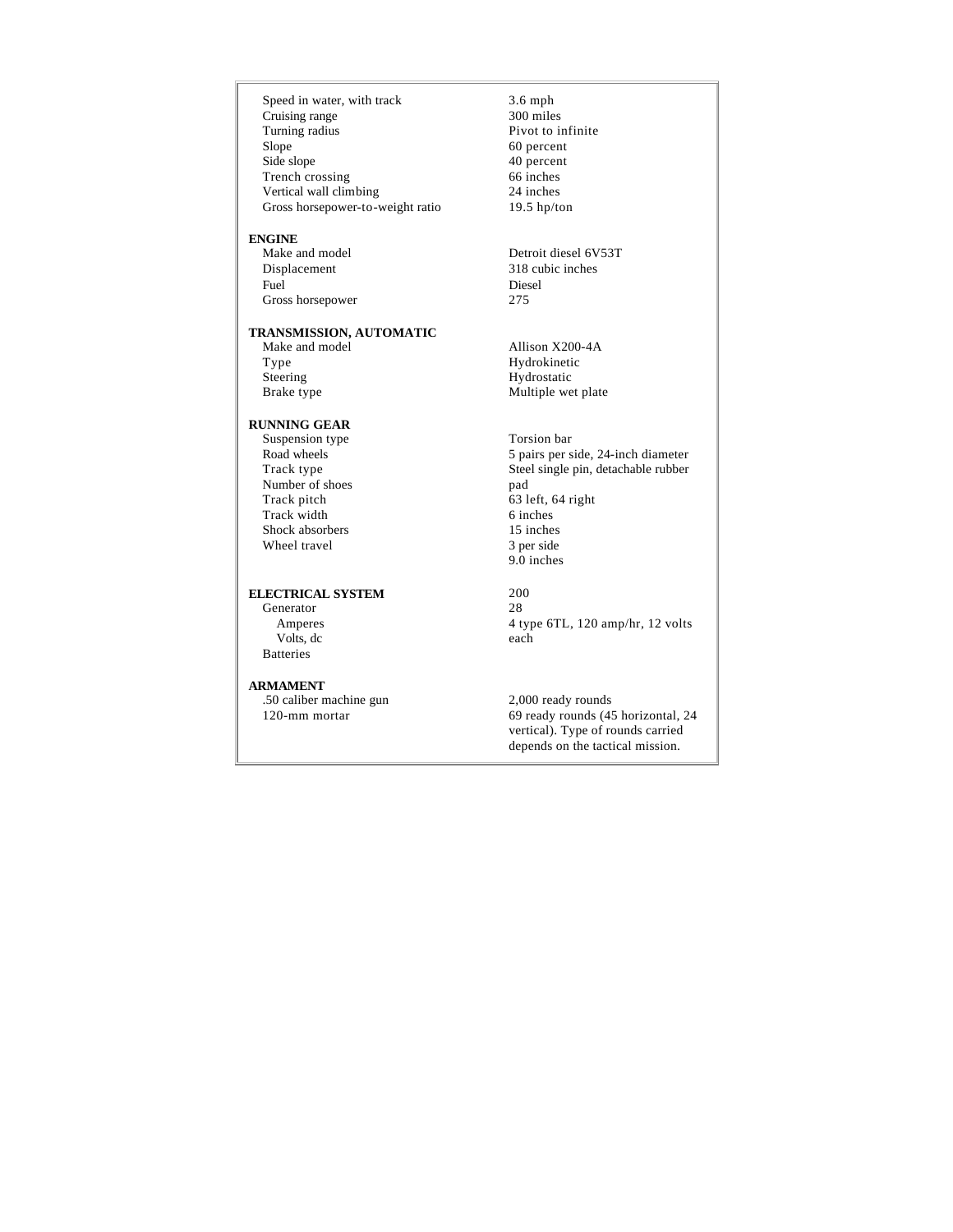| <b>SQUAD WEAPONS</b><br>Rifles, M16A2, 5.56-mm                                                                                         | 4                                                            |  |
|----------------------------------------------------------------------------------------------------------------------------------------|--------------------------------------------------------------|--|
| <b>ARMOR</b><br>Hull                                                                                                                   | 5083 Aluminum                                                |  |
| <b>FIRE EXTINGUISHERS</b><br>Fixed<br>Portable                                                                                         | 5 pounds $CO2$ for engine<br>compartment<br>$5$ pounds $CO2$ |  |
| MORTAR CAPABILITIES MOUNTED ON TURNTABLE                                                                                               |                                                              |  |
| <b>TRAVERSING LIMITS</b><br>Right of center with traverse extension<br>Left of center with traverse extension                          | 858 mils<br>808 mils                                         |  |
| <b>TOTAL TRAVERSE</b><br>Capability from extreme left to extreme<br>right<br>Without traversing extension<br>With traversing extension | $1486$ mils<br>$1666$ mils                                   |  |
| <b>ELEVATION LIMITS (LEVEL)</b><br>Track maximum<br>Track minimum                                                                      | $1510$ mils<br>$0800$ mils                                   |  |

## **Table 7-2. Tabulated data for the M1064A3 carrier** .

## **Section V. OPERATION OF A CARRIER-MOUNTED 120-mm MORTAR**

The mortar section is the fire unit for the mortar platoon. When a position is occupied, mortars are emplaced 75 meters apart making the section front (distance between flank mortars) about 150 meters. The mortars are numbered 1, 2, and 3 (from right to left) when facing the direction of fire. The squad of the mortar carrier consists of four members--squad leader, gunner, assistant gunner, ammunition bearer/driver. The differences in the procedures from a ground-mounted mortar squad are also discussed in this section.

## **7-18. MORTAR AND VEHICULAR MOUNT**

The mortar is carried while attached to its vehicular mount. A clamping support is provided to hold the mortar during travel. A bipod support assembly provides attachment mounting for the M191 bipod and secures it in a locking position during travel. The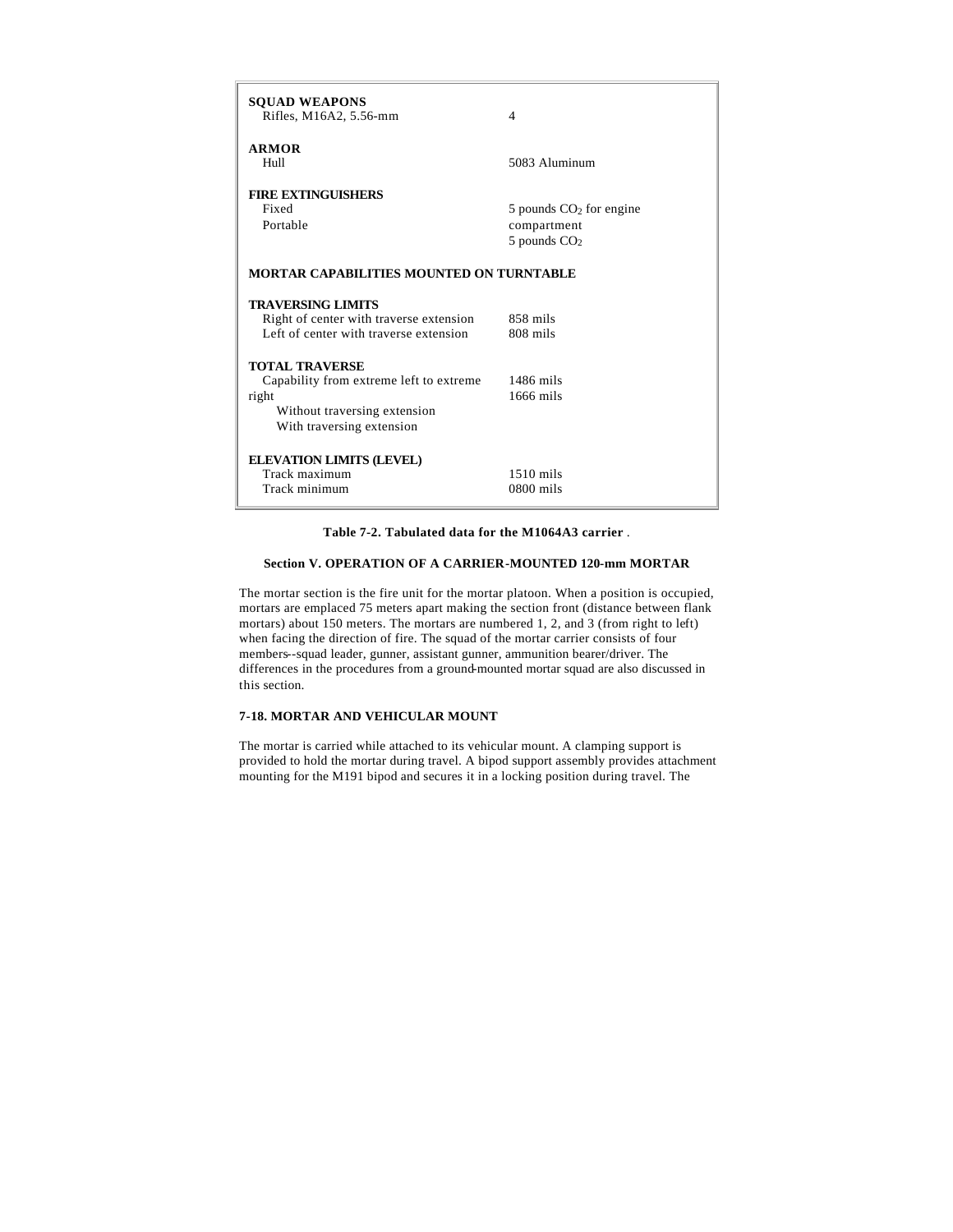breech socket provides a base in which the weapon rests. The mortar is provided with a sight extension arm assembly, which is received by the socket of the coupling and sight mount assembly. The gunner uses the sight extension arm to sight on his aiming point above the hull of the vehicle. The extension must be removed before moving the mortar to prevent wear on the sight mount's coupling gears.

#### **7-19. MAINTENANCE**

Care and cleaning of the mortar, instruments, and equipment are the duty and responsibility of the mortar squad. Care and cleaning of the carrier-mounted mortar are the same as for the ground-mounted mortar. All maintenance records and lubricating procedures for the 120-mm mortar and the mount, M191, are located in TM 9-1015-250- 10. For maintenance procedures for the M1064A3 carrier, see TM 9-2350-261-10.

#### **7-20. PLACING A CARRIER-MOUNTED 120-mm MORTAR INTO ACTION**

To place the mortar into action, the crew performs the following actions upon the squad leader's command, ACTION.

**Note**: If the weapon system cannot be leveled at any elevation given, the gunner is authorized to go to high range (low range) and move the buffer housing assembly along the cannon between the circular white line and the lower collar stop without moving past the vertical position until the gun system can be leveled.

a. The gunner pulls the chain on the center cargo hatch releasing and folding it over onto the right hatch ensuring that the hatch locks into place. He then pulls the chain on the right cargo hatch releasing and folding it over and secures it.

b. Once the gunner has the center and right cargo hatch secured, the assistant gunner pulls the chain on the left cargo hatch releasing and folding the hatch over ensuring that it is locked into place.

c. The assistant gunner unlocks the clamping support assembly.

d. The gunner loosens the clamp handle assembly and grasps the buffer housing assembly and pulls it down until it is flush with the lower collar stop.

e. The gunner ensures the white line on the barrel is lined up with the white line on the buffer housing assembly. He then tightens the clamp handle assembly until a metallic click is heard. He places the weapon on FIRE with the "F" showing.

f. The assistant gunner then passes the sight extension to the gunner and removes the muzzle cover.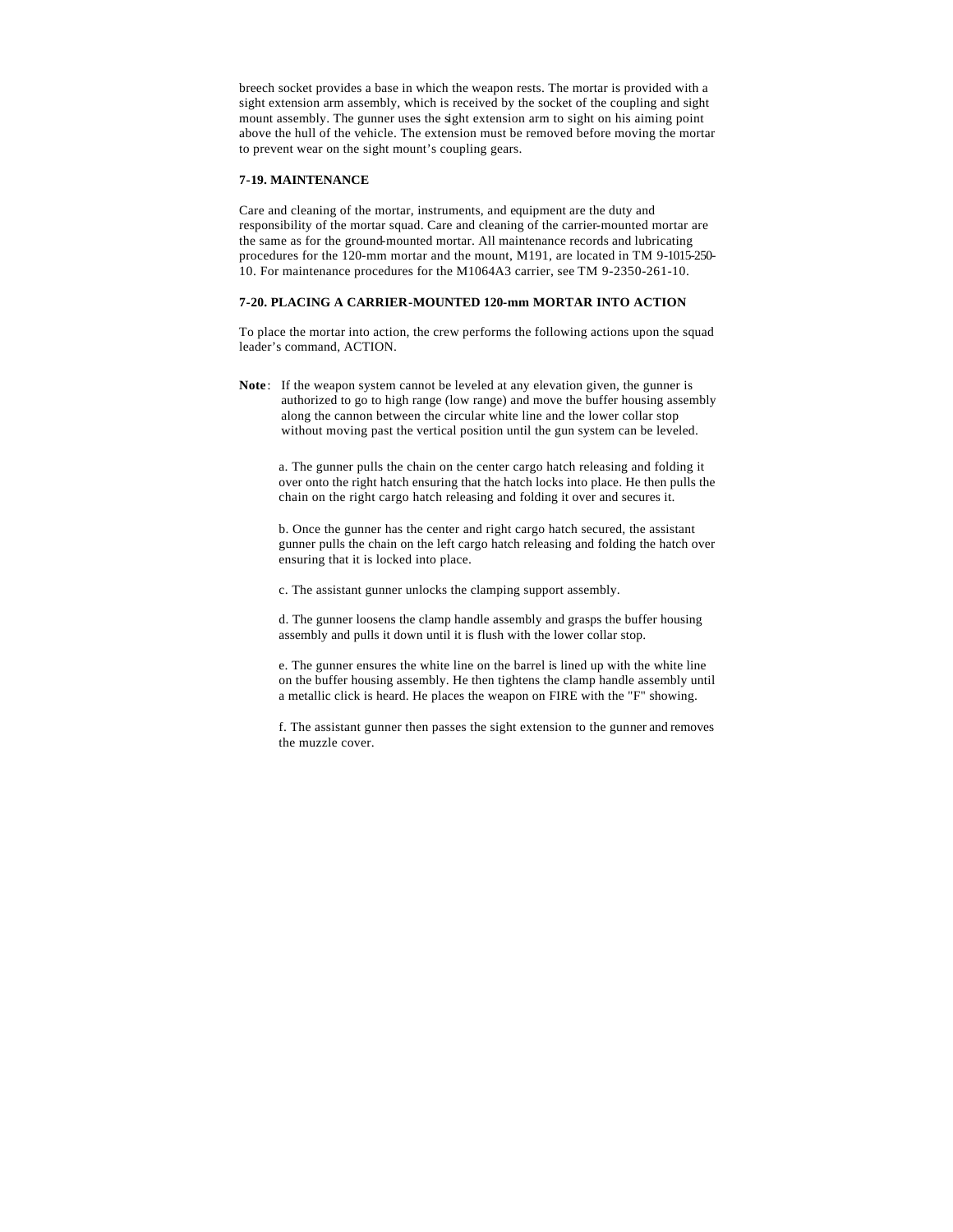g. The gunner places the sight extension into the dovetail slot on the bipod and secures it.

h. The gunner mounts the sight onto the sight extension and places a deflection of 3200 mils and an elevation of 1100 mils onto the sight and levels the deflection bubble with the cross-leveling handwheel on the bipod.

i. The assistant gunner places the BAD onto the cannon and secures it and levels the elevation bubble.

j. The gunner then ensures that the traversing mechanism is within four turns of center, and the traversing extension is centered on the bipod.

k. When the gunner is satisfied that the mortar is mounted correctly, he announces, "Up" so that the squad leader can inspect the weapon system.

l. The carrier-mounted 120-mm mortar is now placed into action and ready to be reciprocally laid.

### **7-21. LAY FOR DEFLECTION AND ELEVATION ON A CARRIER-MOUNTED 120-mm MORTAR**

Deflection and elevation are received from the fire direction center in the form of a fire command. If a deflection change is required, it will always precede the elevation change.

**Note**: Small deflection changes are greater than 20 mils but less than 60 mils. Small elevation changes are greater than 35 mils but less than 90 mils. Large deflection changes are greater than 200 mils but less than 300 mils. Large elevation changes are greater than 100 mils but less than 200 mils.

#### a. *Small* **Deflection and Elevation Changes.**

(1) The gunner is given a deflection and elevation change in the form of a fire command.

(2) As soon as the gunner receives the fire command, he places the data on the sight and elevates or depresses the mortar to "float" the elevation bubble.

(3) The gunner then looks into the sight to determine whether to traverse the mortar. He places his hand on the traversing handwheel and traverses one-half the distance to his aiming poles.

(4) The gunner cross-levels his deflection bubble with the cross-level handwheel on the bipod.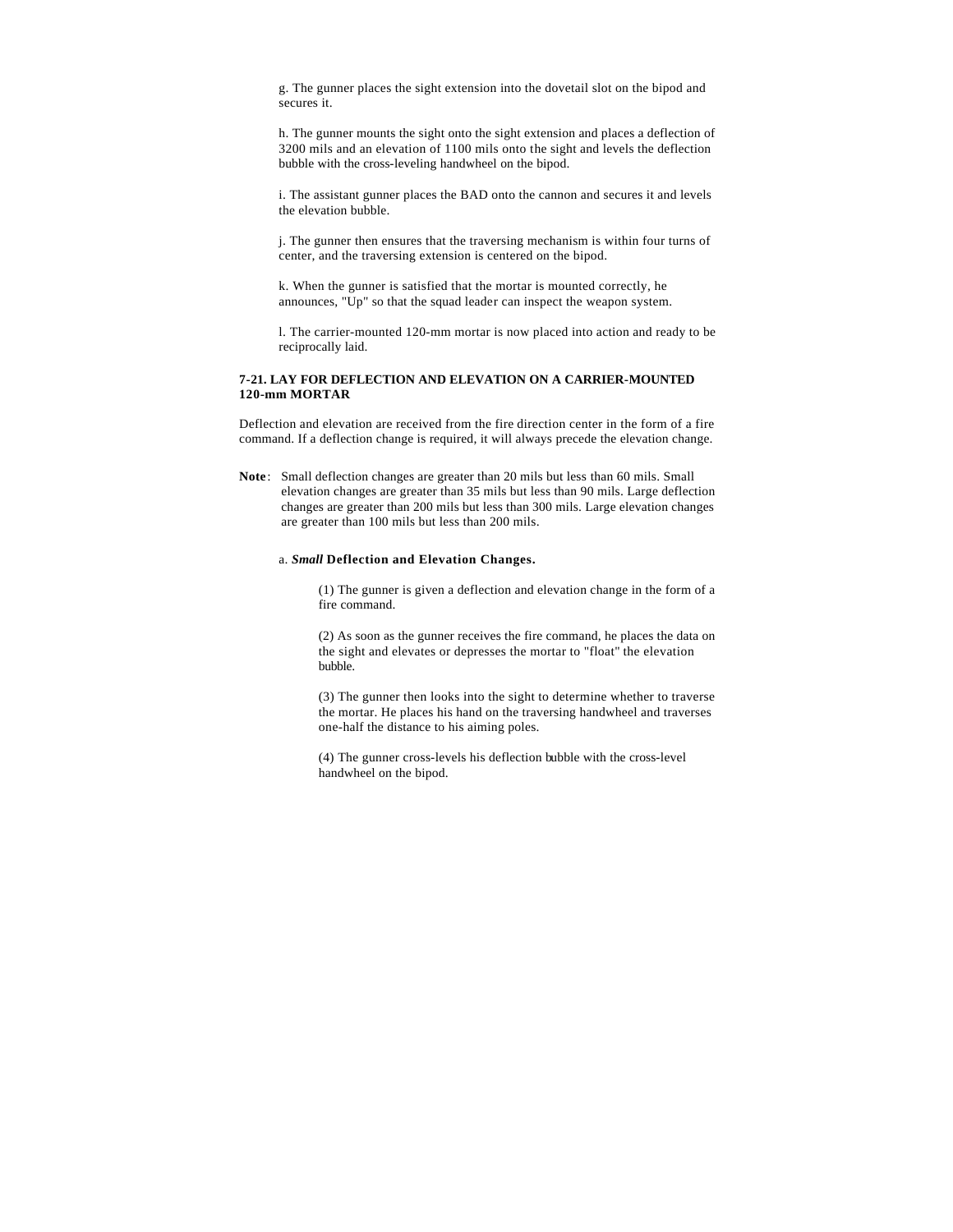(5) The gunner repeats steps (3) and (4) until the vertical cross line is within 2 mils of the left edge of the aiming posts and his deflection bubble is leveled.

(6) The gunner levels his elevation bubble with the elevation handwheel on the bipod.

(7) The gunner rechecks his data and bubbles to ensure the proper lay of the weapon system.

### b. *Large* **Deflection and Elevation Changes.**

(1) The deflection and elevation are received from the FDC in the form of a fire command. If a deflection change is required, it precedes the elevation change.

- **Note**: Large deflection changes are greater than 200 mils but less than 3000 mils. Large elevation changes are greater than 100 mils but less than 200 mils. This may require the buffer housing assembly to be moved up on the cannon. Ensure the bipod is not forward of the vertical position.
	- (2) Lay for large deflection and elevation change.

(a) The mortar is mounted and the sight is laid on the aiming posts with a deflection and an elevation.

(b) The gunner is given a deflection and an elevation change in the form of a fire command.

(c) As soon as the gunner receives the fire command, he places the data on the sight, and elevates or depresses the mortar to "float" the elevation bubble. The assistant gunner is allowed to "dead level" the elevation bubble.

(d) If in low range, the gunner unlocks the low-range support latch. With his left hand on the bipod leg and his right hand on the traversing mechanism, and with the assistant gunner's right hand on the bipod leg and his left hand on the traversing mechanism, together they raise the bipod into high range.

(e) The assistant gunner inserts the high-range locking pin to secure the bipod.

(f) If in high range, the gunner pulls the high-range locking pin. With his left hand on the bipod leg and his right hand on the traversing mechanism,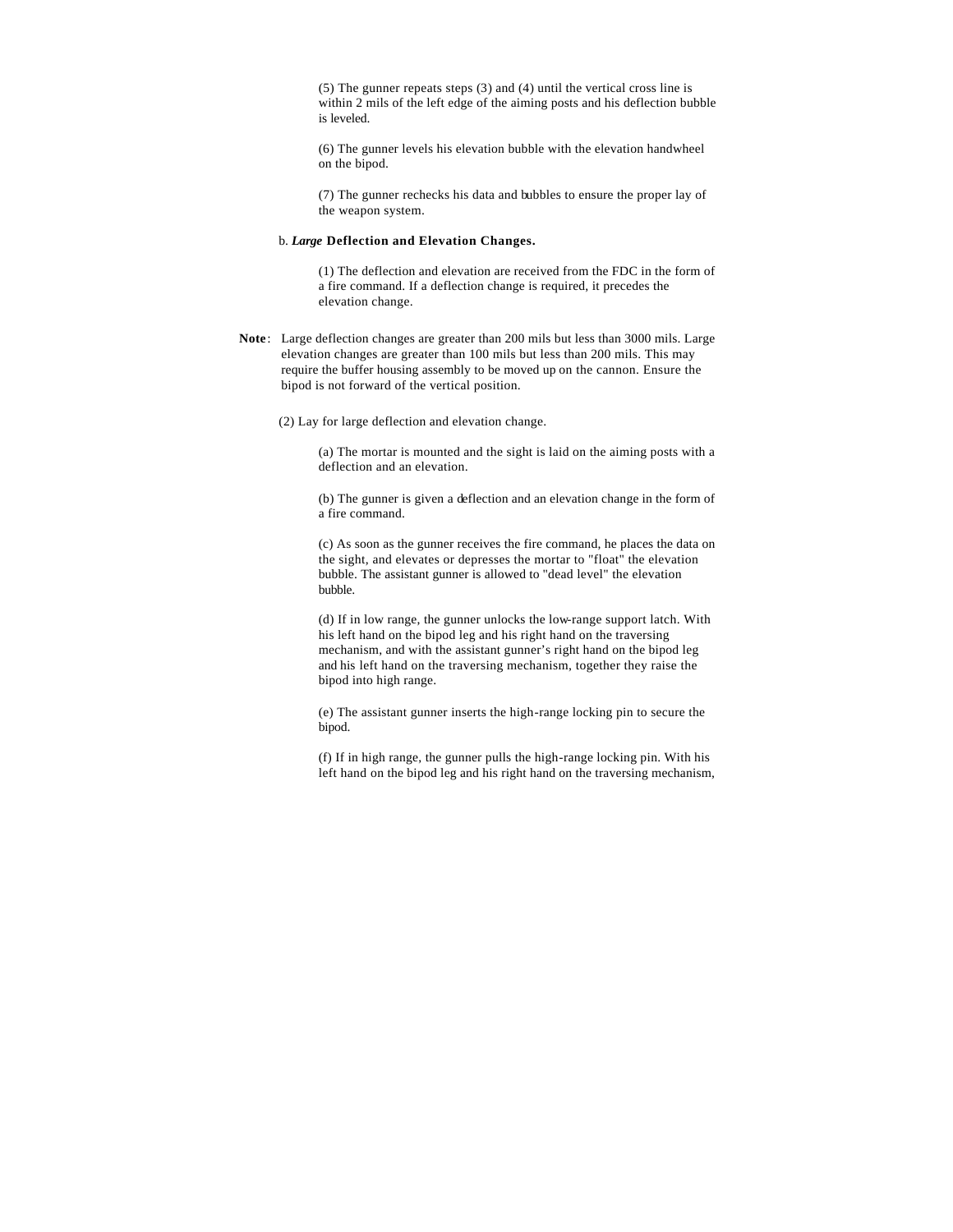and with the assistant gunner's right hand on the bipod leg and his left hand on the traversing mechanism, together they lower the bipod into low range.

(g) The gunner then looks into his sight to determine if he has to shift the mortar and announces to the assistant gunner, "Unlock the turntable."

(h) With the assistant gunner's help, the gunner looks through his sight and shifts the mortar until the vertical cross line is aligned with the aiming poles.

(i) The gunner cross-levels his deflection bubble. Once leveled, he looks into the sight to determine if he is still within 20 mils of his aiming posts. If the vertical cross line is still within 20 mils of the aiming posts, the gunner announces to the assistant gunner, "Lock it" (referring to locking the turntable).

(j) With the turntable in the locked position, the gunner continues to traverse and cross-level until the vertical cross line is lined up with the aiming posts, and the deflection bubble is level.

(k) The gunner levels the elevation bubble. Before the gunner announces, "Gun up," he rechecks his data, bubbles, and four turns of center.

(3) When the mortar is traversed more than 60 mils left or right from center, a compensated sight picture occurs. To correct this, the rule to follow is "heydiddle-diddle-far-pole-in-the-middle."

### **7-22. PERFORMING MISFIRE PROCEDURES ON AN M121 CARRIER-MOUNTED 120-mm MORTAR DURING COMBAT**

The barrel assembly of the carrier-mounted 120-mm mortar must be at its lowest elevation to perform misfire procedures. However, crews must never change from high range to low range. When a misfire occurs, all crew members (or the crew member that first notices) shout, "Misfire."

### **WARNING**

**To avoid possible injury to the crew, do not change the range of the mortar (from high to low or from low to high). Do not stand in front of or behind the barrel.**

a. At the announcement of "Misfire," all crew members remain with the mortar.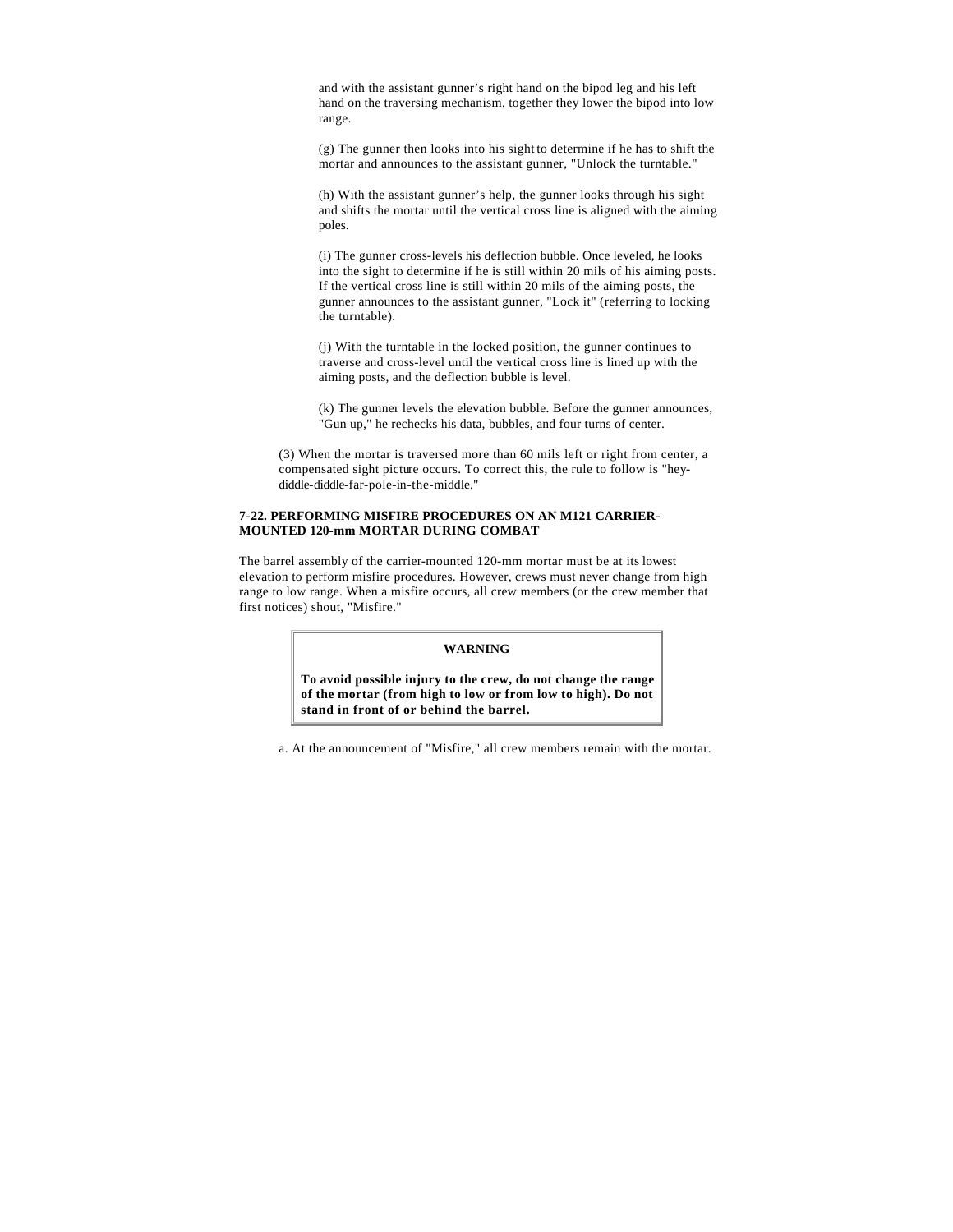**Note**: During peacetime live-fire exercises, all crew members except the gunner leave the firing position and move at least 100 meters to the rear of the mortar position. All crew members will exit the carrier through the cargo hatches, climbing over the front of the carrier, and will return the same way.

b. The gunner stands to the right or left rear of the mortar and kicks the barrel several times. If the round does not fire after kicking the barrel, the gunner moves to where the rest of the crew is and waits for one minute. (This 1-minute wait allows the round time to fire should there be a delayed action [hangfire] of the propelling charge.) After the 1-minute wait, the gunner performs the following:

(1) He checks the barrel for heat using his bare hands. Starting at the muzzle, he lightly touches the barrel with his fingertips every few inches down to the breech cap. If the barrel is too hot, the crew uses some means (such as water or snow) to cool it down before attempting to remove the misfire.

(2) If the barrel is cool enough to handle, the gunner places the weapon on SAFE with the "S" showing.

c. The gunner locks the data down on the sight unit, removes the sight and places it in a safe place, and calls the crew forward.

d. The driver/ammunition bearer mounts the carrier from the front and lowers the ramp.

e. The gunner then depresses the barrel to its lowest elevation using the elevation handwheel, leaving about 1/4 inch of sleeve showing (so there is no metal to metal contact).

## **CAUTION**

At no time will the clamp handle assembly be loosened (except during jammed or stuck rounds).

f. The assistant gunner removes the blast attenuator device and places it aside. He secures the staff assembly with the extractor attached. He rotates it forward, stabilizing the extractor, and inserts the extractor into the cannon. He lowers it slowly into the cannon (hand over hand) until the extractor makes contact with the round. He rotates the extractor in either direction until he feels the detent pins connect into the round. He continues rotating until resistance is felt.

g. The assistant gunner lifts up slightly on the extractor to ensure it has connected with the round. He continues lifting the extractor until the body of the round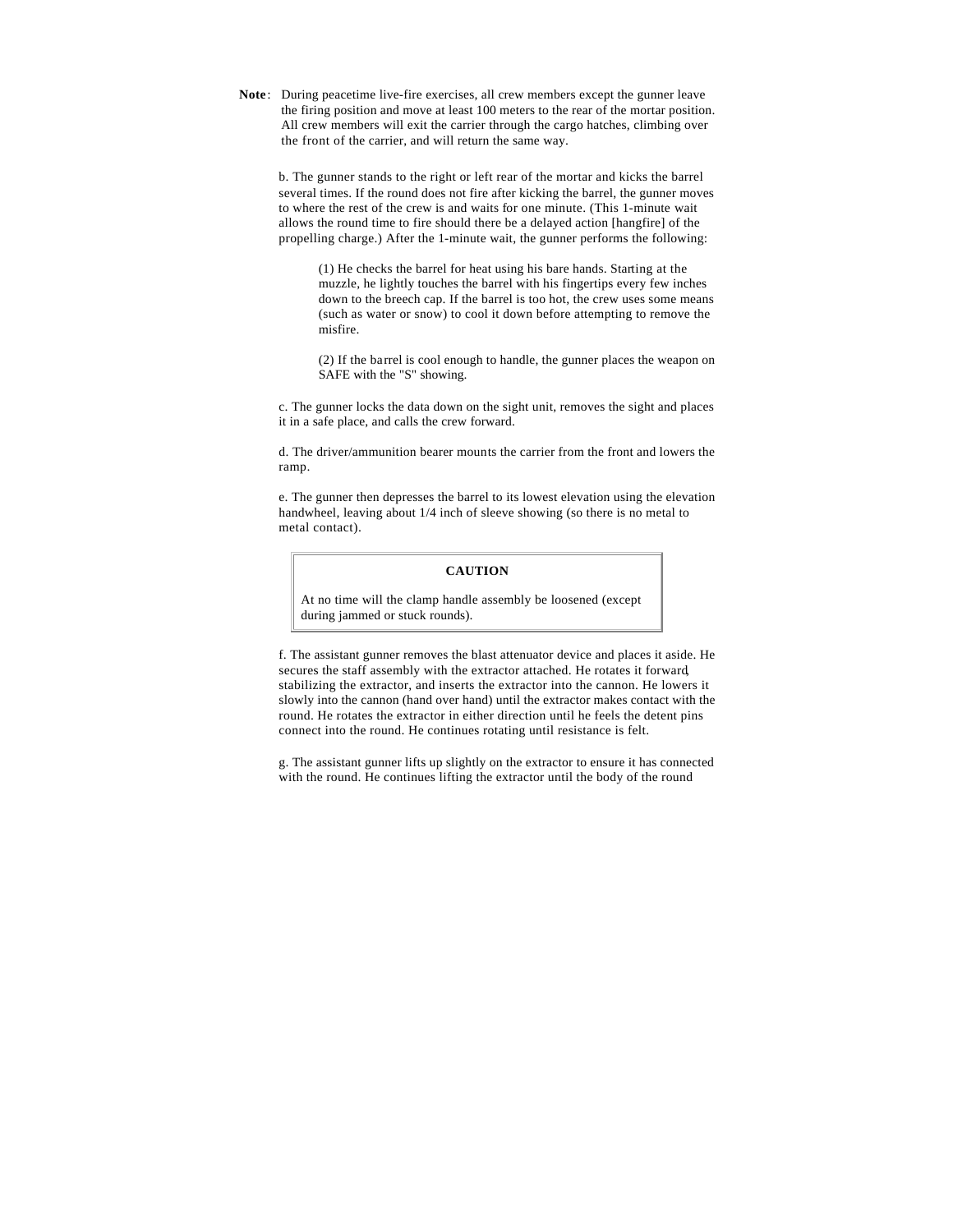appears at the muzzle. At this time, the gunner grasps the round and assists in removing the round. Once the round has cleared the cannon, the extractor with staff assembly and round is guided between the cannon and the cross-member. The gunner and assistant gunner move under the cross-member and down the ramp to the opposite side of the ammunition point at the rear of the carrier.

**Note**: Due to the weight of the round, the gunner may assist during the entire extraction process.

### **CAUTION**

Once the assistant gunner ensures the extractor is firmly connected with the round, he extracts the round in one steady motion (using the hand-over-hand process) without stopping or lowering the round.

**Note**: If the round cannot be removed with the extractor, the assistant gunner kneels on the ramp to stabilize the bipod. The gunner places his left hand under the cannon and loosens the clamp assembly until the buffer housing assembly falls free from the cannon. The assistant gunner lowers the bipod to the ramp. The gunner and ammunition bearer lift the cannon to approximately a 60-degree angle and rotate the cannon until the white line is on the bottom. Together, they lift the cannon from the breech socket assembly and carry it to the dud pit. Ensuring the cannon remains pointed down range, the platoon leader or platoon sergeant notifies EOD personnel. (At no time will the cannon be lifted over or rested on the carrier's cross-member. The cannon MUST be taken under the cross-member.)

h. Once the gunner and assistant gunner have cleared the ramp, the ammunition bearer comes forward and stands beside the gunner.

i. With the assistant gunner holding the round extractor by the handle and the gunner holding the round, the ammunition bearer presses on all four catches on the extractor at the same time, releasing the round from the extractor.

j. The gunner inspects the round. If the primer has been struck by the firing pin, the round is disposed of in accordance with range SOP. If no contact was made with the firing pin, action is taken to clean any possible obstructions inside the barrel.

**Note**: Nondevelopment item (NDI) ammunition will not be refired.

k. The assistant gunner swabs the bore and the gunner places the safety mechanism on "F" (FIRE).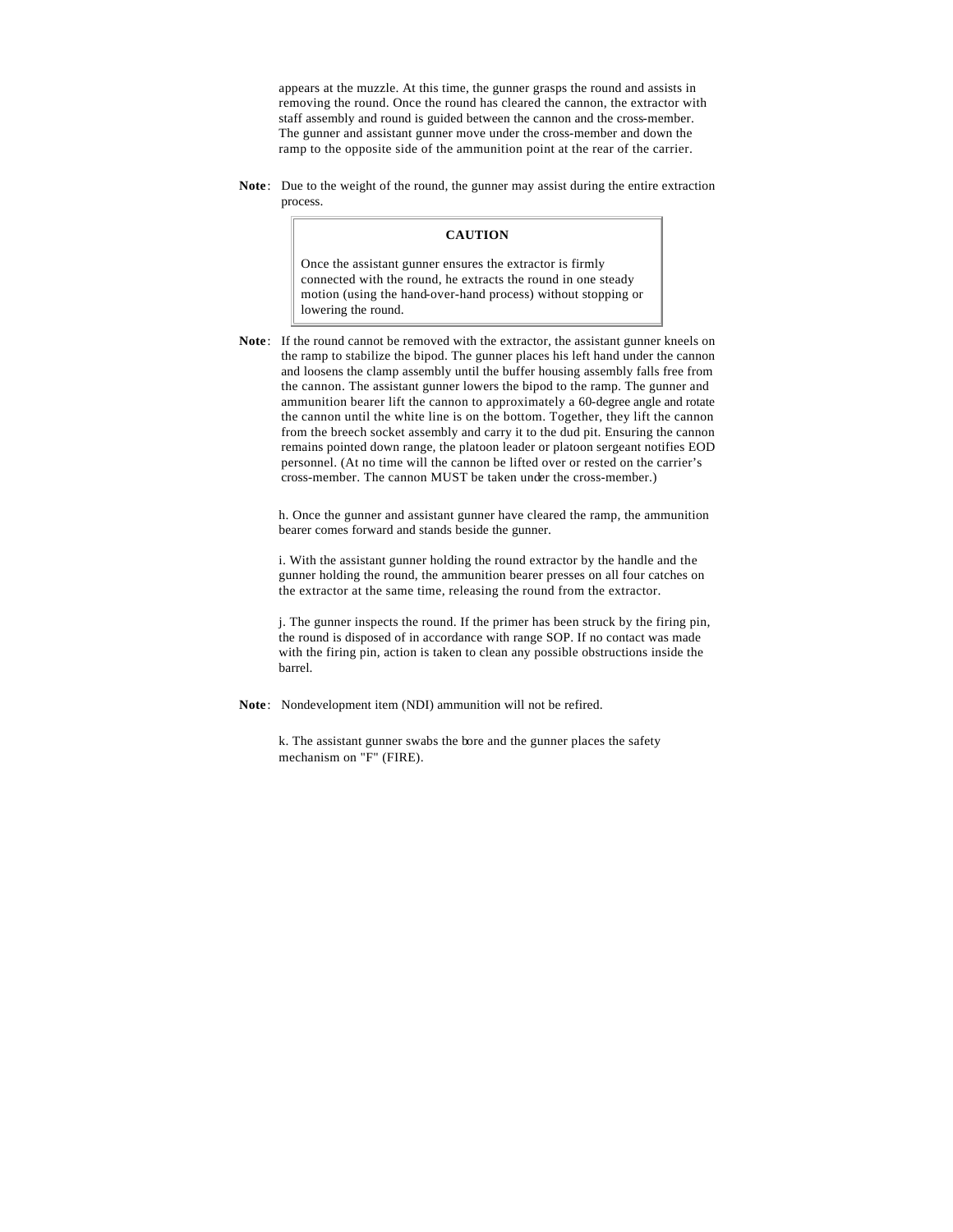l. The gunner re-installs the sight, re-lays the mortar, and continues the mission.

**Note**: If the extractor cannot grasp the round, use another extractor if possible. If the extractor still cannot grasp the round, follow steps **m** through **r**.

m. The gunner holds the cannon near the muzzle and the assistant gunner holds the bipod assembly. The gunner opens the buffer housing assembly.

n. The gunner and ammunition bearer turn the cannon until the white line is in the down position and carefully remove the cannon from the breech cap socket.

o. Keeping the cannon horizontal and pointing in the direction of fire, the gunner and ammunition bearer move the cannon to the opposite side of the ammunition point. The assistant gunner places the ends of his thumbs over the edges of the muzzle, grasping the cannon with his fingers.

p. At the assistant gunner's command of LIFT, the ammunition bearer lifts the cannon's breech cap assembly causing the round to slide down to the assistant gunner's hands. The assistant gunner removes the round, inspects it, tries to replace the safety wire (if applicable), places the round in the dud pit, tags the round, and notifies EOD.

q. The assistant gunner swabs the bore.

r. The gunner re-lays the mortar and continues the mission.

**Note**: If the round is grasped but cannot be removed, follow steps **s** through **u**.

s. The gunner holds the cannon near the muzzle, and the assistant gunner holds the bipod assembly. The gunner opens the buffer housing assembly.

t. The gunner and ammunition bearer turn the cannon until the white line is n the down position and carefully remove the cannon from the breech cap socket.

u. Keeping the cannon horizontal and pointing in the direction of fire, the gunner and ammunition bearer lift the cannon (with the extractor still attached to the round) and carry it to the dud pit, ensuring it remains pointing downrange. The platoon leader or platoon sergeant notifies EOD.

## **7-23. MOUNTING OF THE MORTAR FROM A CARRIER TO A GROUND-MOUNTED POSITION**

The procedures for placing the mortar into action by mounting it from a carrier to a ground-mounted position are described below.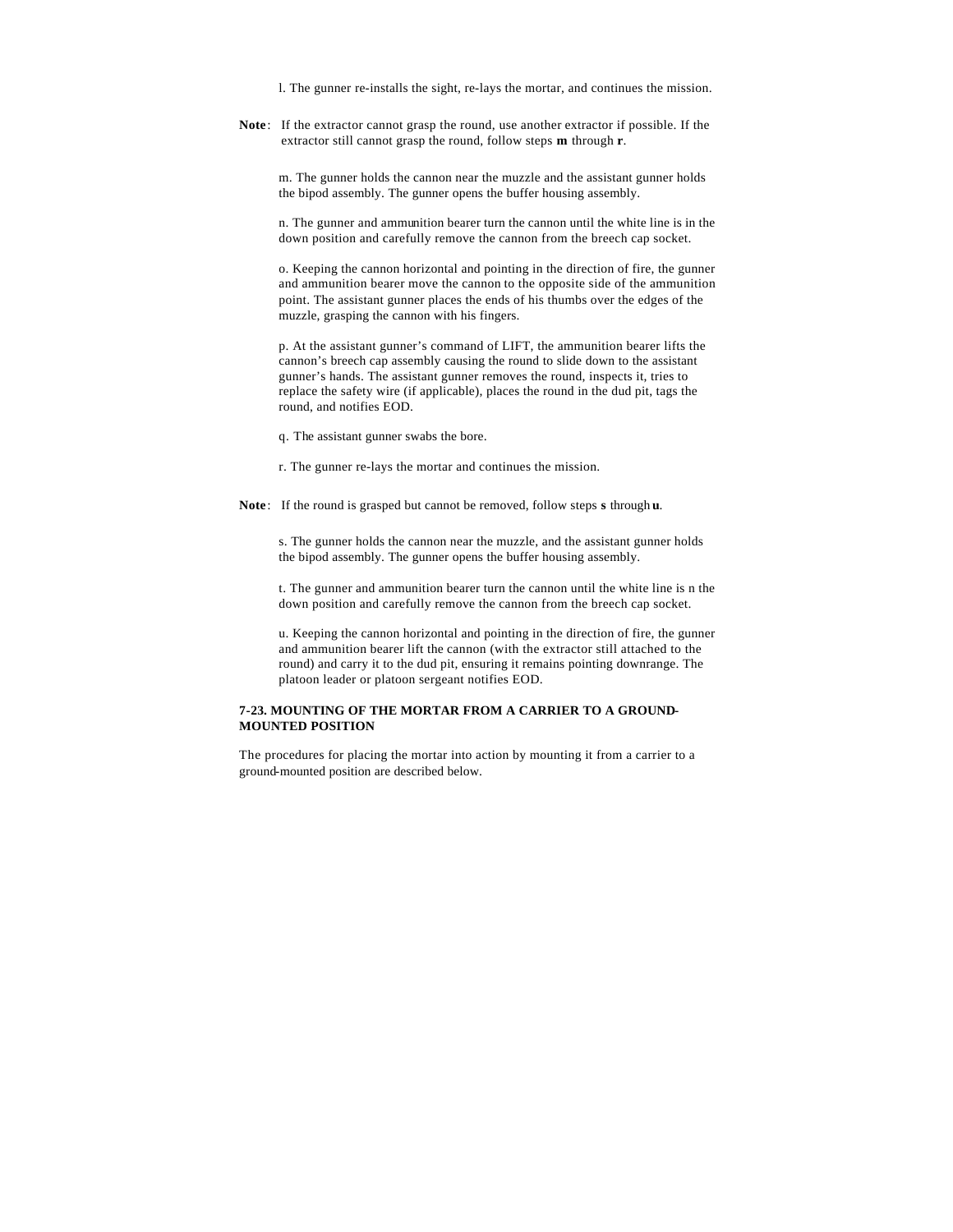**Note**: Left and right are in relation to the mortar's direction of fire.

a. The driver lowers the ramp and dismounts the mortar from the carrier.

b. The gunner pulls down on the chain for the center hatch and folds it over, then secures it to the right cargo hatch. He pulls down on the chain for the right cargo hatch and folds both hatches over, then secures them in place. The assistant gunner pulls down on the chain for the left cargo hatch and folds it over, then secures it in place.

c. The squad leader dismounts the carrier and shows the crew where he wants the mortar to be mounted and indicates the direction of fire.

d. The driver/ammunition bearer and assistant gunner release the baseplate by removing the safety pin and pushing the handle up. Together they tilt the baseplate out and lift it from the lower brackets.

e. They place the baseplate at the firing position while the gunner retrieves the sight and aiming posts and places them on the left side of the baseplate.

f. The assistant gunner holds the bipod while the gunner unlocks the clamp handle assembly. The assistant gunner lowers the bipod until it rests on the ramp. At the same time, the driver/ammunition bearer assembles the aiming posts.

g. The assistant gunner releases the safety pins and rotates the handles until the arrows are facing each other and then pulls the handles out, releasing the bipod.

h. The assistant gunner installs the bipod leg extensions onto the bipod and secures them with the safety pins.

i. The assistant gunner and driver/ammunition bearer secure the bipod and carry it to the firing position. They place it about 2 feet in front of the baseplate.

## **CAUTION**

Damage may occur to the turntable socket if the following procedures are not followed.

j. The driver/ammunition bearer removes the muzzle plug while the gunner releases the clamping support assembly. Together they raise the barrel to a 60 degree angle and rotate it until the white line is facing the turntable. They then lift straight up removing the barrel from the socket.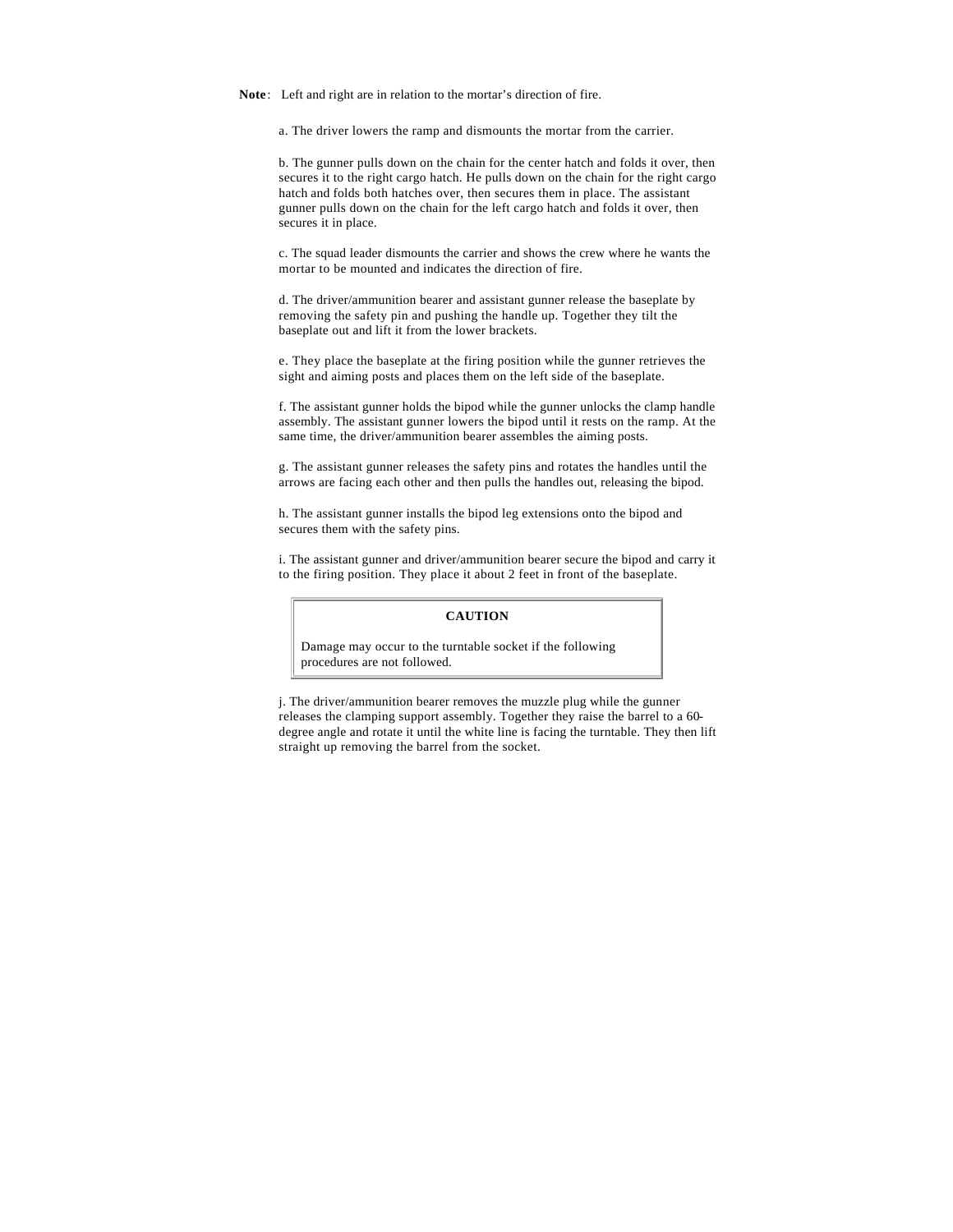k. The gunner and driver/ammunition bearer carry the barrel to the baseplate. With the white line on the barrel facing the ground, they tilt the barrel to a 60 degree angle. They carefully insert the barrel into the baseplate socket. They rotate the barrel until the white line is facing skyward and then lower it onto the buffer housing assembly ensuring the white line on the barrel aligns with the white line on the buffer housing assembly. The gunner then slides the buffer housing assembly down the barrel until it is flush with the lower collar stop on the barrel.

l. The gunner tightens the clamp handle assembly until a metallic click is heard.

m. The gunner places the safety mechanism on FIRE with the "F" showing.

n. The gunner places the sight on the weapon and indexes a deflection and elevation.

### **7-24. TAKING THE MORTAR OUT OF ACTION (GROUND-MOUNTED TO M1064A3 CARRIER-MOUNTED)**

The procedures for mounting the mortar on the carrier from a ground-mounted position are described below.

a. The squad leader commands, OUT OF ACTION, PREPARE TO MARCH.

b. The gunner places the weapon on SAFE with the "S" showing.

c. The gunner places a deflection of 3200 mils and an elevation of 0800 mils on the M67 sight.

d. The gunner removes the sight from the dovetail slot. He places the sight in the sight case and secures it on the carrier.

e. The gunner then replaces the sight mount cover and snaps it.

f. The ammunition bearer retrieves the Ml4 aiming posts and the M58 and M59 aiming post lights and stows them on the carrier.

g. The assistant gunner kneels down and secures the bipod and lowers it to its lowest elevation leaving about one-quarter of a turn of the shaft showing.

h. The gunner opens the buffer housing assembly with his left hand while securing the barrel assembly with his right hand.

i. The gunner and ammunition bearer rotate the barrel assembly until the white line is on the bottom. They raise the barrel to about a 60-degree angle and lift it from the baseplate socket. They carry the barrel assembly to the carrier.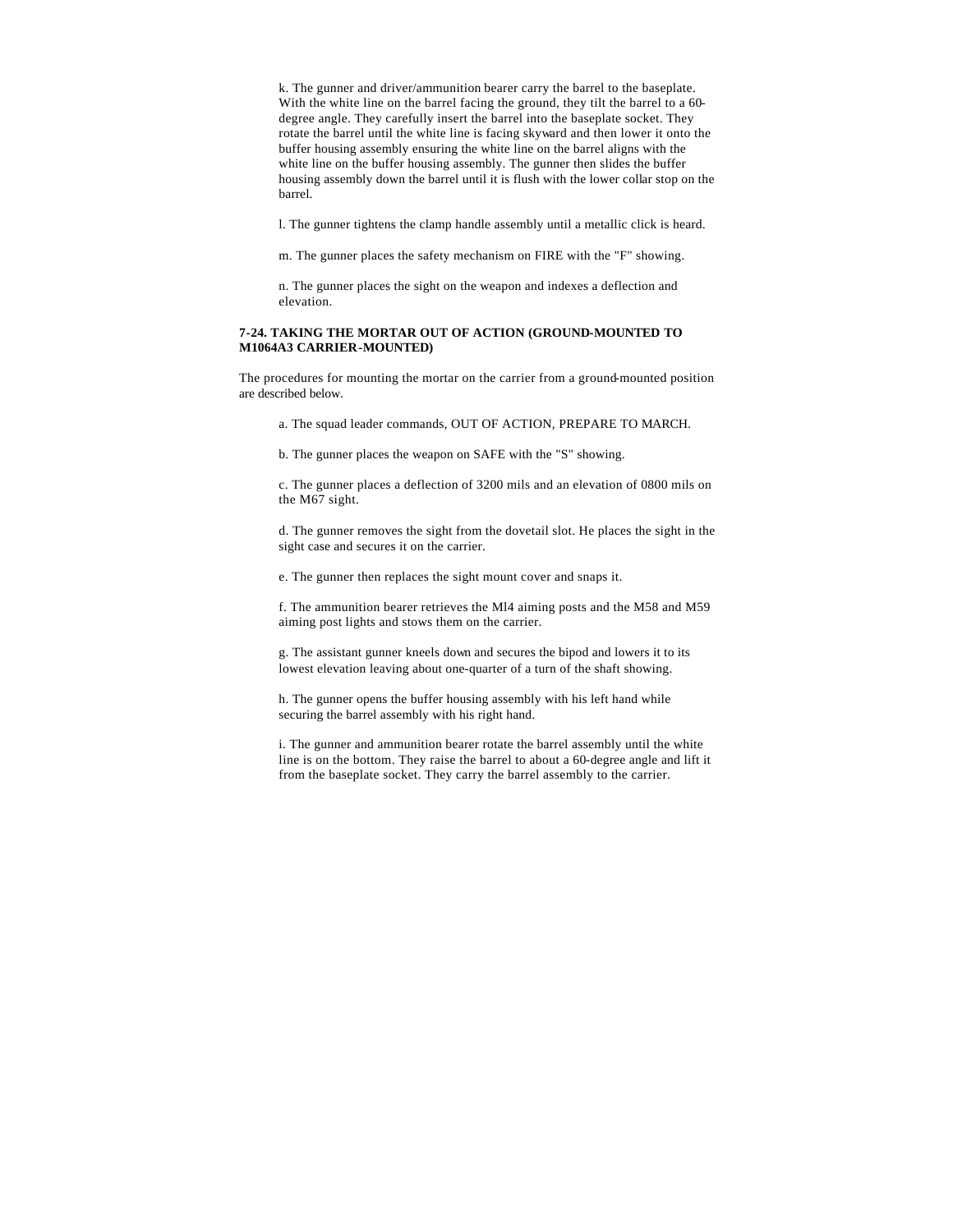j. The gunner and ammunition bearer make sure the clamping support assembly is open. They ensure the bipod support assembly is in the low-range position and the turntable is centered and locked.

k. The gunner and ammunition bearer position the mortar barrel assembly just above the clamping support assembly with the white line facing down.

l. The gunner and ammunition bearer carefully insert the breech cap ball into the socket. They raise the mortar barrel assembly and rotate it until the white line is in the up position. They install the muzzle plug and lower the mortar barrel assembly onto the clamping support assembly and lock it.

m. The assistant gunner takes the bipod assembly to the carrier.

n. The assistant gunner rests the bipod assembly on the carrier ramp with the cross-leveling mechanism pointing toward the gunner's position.

o. The assistant gunner removes pins and leg extensions from the bipod legs and stows them in the step.

p. The assistant gunner removes the handles from the bipod support assembly. He ensures the arrows are facing each other.

q. The assistant gunner slides the bipod legs onto the attaching slot on the bipod support assembly.

r. With the arrows facing each other and the holes matching, the assistant gunner inserts the handles through the bipod support assembly slot and legs. He turns the handles so that the arrows point toward the bipod legs and attaches the safety pins.

s. The assistant gunner slides the buffer housing assembly up along the barrel assembly until it stops. He tightens the clamp handle assembly until he hears a metallic click.

t. The assistant gunner and ammunition bearer carry the baseplate to the carrier,

u. The assistant gunner and ammunition bearer make sure the pin is removed and the handle is up.

v. The assistant gunner and ammunition bearer lift the baseplate with the spades away from the carrier and place the two corners without handles inside the rims of the lower brackets.

w. The assistant gunner and ammunition bearer tilt the baseplate toward the carrier and pull the handle down and lock it with the pin.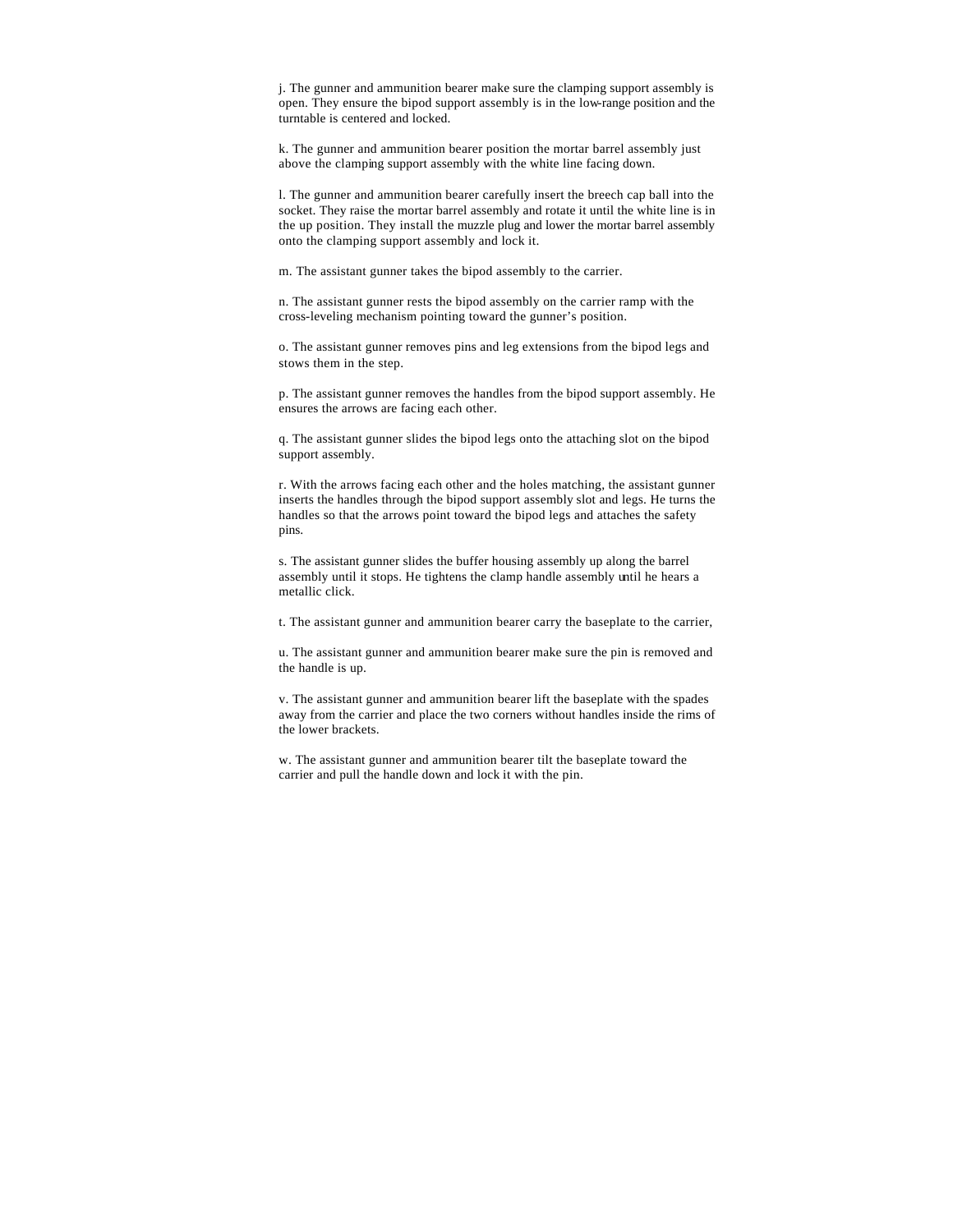x. The squad leader inspects to ensure all equipment is accounted for and properly secured.

y. The squad leader announces, "Number two gun up and prepared for march."

### **7-25. PERFORMING SAFETY CHECKS ON A CARRIER-MOUNTED 120-mm MORTAR**

Specific safety checks must be performed before firing mortars. Most can be made visually. The gunner is responsible for physically performing the checks under the squad leader's supervision.

- **Note**: The buffer housing assembly may need to be adjusted to complete this task.
	- a. The gunner checks for mask and overhead clearance.

(1) To determine mask clearance, the gunner places an elevation of 0800 on the sight and lowers the barrel until the elevation bubble is level. He places his head against the breech cap and sights along the barrel to see if any obstructions are in front of the mortars. With the gunner's head still against the breech cap, the assistant gunner traverses the mortar through its full range of traverse (traversing extension) to ensure that no obstructions are in front of the mortar.

(2) To determine overhead clearance, the gunner places an elevation of 1500 on the sight and raises the barrel until the elevation bubble is level. He places his head against the breech cap and sights along the barrel to see if any obstructions are in front of the mortar. With the gunner's head still against the breech cap, the assistant gunner moves the mortar through its full range of traverse (traversing extension) to ensure that no obstructions are in front of the mortar.

**Note**: If obstructions are found at any point in the full range of traverse or elevation, then the mortar is not safe to fire. (In a combat situation, it may be necessary to fire the mortar from that position; if this is the situation, traverse and or elevate the mortar until it clears the obstruction. Level the sight by using the elevation micrometer knob. *Record the deflection and elevation where the mortar clears the obstruction and report this information to the FDC*.)

b. The gunner checks to ensure the breech assembly is locked in the turntable socket and the white line on the cannon bisects the white line on the buffer housing assembly.

c. The gunner checks to ensure the M191 bipod assembly is locked to the turntable mount and the arrows on the mount handles are pointed down (vertical).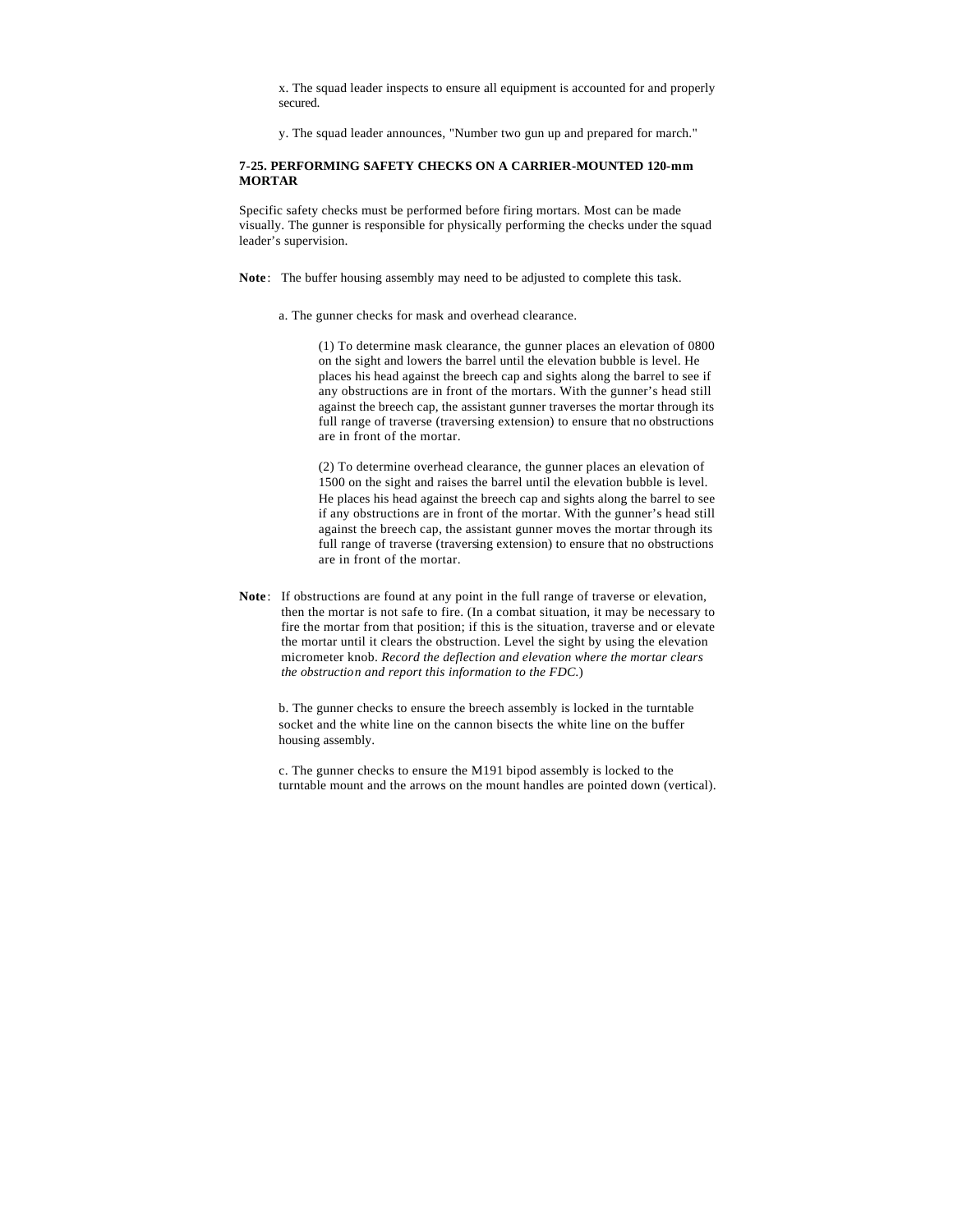d. The gunner checks to ensure the safety pins are installed,

e. The gunner ensures that the buffer housing assembly is secured to the cannon by loosening the clamp handle assembly about one-quarter of a turn and tightening the clamp handle assembly until a metallic click is heard.

f. The gunner ensures the cross-leveling locking knob is hand tightened.

g. The gunner checks the bipod support assembly to ensure it is locked in the high or low position and the safety pin is installed.

h. The gunner checks to ensure the turntable is in the locked position.

i. The gunner checks to ensure the cargo hatches are open and locked.

j. The gunner checks to ensure the blast attenuator device locking knob is hand tightened.

k. The gunner checks to ensure the safety selector is in the FIRE position with the "F" showing.

l. Ensure the bipod is not forward of the vertical position.

### **7-26. RECIPROCALLY LAYING THE MORTAR CARRIER SECTION**

To reciprocally lay the mortar, follow the procedures discussed herein.

a. The aiming circle (AC) operator lays the vertical cross line on the mortar sight and announces, "Aiming point this instrument."

b. The gunner refers the sight (using the deflection micrometer knob) to the aiming circle with the vertical cross line, splitting the lens of the aiming circle, and announces, "Number (number of gun) gun, aiming point identified."

c. The AC operator turns the azimuth micrometer knob of the aiming circle until the vertical cross lines are laid on the center of the gun sight lens. He reads the deflection micrometer scales and announces, "Number (number of gun) gun, deflection, two three one five (2315)."

d. The gunner indexes the deflection announced by the AC operator on the sight and re-lays on the center of the AC lens by telling the driver to start the carrier. Looking through the sight, he tells the driver which direction to move the carrier (if necessary) and cross-levels. He ensures he has a correct sight picture (cross line splitting the AC lens), and the elevation and deflection bubbles are leveled. Once he has accomplished this, he announces, "Number (number of gun) gun, ready for recheck."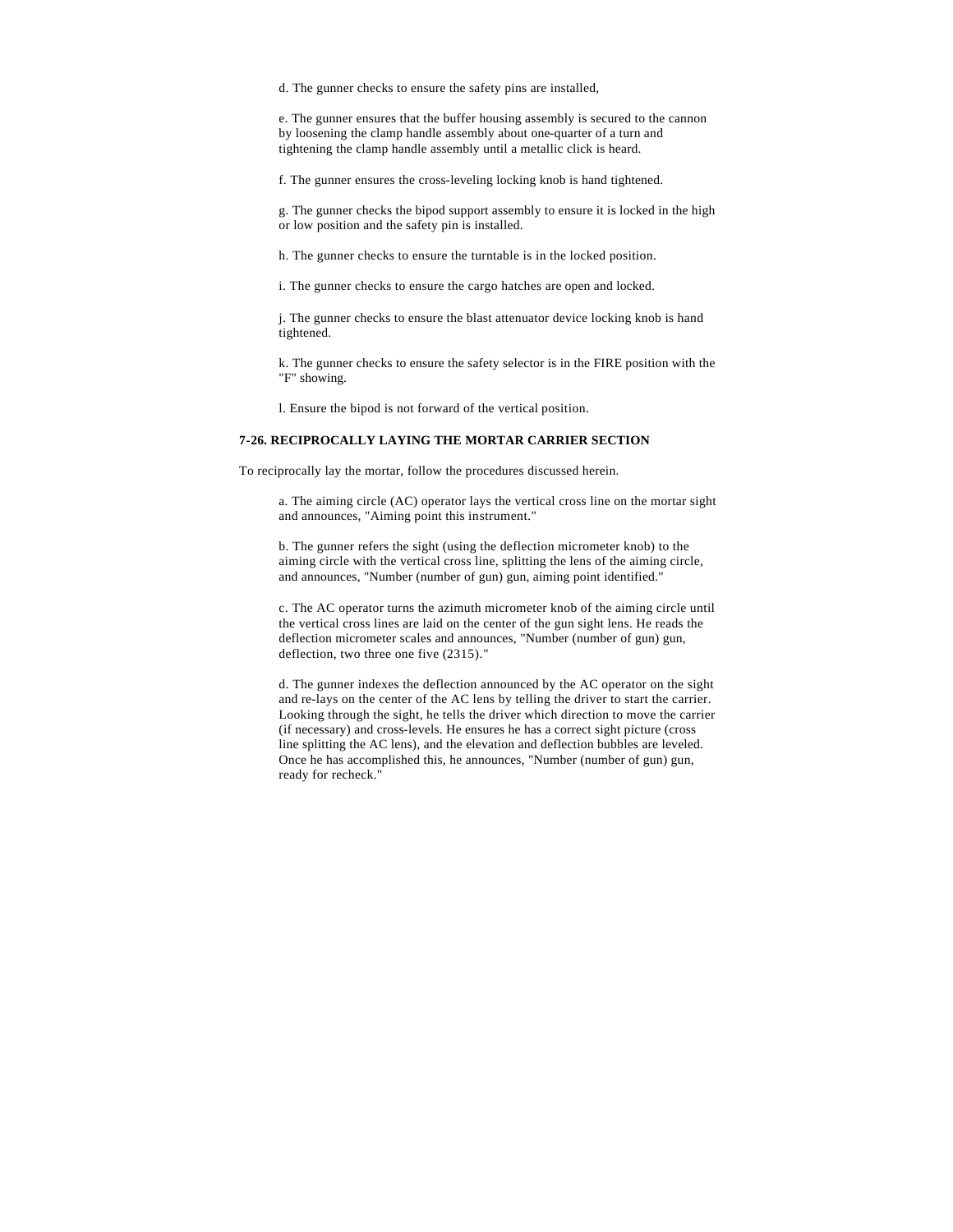e. The AC operator gives the new deflection, and the process is repeated until the gunner announces, "Number (number of gun) gun, zero mils (or one mil); mortar laid."

f. As the squad announces, "Mortar laid," the AC operator commands the squad to give its referred deflection (normally 2800) and to place out aiming posts.

g. The gunner turns the deflection micrometer knob only and indexes a deflection of 2800 mils on his sight without disturbing the lay of the mortar.

h. The ammunition bearer runs with the aiming posts along the referred deflection about 100 meters from the mortar, dropping one post halfway (about 50 meters).

i. Once the far aiming post is placed out as described, the gunner uses arm-andhand signals to guide the ammunition bearer to place out the near aiming post.

j. Once the correct sight picture is obtained, the gunner announces, "Number (number of gun) gun, up."

### **Section VI. AMMUNITION**

Ammunition that can be fired by the 120-mm or 121-mm mortar are identified and described herein.

#### **7-27. CLASSIFICATION**

Ammunition is classified according to use. High explosive is used against personnel (in the open or in bunkers), light vehicles, and light bunkers. White phosphorus is used for screening and spotting. Illumination is used for battlefield illumination and signaling.

## **7-28. AUTHORIZED CARTRIDGES**

The M929 smoke, M934 HE, and M933 HE cartridges are authorized to be fired from the M120 towed 120-mm mortar and the M121 carrier-mounted 120-mm mortar. The M57 HE, M91 illumination, and M68 smoke cartridges are authorized to be fired from a ground-mounted 120-mm mortar ONLY.

#### **WARNING**

**Firing the M57, M68, or M91 120-mm cartridges from the M121 carrier-mounted mortar may cause bodily injury and hearing loss. These cartridges are not authorized to be fired from the carrier.**

**Note**: 1. When using enhanced ammunition, the bursting area of the round is 75 meters;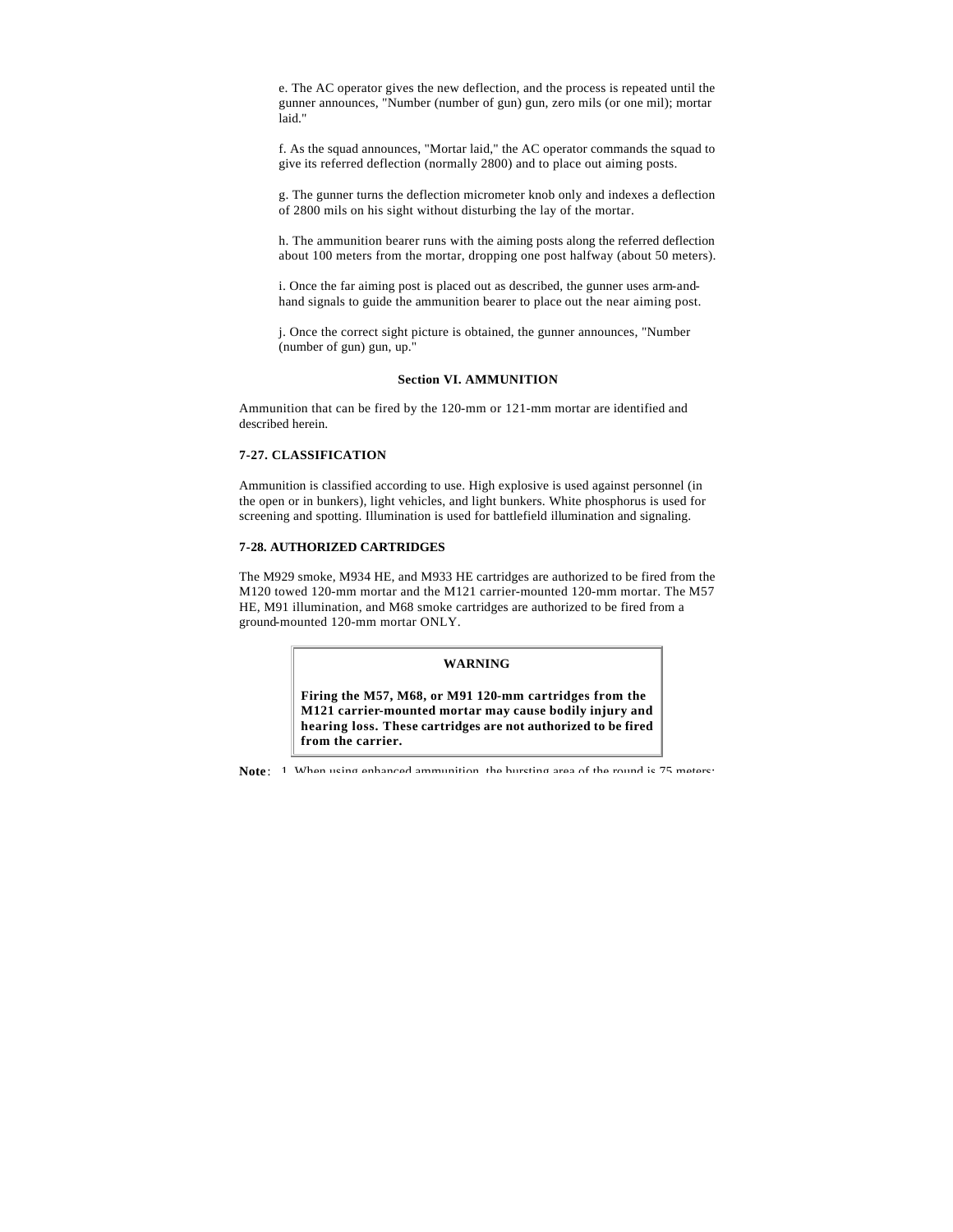when using NDI ammunition, the bursting area of the round is 60 meters.

2. A minimum range of 200 meters at charge 0 (charge may vary in firing table and whiz wheel) applies to all rounds and fuzes.

a. **M57 HE Cartridge (NDI)** (Figure 7-9).



**Figure 7-9. M57 HE cartridge.**

(1) Type and use: High explosive fragmentation and blast.

(2) Identification: Olive drab with yellow markings.

(3) Components: M935 point detonating (PD) fuze.

(4) Maximum range: 6,300 meters at charge 8; 7,200 meters at charge 10.

(5) Remarks: Used against personnel (in open or in bunkers), light vehicles, and light bunkers; weight to 20 pounds (13.18 kilograms).

b. **M68 Smoke Cartridge (NDI)** (Figure 7-10).

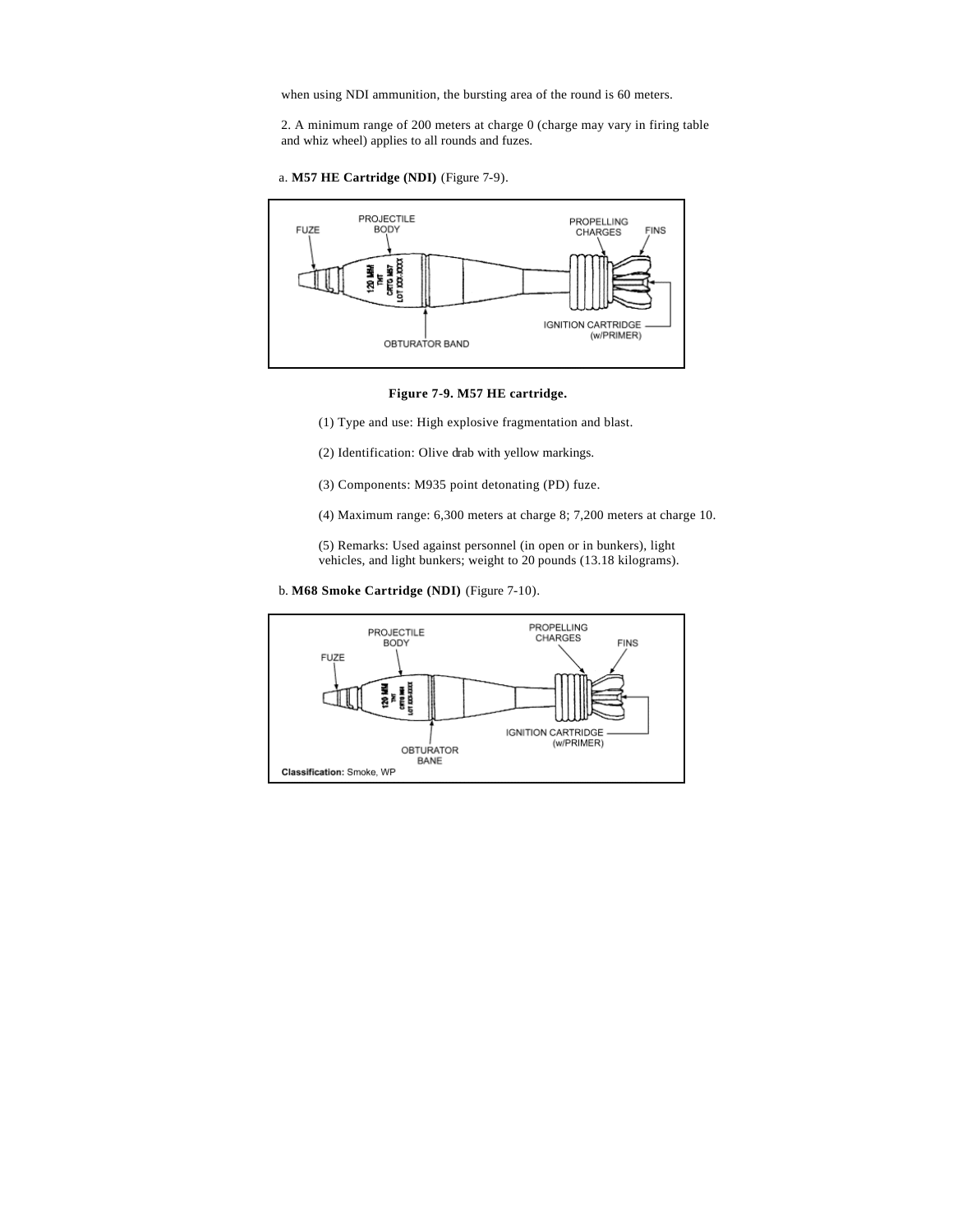### **Figure 7-10. M68 smoke cartridge.**

- (1) Identification: Light green with red markings.
- (2) Components: M935 PD fuze.
- (3) Maximum range: 6,300 meters at charge 8; 7,200 meters at charge 10.
- (4) Remarks: Used for screening and spotting.

#### **WARNING**

**At temperatures exceeding 111.4 degrees Fahrenheit (44.1 degrees centigrade) (melting point of WP), store and transport WP rounds in a vertical position (nose up) to prevent voids in the WP.**

c. **M91 Illumination Cartridge (NDI)** (Figure 7-11).



**Figure 7-11. M91 illumination cartridge.**

(1) Identification: White with black markings.

(2) Components: M776 (DM93) mechanical time superquick (MTSQ) fuze.

(3) Maximum range: 6,200 meters at charge 8; 7,100 meters at charge 10.

(4) Remarks: Contains candle and parachute used for illumination (weight to 29 pounds [13.18 kilograms]); burn time--46 to 60 seconds; candle power--1,000,000.

d. **M933 HE Cartridge** (Figure 7-12).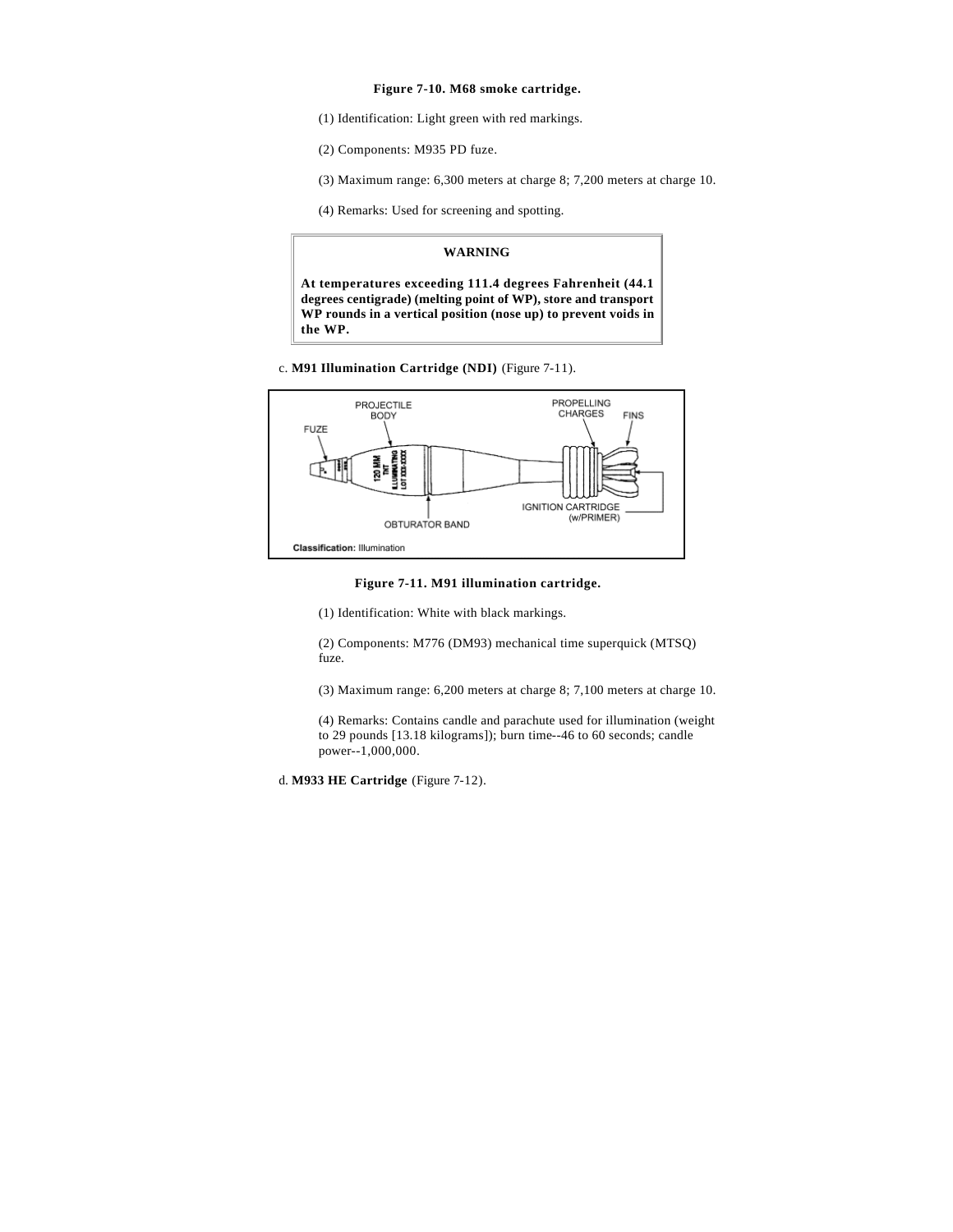

**Figure 7-12. M933 HE cartridge.**

- (1) Type and use: High explosive fragmentation and blast.
- (2) Identification: Olive drab with yellow markings.
- (3) Components: M745 PD fuze; M230 propelling charge.
- (4) Maximum range: 7,200 meters at charge 4.
- (5) Minimum range: 200 meters at charge 0.
- e. **M934 HE Cartridge** (Figure 7-13).



**Figure 7-13. M934 HE cartridge.**

- (1) Type and use: High explosive fragmentation and blast.
- (2) Identification: Olive drab with yellow markings.
- (3) Components: M745 PD fuze; M230 propelling charge.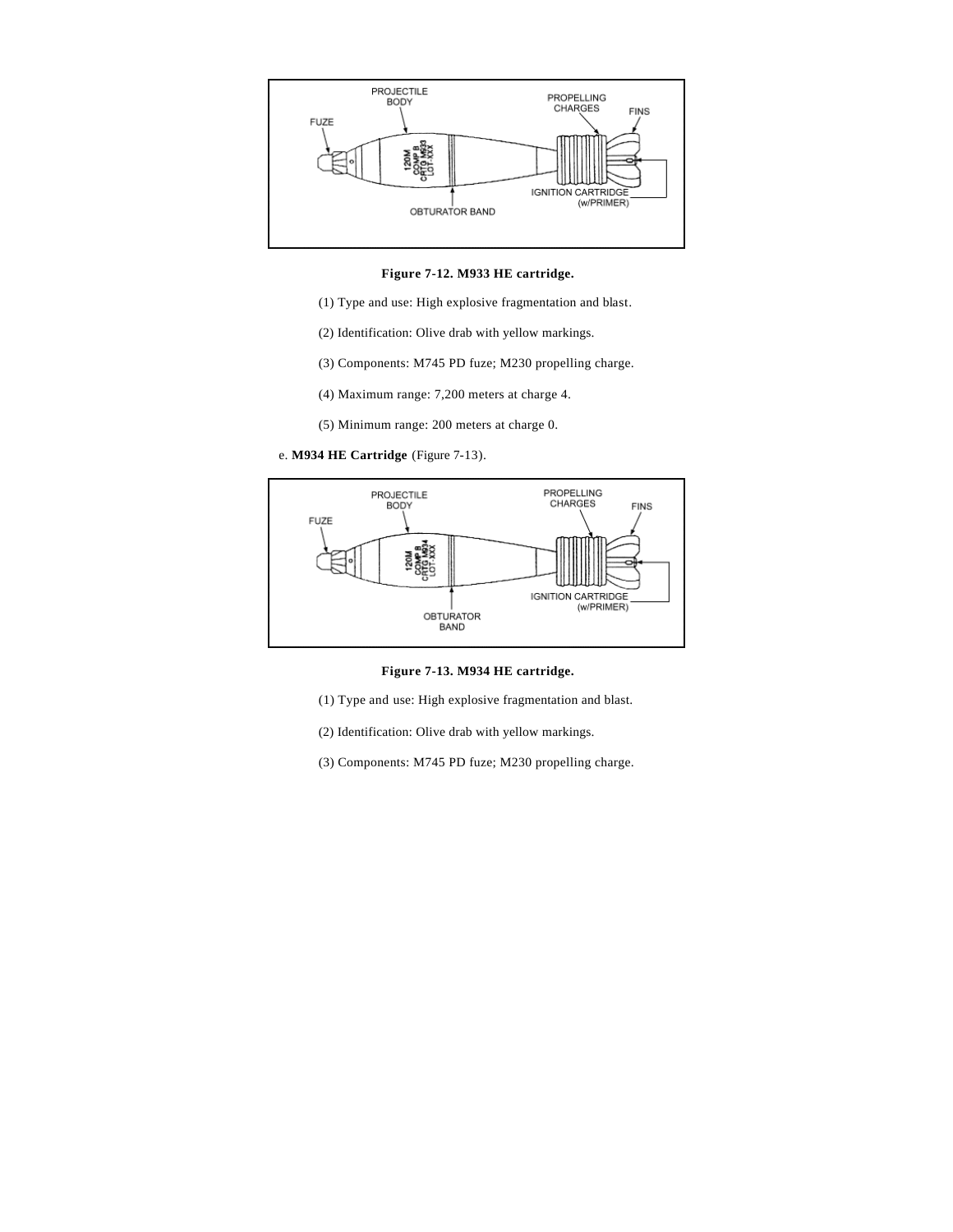- (4) Maximum range: 7,200 meters at charge 4.
- (5) Minimum range: 200 meters at charge 0.
- f. **M929 Smoke Cartridge** (Figure 7-14).



**Figure 7-14. M929 smoke cartridge.**

- (1) Type and use: Smoke (white phosphorus); screening and spotting.
- (2) Identification: Light green with light red markings.
- (3) Components: M745 PD fuze, M230 propelling charge.
- (4) Maximum range: 7,200 meters at charge 4.
- (5) Minimum range: 200 meters at charge 0.

#### **WARNING**

**At temperatures exceeding 111.4 degrees Fahrenheit (44.1 degrees centigrade) (melting point of WP), store and transport WP rounds in a vertical position (nose up) to prevent voids in the WP.**

## **7-29. PREPARATION FOR FIRING**

Follow the procedures described herein to prepare for firing.

a. Unpack cartridge.

(1) Remove the protective bag and desiccant bags (if any) secured to or covering the fin assembly.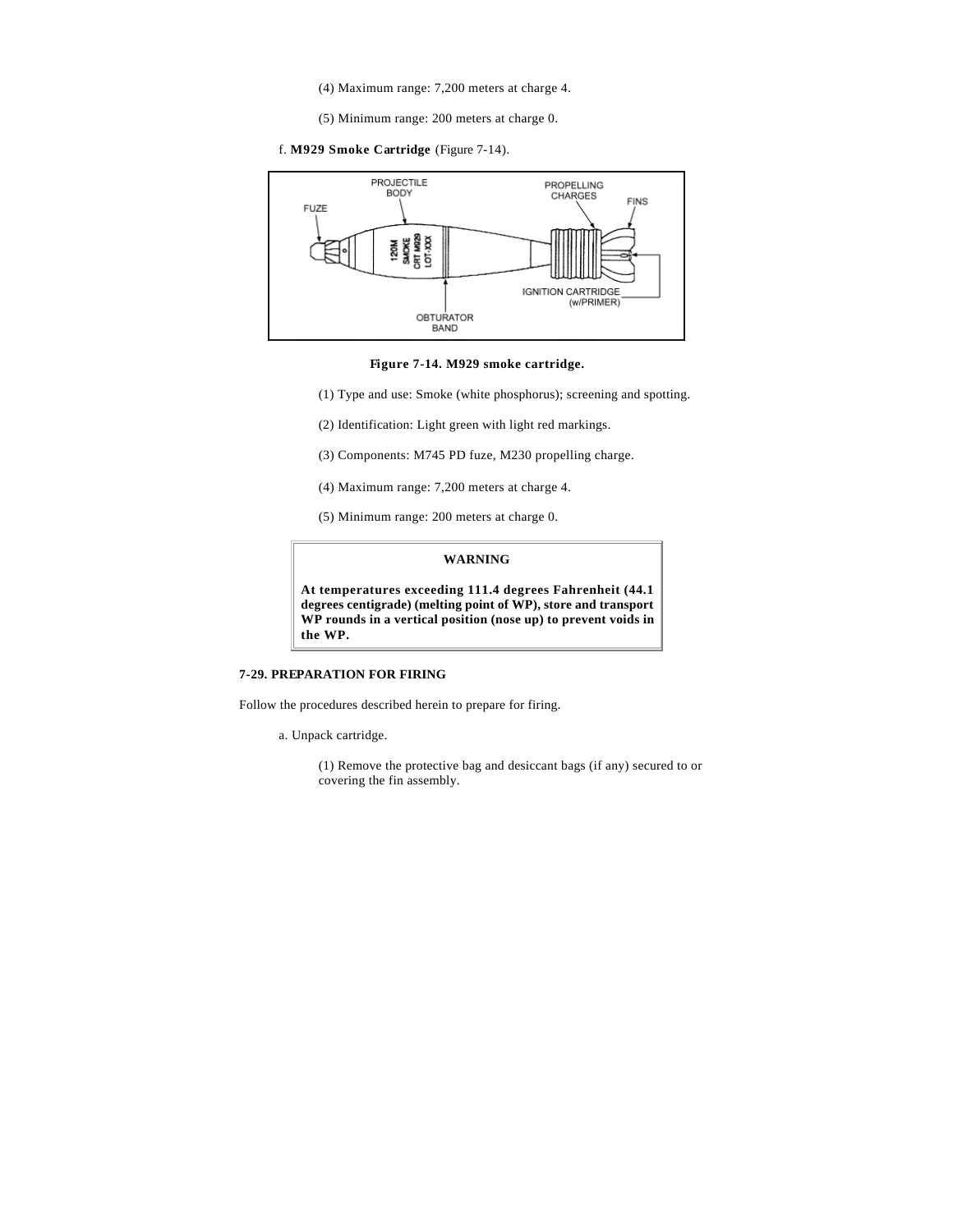**Note**: Examine the fin assembly for visible damage or looseness. Examine the fuzes and propelling charges for visible damage. Tighten loose fin assemblies (by hand) before firing. Cartridges with damaged (bent) fin assemblies, fuzes, or propelling charges will be turned in to the ammunition supply point as unserviceable.

> (2) Remove the plastic shell or insert assembly (if any) covering the propelling charge.

b. Set the fuze for the required time or desired type of burst.

- c. Adjust the propelling charge for desired range.
- d. Remove or pull the safety wires (just before loading and firing the cartridge).

## **7-30. LOADING AND FIRING**

Follow the procedures described herein to load and fire the 120-mm mortar.

- a. Check to ensure that the cartridge has the proper amount of charge.
- b. Remove the safety wire or clip (if any) before firing.

## **WARNINGS**

**1. Always check the mask and overhead clearance before firing.**

**2. PD and proximity fuzes may prematurely function when fired through extremely heavy rainfall.**

**3. Do not fire ammunition in temperatures above +146 degrees Fahrenheit (+63 degrees centigrade) or below -28 degrees Fahrenheit (-33 degrees centigrade).**

**4. Short rounds and misfires can occur if an excessive amount of oil or water is in the barrel during firing.**

**5. Before loading the cartridge, ensure the barrel and cartridge are free of sand, mud, moisture, snow, wax, or other foreign matter.**

**6. Ensure that all packing materials (packing stops, supports, and plastic bags) are removed from the cartridge.**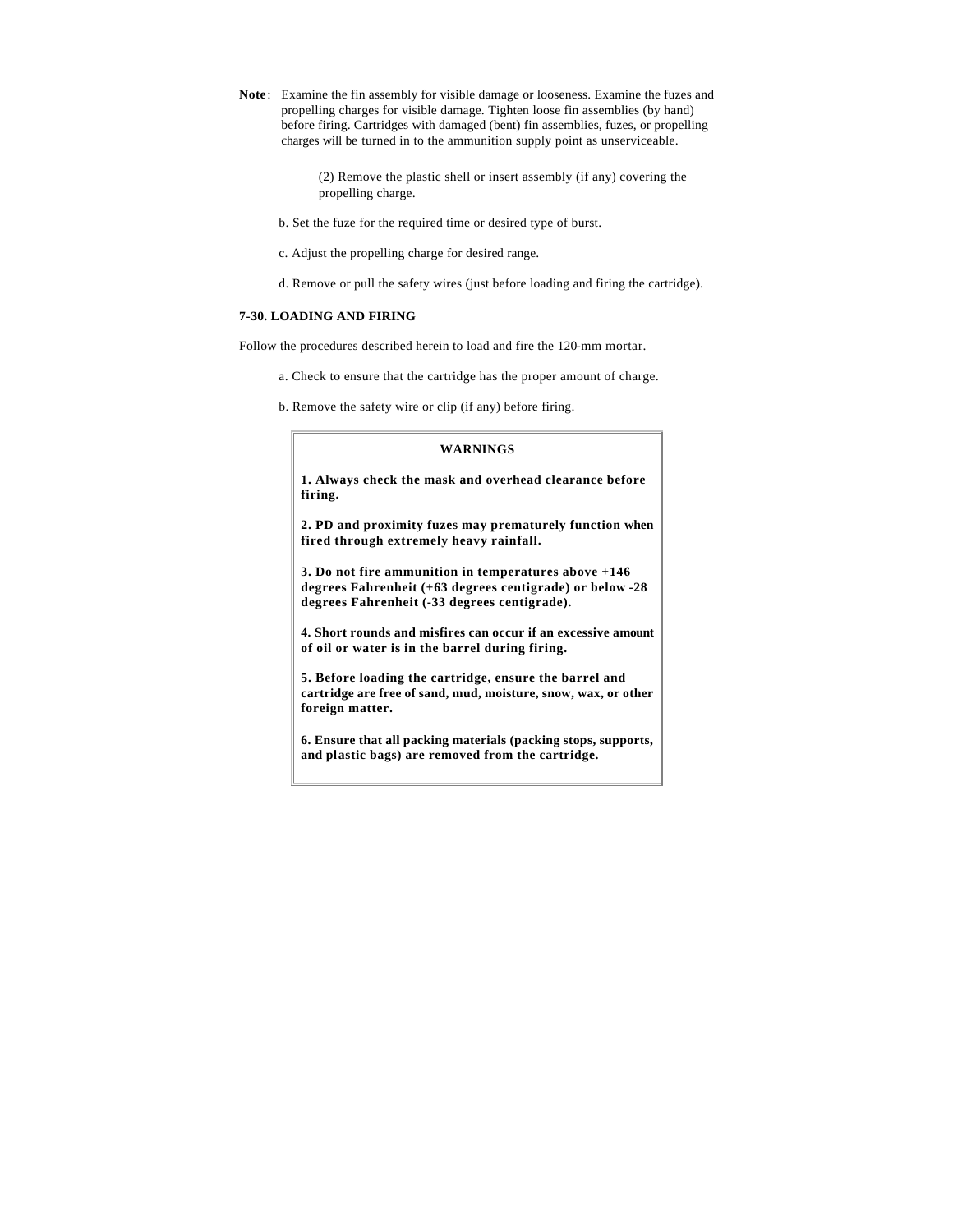**7. Any glue or other foreign substance adhering to the cartridge, particularly at or near the obturator band, must be removed. If the substance cannot be removed, the cartridge will not be fired.**

## **7-31. UNFIRED CARTRIDGES**

This paragraph describes the procedures to follow for unfired cartridges.

- a. Replace the safety wire or clip, if removed from the fuze.
- **Note**: If safety pins cannot be fully reinserted into the fuze, notify EOD.
	- b. Reset the fuze (see paragraph 7-35).

c. Reinstall the propellant increments so that the cartridge has a full charge in proper order.

**Notes**: 1. M57, M68, and M91 cartridges should have seven propellant increments. The proper order is one brown, two blue, and four white.

2. Do not mix propelling charge models or lots. Use original increments.

d. Install packing stop. Repack cartridge.

#### **7-32. CARE AND HANDLING OF CARTRIDGES**

This paragraph describes the procedures to follow to care for and handle cartridges.

a. Do not throw or drop live ammunition.

b. Do not break the moisture resistant seal of the ammunition container until the cartridges are to be fired.

c. Protect cartridges when removed from the ammunition container. Protect ammunition from rain and snow. Do not remove the plastic shell or insert assembly around the propelling charge until the propelling charge is to be adjusted. If protective bags were packed with the cartridge, cover the fin assembly and propelling charge to prevent moisture contamination. Stack cartridges on top of empty ammunition boxes or on 4 to 6 inches (10 to 15 centimeters) of dunnage. Cover cartridges with the plastic sheets provided.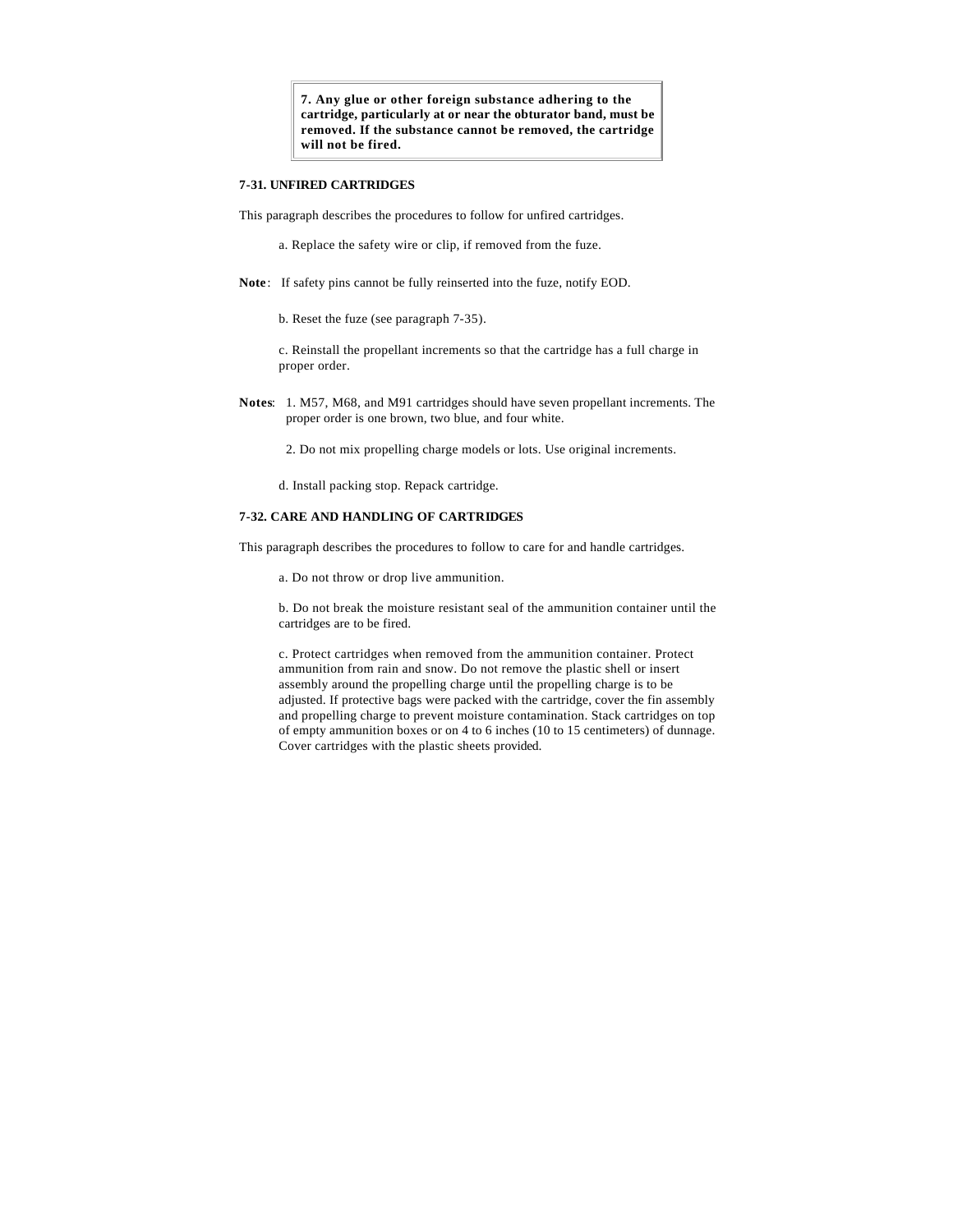d. Do not expose cartridges to direct sunlight, extreme temperatures, flame, or other sources of heat.

e. Cartridges must be shielded from small-arms fire.

f. Store WP-loaded cartridges at temperatures below 111.4 degrees Fahrenheit (44.1 degrees centigrade) to prevent melting of the WP filler. If this is not possible, WP-loaded cartridges must be stored fuze-end up so that WP will resolidify with the void space in the nose end of the cartridge (after temperature returns below 111.4 degrees Fahrenheit [44.1 degrees centigrade]). Failure to observe this precaution could result in rounds with erratic flight.

g. Store WP-loaded ammunition separate from other types of ammunition.

h. Notify EOD of leaking WP cartridges. Avoid contact with any cartridges that leak.

i. Protect the primer of cartridges during handling.

j. Do not handle duds other than when performing misfire procedures.

## **7-33. FUZES**

The fuzes used with cartridges for the 120-mm mortar are described in the following paragraphs.

a. **M776 MTSQ Fuze** (Figure 7-15).



**Figure 7-15. M776 MTSQ fuze.**

(1) Functions: Air burst or impact.

(2) Settings: Six to 52 seconds.

(3) Remarks: The fuze has a mechanical arming and timing device, expulsion charge, and safety wire or pin.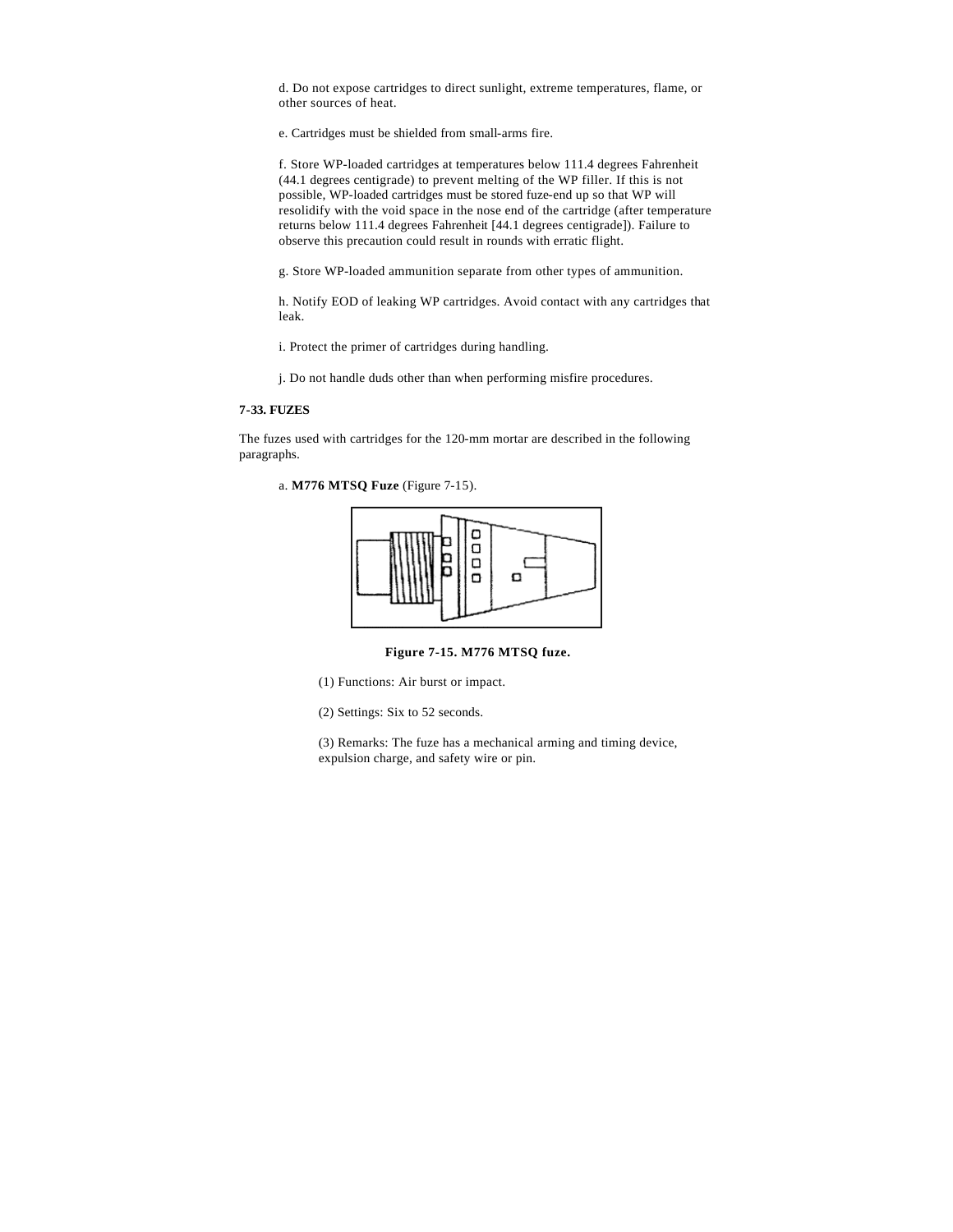b. **M935 PD Fuze** (Figure 7-16).



**Figure 7-16. M935 PD fuze.**

- (1) Functions: Impact.
- (2) Settings: Superquick or 0.05-second delay action.
- (3) Remarks: The fuze has a safety wire.
- c. **M734 Multioption Fuze** (Figure 7-17).



**Figure 7-17. M734 multioption fuze.**

(1) Functions: Proximity or impact.

(2) Settings: PRX, NSB, IMP, or DLY.

(3) Remarks: The fuze can be set by hand.

d. **M745 PD Fuze** (Figure 7-18).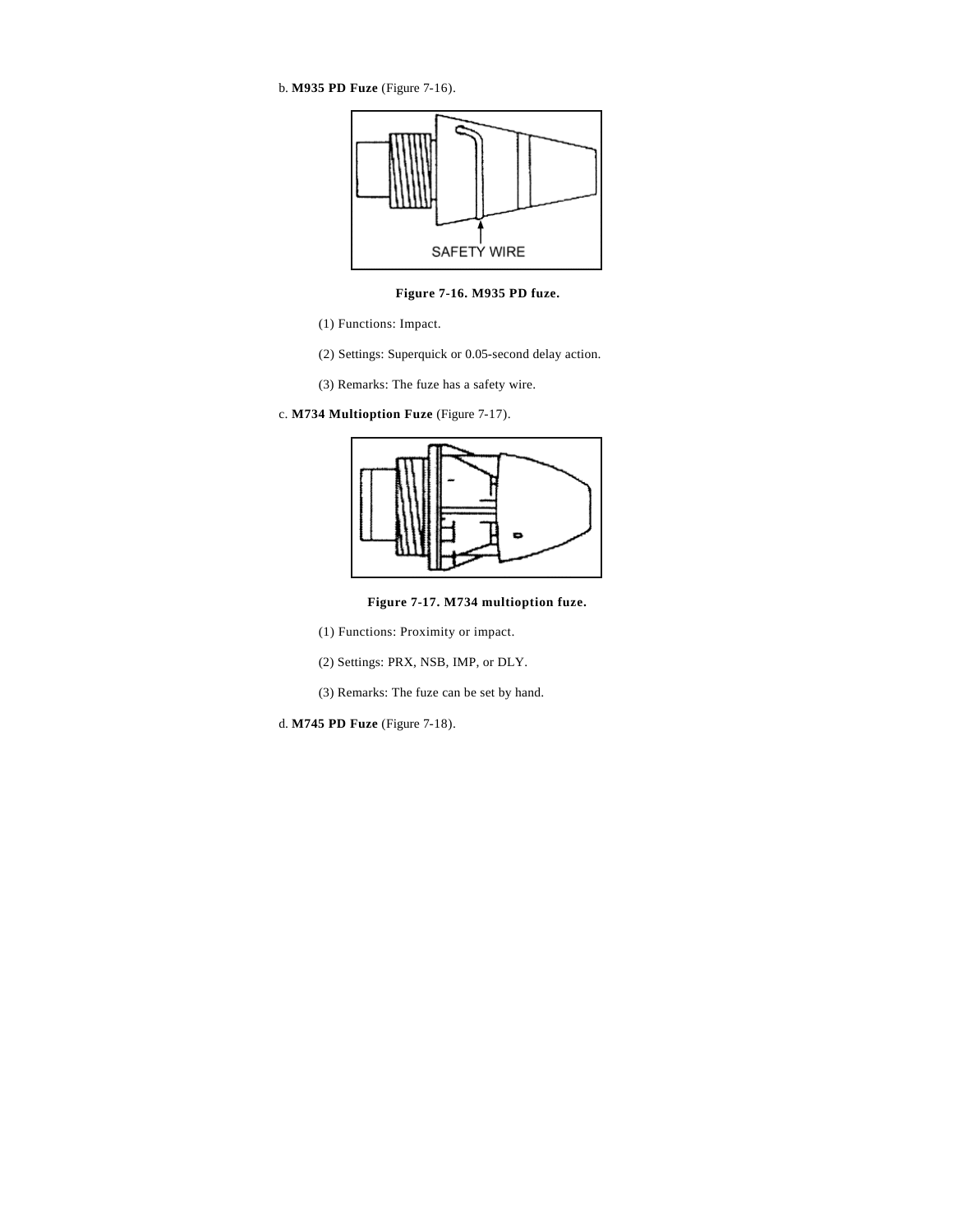

## **Figure 7-18. M745 PD fuze.**

(1) Functions: Impact.

(2) Settings: None.

(3) Remarks: The fuze functions on impact with superquick action only. The markings (PRX, NSB, IIMP, and DLY) are dummy settings. Rotation of the fuze head does not alter the function mode.

## **7-34. SETTING FUZES**

The following paragraphs describe how to set fuzes for different functions.

```
a. M935 PD Fuze (Figure 7-19).
```


**Figure 7-19. Setting the M935 PD fuze.**

(1) Superquick setting.

(a) These fuzes are shipped preset to function superquick on impact.

(b) Verify the setting before firing. The selector slot should be aligned with the SQ mark.

(2) Delay setting.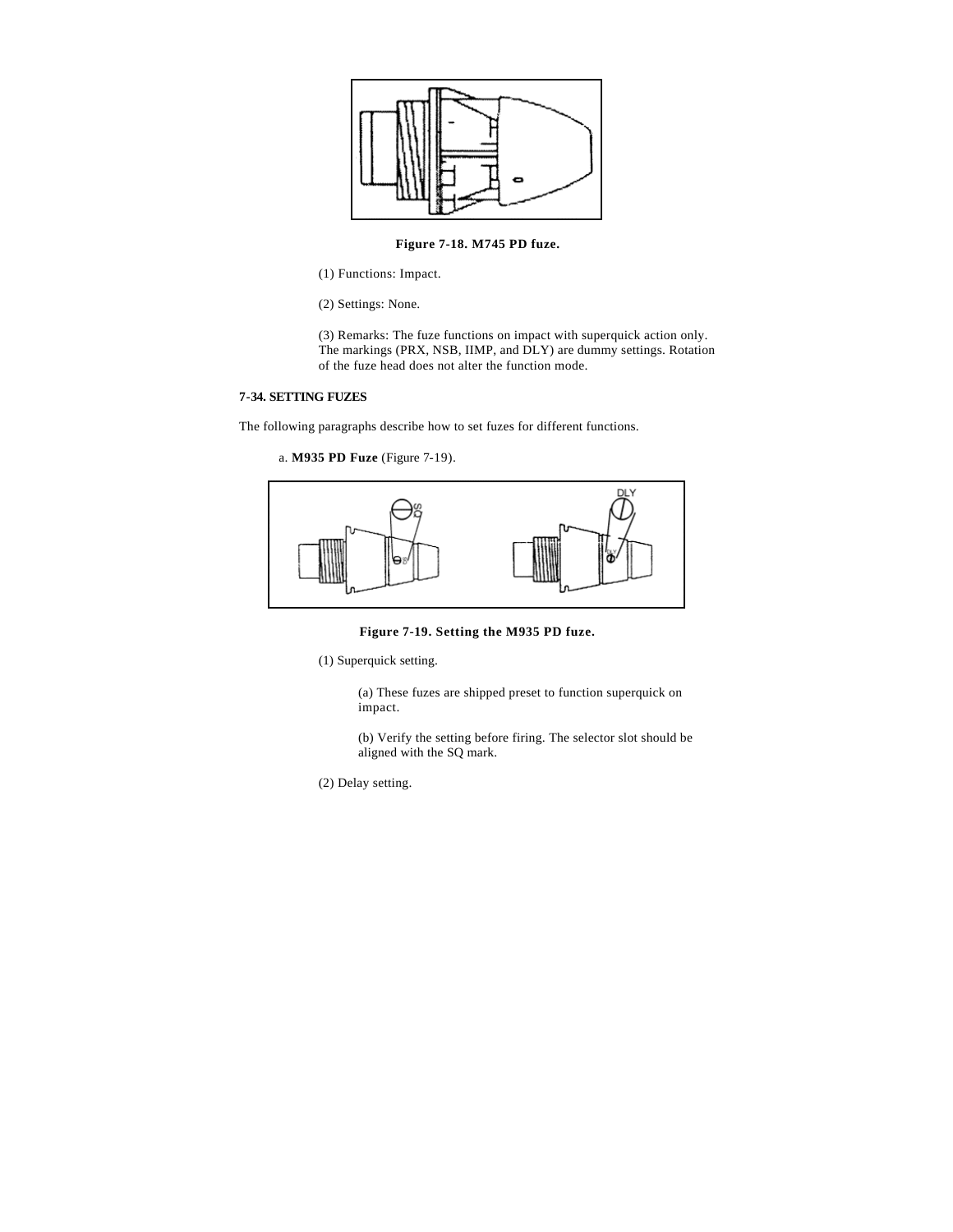(a) Turn the selector slot in a clockwise direction until the slot is aligned with the DLY mark.

- (b) Use a coin or a flat-tip screwdriver to change settings.
- b. **M776 (DM93) MTSQ Fuze** (Figure 7-20).





(1) Rotate the head of the fuze to the left (counterclockwise) until the inverted triangle or index line is aligned with the correct line and number of seconds of the time scale.

- (2) Use the fuze setter to rotate the head of the fuze.
- **Note**: Once the desired setting has been passed, continue counterclockwise to reach the desired setting. Try to index the desired setting in as few rotations as possible.
	- (3) See the firing table for the correct time setting.
	- (4) Remove the fuze safety pin or wire before firing.

c. **M745 PD Fuze.** No setting is required. The fuze functions on impact with superquick action only. Disregard the markings (PRX, NSB, IMP, and DLY) on the fuze head.

d. **M734 Multioption Fuze** (Figure 7-21). Fuze can be set by hand by rotating the fuze head (clockwise) until the correct marking (PRX, NSB, IMP, or DLY) is over the index line.